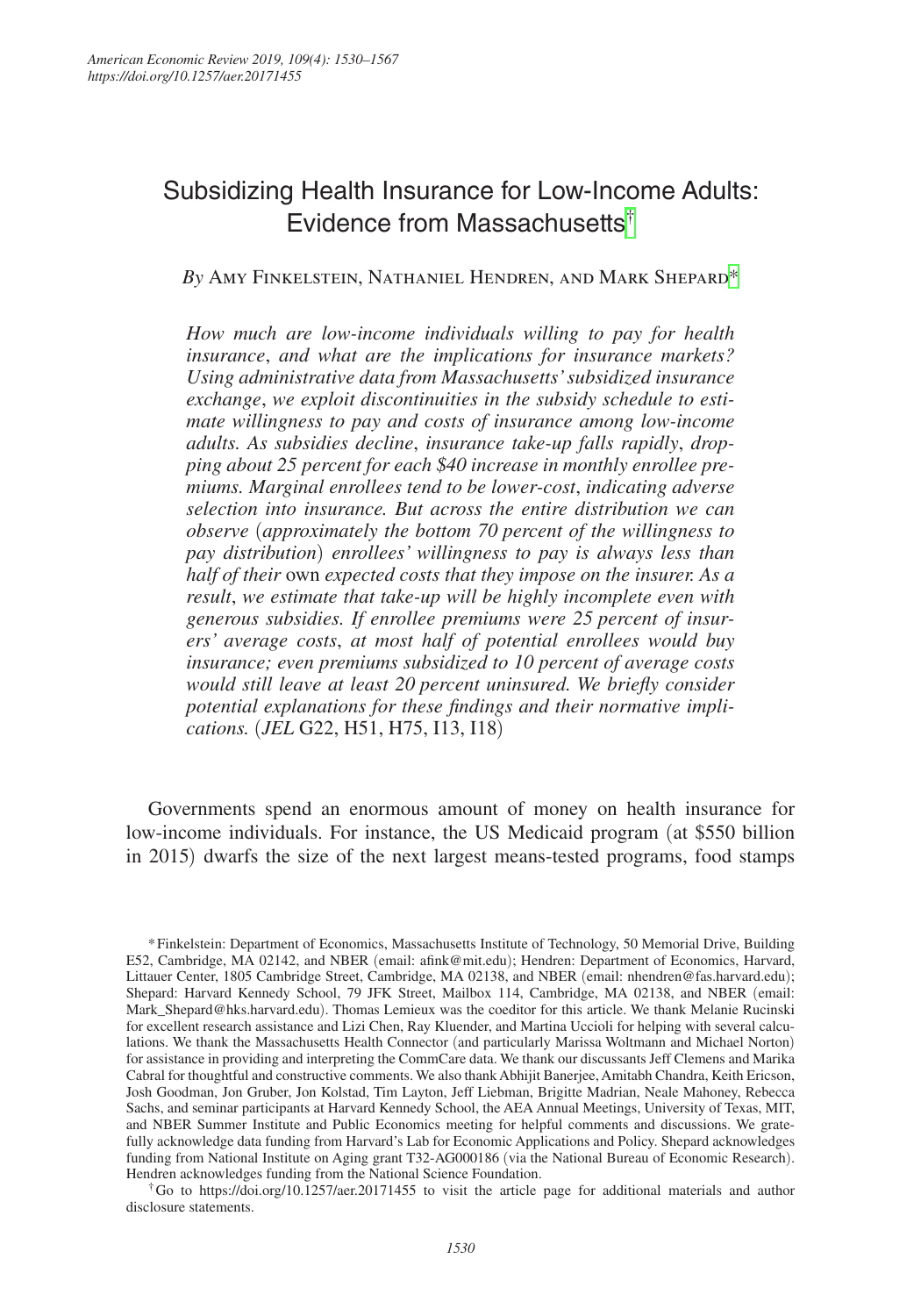and the Earned Income Tax Credit (\$70 billion each). [1](#page-1-0) Perhaps because of these high and rising costs, public programs increasingly offer *partial* subsidies for health insurance, requiring enrollees to pay premiums to help cover costs. Partial subsidies are a key feature of market-based programs such as Medicare Part D and the Affordable Care Act (ACA) exchanges, and even traditional low-income programs like Medicaid and the Children's Health Insurance Program (CHIP) increasingly require premiums for some enrollees (Smith et al. 2015, Brooks et al. 2017). Partial subsidies are also a textbook policy response to adverse selection if a full coverage mandate may not be efficient (Einav and Finkelstein 2011). In such settings, measuring willingness to pay and costs is important for analyzing the impact and desirability of alternative subsidies.

In this paper, we estimate low-income individuals' willingness to pay (WTP) for health insurance, assess how it compares to the cost they impose on the insurer, and discuss the positive and normative implications for subsidized health insurance programs. We do so in the context of Massachusetts' pioneer health insurance exchange for low-income individuals, known as Commonwealth Care or CommCare. Established in the state's 2006 health care reform, CommCare offered heavily-subsidized private plans to non-elderly adults below 300 percent of poverty who did not have access to insurance through an employer or another public program. Public subsidies were substantial: on average for our study population, enrollee premiums are only about \$70 per month, or less than one-fifth of insurer-paid medical claims (\$359 per month) or insurer prices (\$422 per month). There was also a health insurance mandate backed by financial penalties.

We use a regression discontinuity design, together with administrative data on enrollment and medical claims, to estimate demand and cost for CommCare plans. Our main analysis focuses on fiscal year 2011, when the insurance options had a convenient vertical structure. We also present some complementary results for the full 2009–2013 period over which we have data.

The analysis leverages discrete changes in subsidies at several income thresholds. Subsidies were designed to make enrollee premiums for the cheapest insurer's plan "affordable." In practice, the subsidy amount changes discretely at 150 percent, 200 percent, and 250 percent of the federal poverty line (FPL). These discontinuities in program rules provide identifying variation in enrollee premiums. The cheapest plan's (post-subsidy) monthly enrollee premium increases by about \$40 at each of the discontinuities, and more generous plans experience a \$40 to \$50 increase in (post-subsidy) monthly enrollee premiums.

We first document two main descriptive patterns. First, enrollee demand is highly sensitive to premiums. With each discrete increase in enrollee premiums, enrollment in CommCare falls by about 25 percent, or a 20–24 percentage point fall in the take-up rate. Second, we find that despite the presence of a coverage mandate, the market is characterized by adverse selection. As enrollee premiums rise, lower-cost enrollees disproportionately drop out, raising the average cost of the remaining insured population. We estimate that average medical claims rise by \$10–\$50 per month (or 3–14 percent) with each premium increase.

<span id="page-1-0"></span><sup>&</sup>lt;sup>1</sup>See US Department of Health and Human Services (2015), US Department of Agriculture (2016), and US Internal Revenue Service (2015).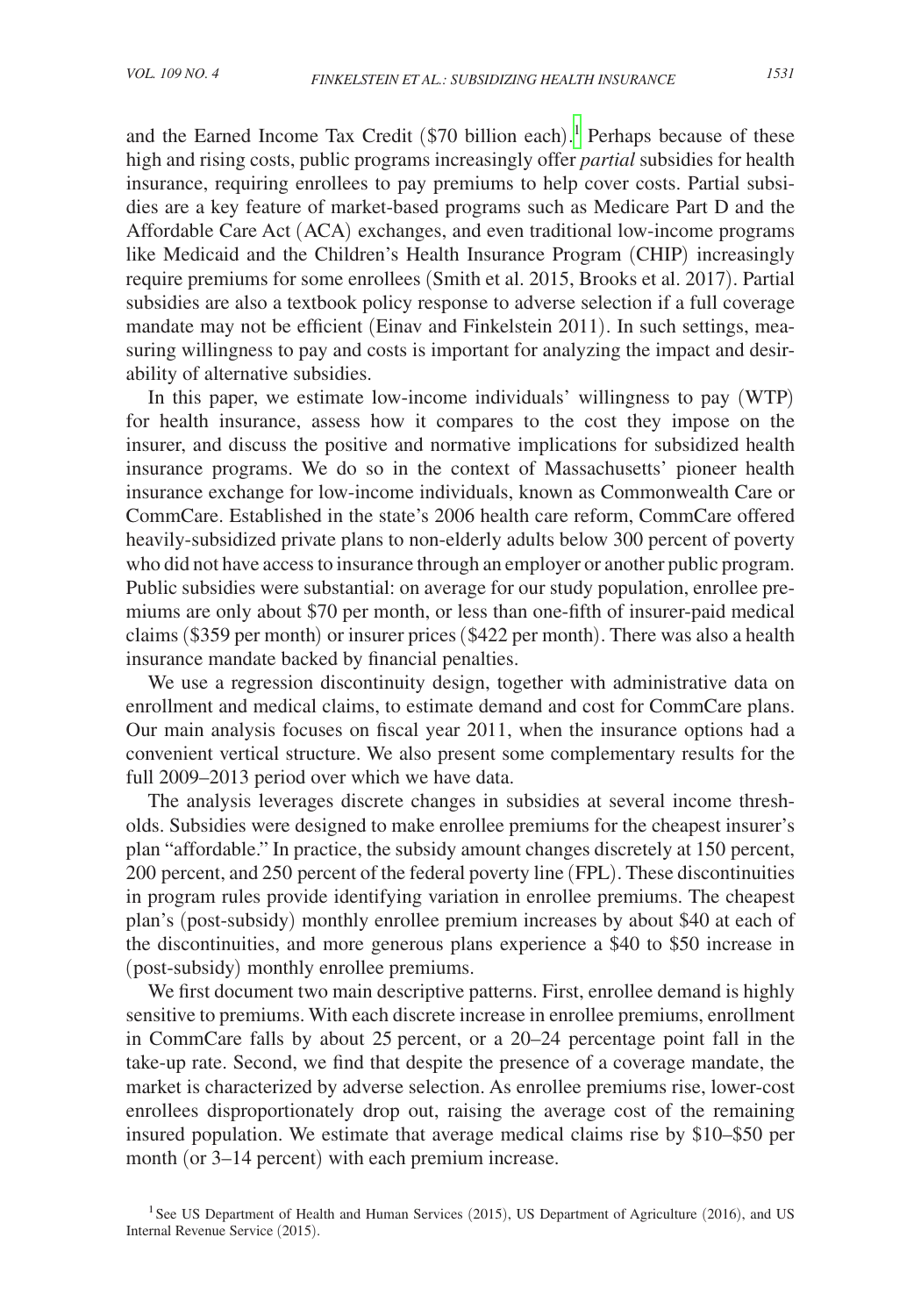We use a simple model to analyze the implications of these descriptive patterns. The nature of the individual choice problem lends itself naturally to a vertical model of demand in which individuals choose among a "high-coverage" (*H*) option, a "low-coverage"  $(L)$  option, and a third option of uninsurance  $(U)$ ; the vast majority of enrollees who buy insurance choose the high-coverage option, *H*. We use the model, which is a slight extension of Einav, Finkelstein, and Cullen (2010), along with the premium variation to map out curves for willingness to pay, average costs of insurance, and costs of marginal enrollees.

The model allows us to translate the descriptive patterns into two main results. First, even large insurance subsidies are insufficient to generate near-complete take-up of insurance by low-income adults. For example, at the median of the willingness to pay distribution, willingness to pay for *H* is about \$100 per month, less than one-quarter of average costs of \$420 per month if all those with above-median willingness to pay enrolled in *H*. Even with a subsidy that makes enrollee premiums for the *H* plan equal to 25 percent of insurers' average costs, at most one-half of the population would purchase insurance if offered *H*. Subsidies making enrollee premiums 10 percent of insurers' average costs still leave at least 20 percent uninsured.

These findings suggest that even modest enrollee premiums can be a major deterrent to universal coverage among low-income people. This deterrent is likely to be even larger in the ACA exchanges, in which income-specific premiums are significantly higher than in CommCare: 2–10 percent of income for the benchmark plan in the ACA versus  $0-5$  percent of income in CommCare.<sup>[2](#page-2-0)</sup> Our results may thus help explain coverage outcomes in the ACA exchanges, where early evidence suggests highly incomplete take-up (Tebaldi 2017, Kaiser Family Foundation 2016). The price responsiveness that we document is also useful for generating predictions of coverage rates under alternate reform proposals or subsidies.

Second, although adverse selection exists, it is not the primary driver of low take-up. The cost of marginal consumers who enroll when premiums decline is less than the average costs of those already enrolled, indicating that plans are adversely selected (Einav, Finkelstein, and Cullen 2010). But across the entire in-sample distribution, which spans the sixth to the seventieth percentile of the willingness to pay distribution, the willingness to pay of marginal enrollees still lies far below their own expected costs imposed on insurers for either the *H* or *L* plans. For example, for the median willingness to pay individual, the gap between the costs of the marginal enrollee and average costs of enrollees explains only one-third of the \$300 gap between willingness to pay and average costs. In other words, most individuals would not enroll even if prices were subsidized to reflect marginal enrollees' own expected insurer costs.

This finding contrasts with textbook models of insurance markets in which demand is assumed to exceed own cost, and adverse selection is widely viewed as the major barrier to insurance coverage. In our setting, enrollment is low not simply because of adverse selection, but because people are not willing to pay their own cost imposed on the insurer.

<span id="page-2-0"></span><sup>2</sup>These are based on authors' calculations using ACA and CommCare policy parameters. The ACA premiums are for the second-cheapest silver plan; the CommCare premiums are for the cheapest plan.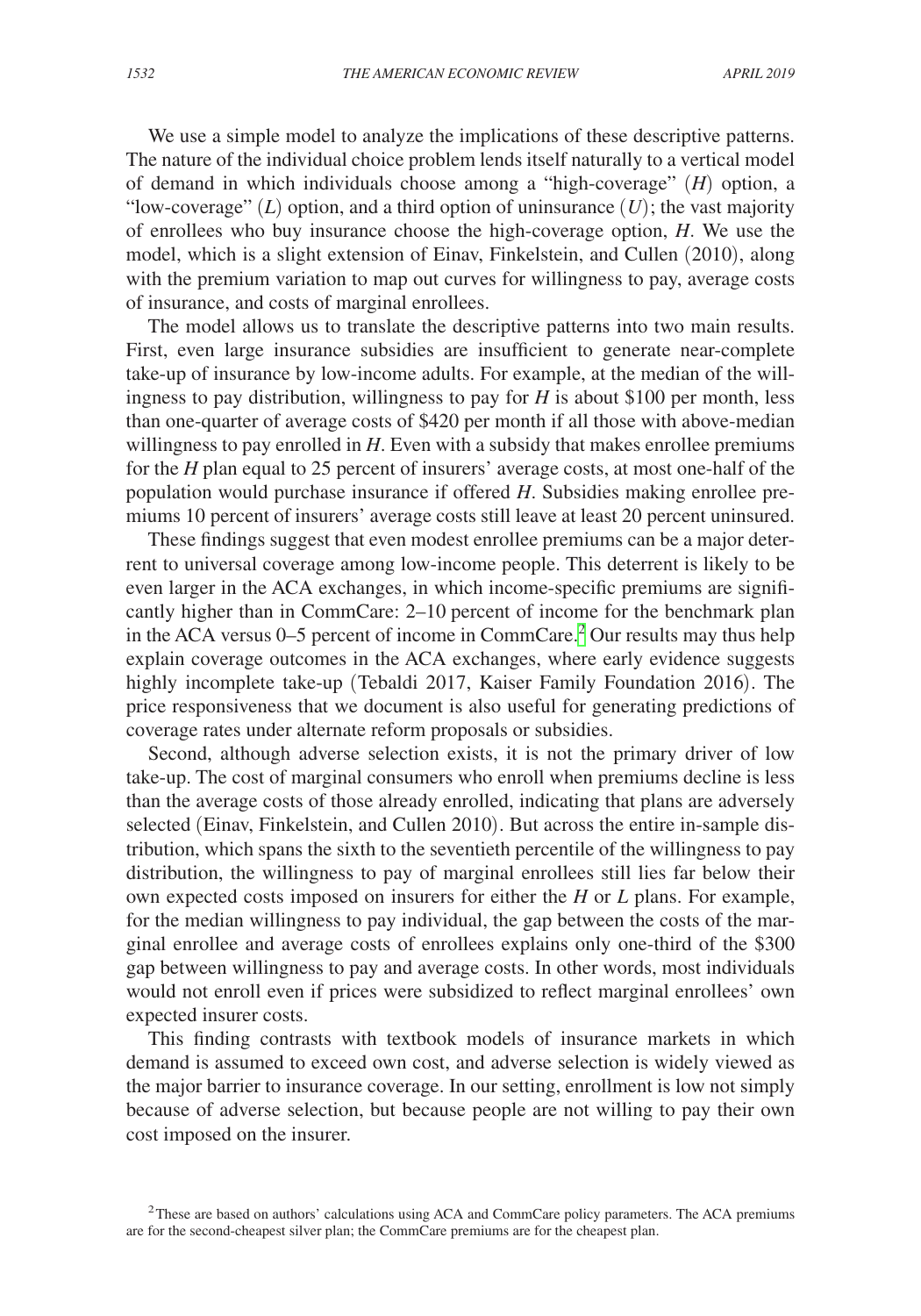In the final section of the paper, we briefly explore potential explanations for our findings and analyze their normative implications. One explanation is that because of uncompensated care, the costs individuals impose on the insurer differs from the costs they would pay if they were uninsured. Back-of-the-envelope calculations using other estimates of the prevalence of uncompensated care suggest this could explain the low WTP. Additionally, a range of behavioral explanations, such as optimistic beliefs that underestimate expected costs, could explain low WTP, and also have important normative implications. We briefly discuss potential normative rationales for subsidies based on behavioral biases, as an offset to the externalities resulting from uncompensated care (i.e., the Samaritan's dilemma, Buchanan 1975, Coate 1995), or as a means of redistribution to low-income households.

*Related Literature*.—While a substantial literature estimates demand and costs for health insurance, there is relatively little work providing such estimates for low-income adults on whom much public policy attention is focused.<sup>[3](#page-3-0)</sup> This is likely because, until recently, most of the low-income uninsured either were not offered health insurance or faced prices that were difficult to measure. This precluded standard demand and welfare analysis based on choices, as has been widely used in the study of private (often employer-provided) health insurance markets (see Einav, Finkelstein, and Levin 2010 for an overview). One effort to surmount this obstacle is Krueger and Kuziemko (2013), who conducted a survey experiment designed to elicit willingness to pay for hypothetical plan offerings among a broad sample of the uninsured from the full spectrum of the income distribution. In another attempt to circumvent the lack of direct estimates of willingness to pay, Finkelstein, Hendren, and Luttmer (2015) assume a normative utility function over estimates of the reduced-form impact of Medicaid in order to infer willingness to pay for Medicaid by a low-income population.

The 2010 passage of the ACA has given researchers an opportunity to directly study how low-income insurance demand responds to subsidies (e.g., Tebaldi 2017; Frean, Gruber, and Sommers 2017), although the ACA's subsidy schedule lacks the sharp discontinuities present in Massachusetts, which we exploit for our research design[.4](#page-3-1) Nonetheless, our estimates of insurance demand in the low-income adult population in Massachusetts are roughly similar to Tebaldi's (2017) estimates for a largely low-income population in the California ACA exchange.<sup>[5](#page-3-2)</sup> Such findings are also consistent with substantially incomplete take-up of subsidized insurance under the ACA (e.g., Kaiser Family Foundation 2016).

<span id="page-3-2"></span> $5$ Tebaldi (2017) estimates a 2–4 percent decline in enrollment for an across-the-board \$100 annual premium increase for subsidized enrollees without children. Proportionally scaling down our central estimate (25 percent decline for  $$39/month = $468/year)$  would imply a decline of 5.3 percent for a  $$100/year$  premium increase.

<span id="page-3-0"></span><sup>&</sup>lt;sup>3</sup>There is more work on demand for employer-sponsored insurance, although this literature does not typically go so far as to estimate a demand curve. However, our results are qualitatively consistent with incomplete take-up of employer coverage, despite the large subsidies of employee premiums (Cooper and Schone 1997, Farber and Levy 2000).

<span id="page-3-1"></span> $^{4}$ In other related papers, Dague (2014) examines how enrollment duration in Wisconsin Medicaid responds to increases in monthly premiums, and Chan and Gruber (2010) study the intensive margin of low-income individuals' price sensitivity in their choice among health plans in Massachusetts. Ericson and Starc (2015) estimate demand in the high-income (>300 percent of poverty) Massachusetts exchange using age discontinuities in insurer prices, but their estimates are for demand among plans *conditional* on buying insurance. None of these studies estimate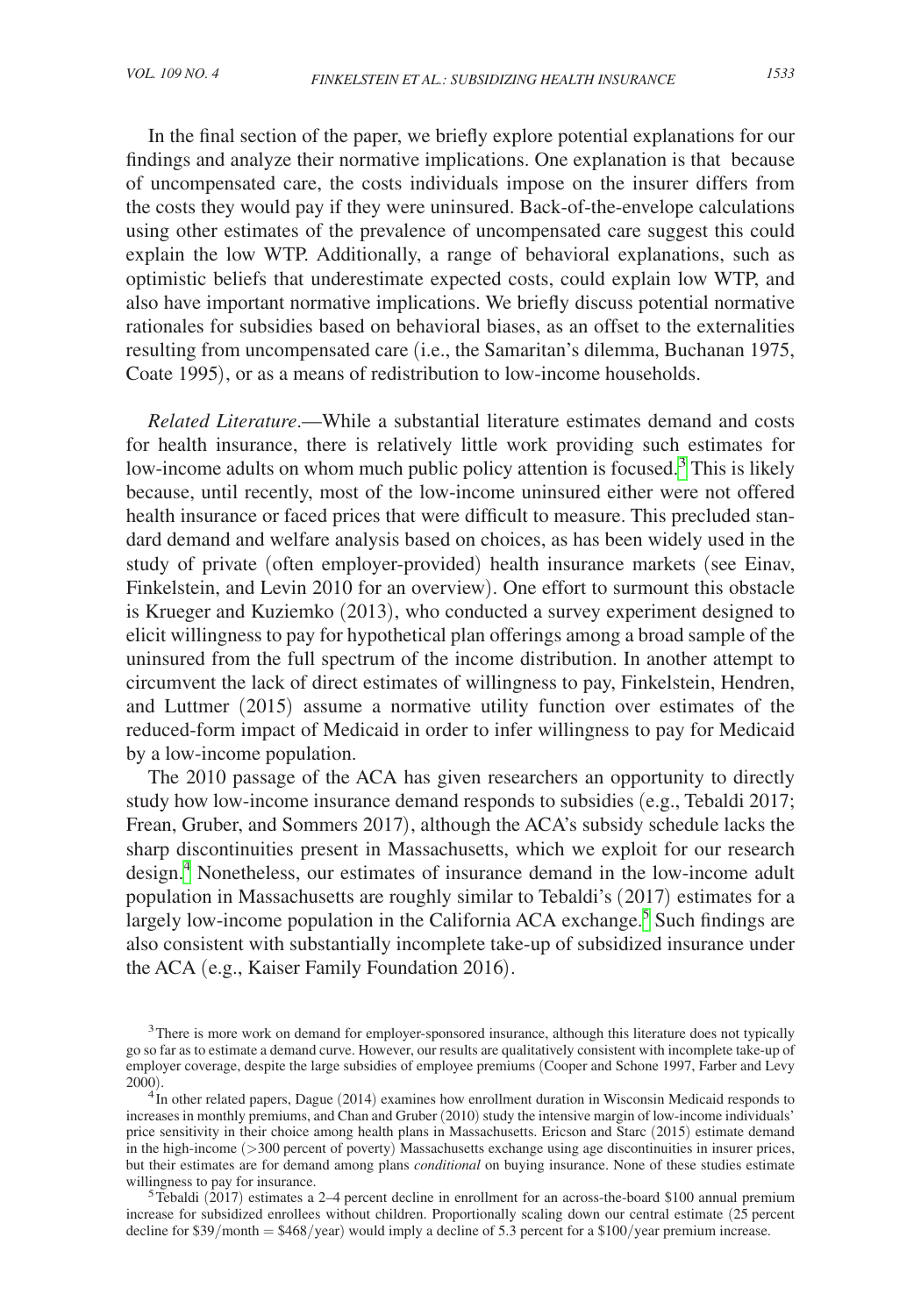Our finding that low-income enrollees in Massachusetts value formal health insurance products at substantially below their average cost is consistent with other estimates for other low-income populations (e.g., Finkelstein, Hendren, and Luttmer 2015; Tebaldi 2017) but contrasts with findings for higher-income populations. In particular, Hackmann, Kolstad, and Kowalski (2015) study the *unsubsidized* Massachusetts health insurance exchange for individuals *above* 300 percent of poverty. They also find evidence of adverse selection but estimate that willingness to pay *exceeds* own costs over the entire population of potential consumers, in contrast to our estimates for a low-income population. One natural explanation for these divergent findings is that low-income individuals likely have much greater access to uncompensated care. Indeed, a growing empirical literature documents the large role of uncompensated care for the (predominantly low-income) uninsured and the impact of insurance in decreasing unpaid bills (see, e.g., Garthwaite, Gross, and Notowidigdo 2015; Finkelstein et al. 2012; Mahoney 2015; Dobkin et al. 2016; Hu et al. 2016). [6](#page-4-0) Another potential explanation is differential behavioral biases among lower and higher income individuals (e.g., Mullainathan and Shafir 2014).

Finally, our results have implications for the broader literature on adverse selection in health insurance markets. The empirical literature has extensively documented the presence of adverse selection in health insurance markets but concluded that the welfare cost of the resultant mispricing of contracts is relatively small. This literature however has "looked under the lamppost," primarily focusing on selection across contracts that vary in limited ways, rather than selection that causes a market to unravel, leaving open the possibility of larger welfare costs on this margin (Einav, Finkelstein, and Levin 2010). Our work, however, finds evidence of significant adverse selection on the extensive margin of purchasing insurance versus remaining uninsured, a finding consistent with past work on the Massachusetts reform (Chandra, Gruber, and McKnight 2011; Hackmann, Kolstad, and Kowalski 2015; Jaffe and Shepard 2017). But it also finds that adverse selection is not the primary driver of limited demand for formal insurance among low-income adults.

The rest of the paper proceeds as follows. Section I presents the setting and data. Section II presents the basic descriptive empirical evidence, documenting the level and responsiveness to price of both insurance demand and average insurer costs. Section III uses a simple model of insurance demand to translate the empirical results from Section II into estimates of willingness to pay and costs for insurance. Section IV briefly considers potential explanations for low willingness to pay and normative implications. The final section concludes.

<span id="page-4-0"></span><sup>6</sup>Differences in the availability of uncompensated care may also reconcile our findings with results from a calibrated life-cycle model suggesting that the low-income elderly's willingness to pay for Medicaid is above their costs (De Nardi, French, and Jones 2016). Unlike low-income adults, low-income elderly do not have access to substantial uncompensated nursing home care (the primary health care covered by Medicaid), either in the De Nardi, French, and Jones (2016) model or in practice.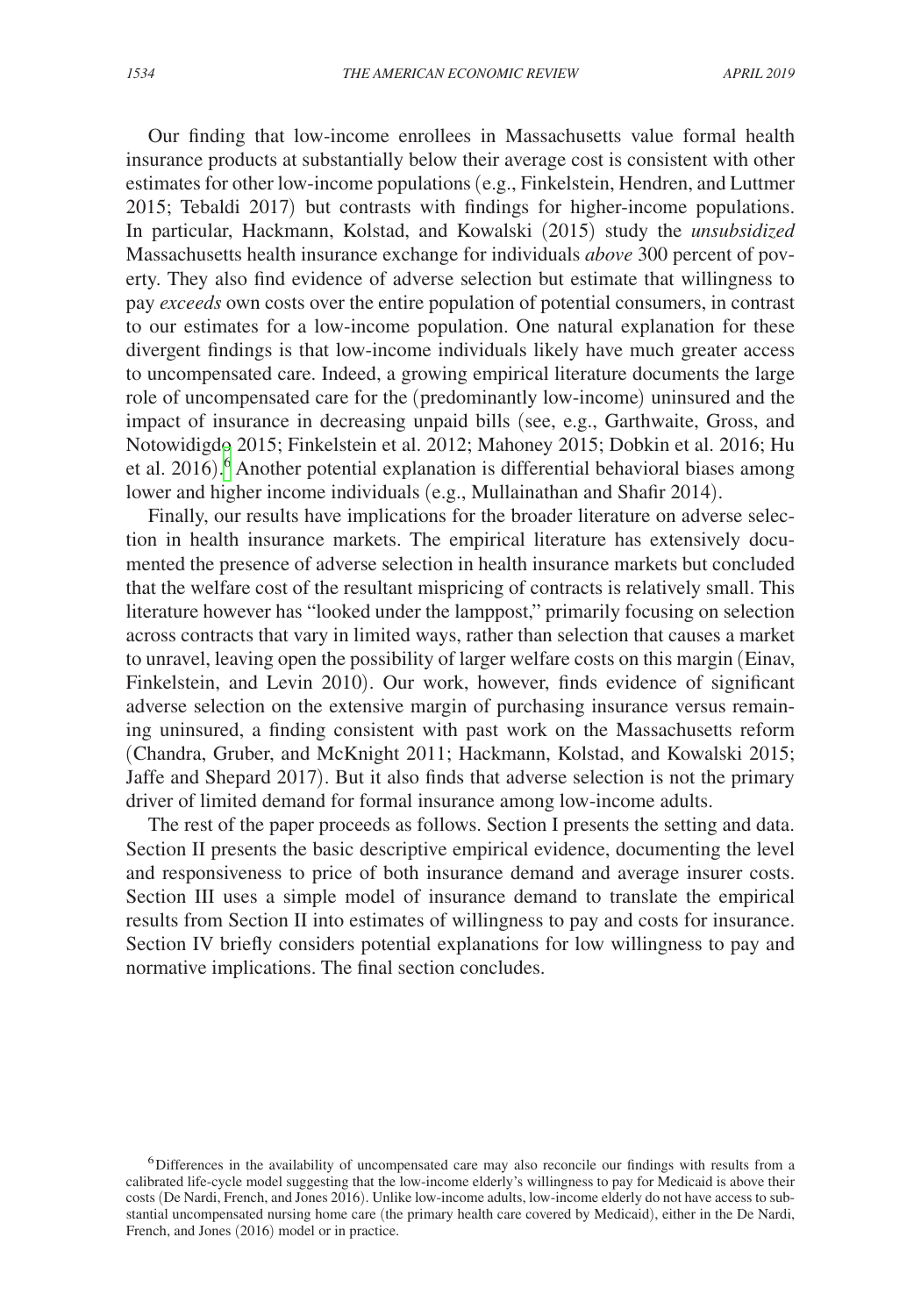# **I. Setting and Data**

### A. *Setting: Massachusetts Subsidized Health Insurance Exchange*

*CommCare*.—We study Commonwealth Care (CommCare), a subsidized insurance exchange created under Massachusetts' 2006 "Romneycare" health insurance reform that laid the foundation for many of the health insurance exchanges created in other states under the Affordable Care Act (ACA). CommCare operated from 2006–2013 before shifting form in 2014 to comply with the ACA. We focus on the market in fiscal year 2011 (July 2010 to June 2011) but also present descriptive results for fiscal years 2009–2013, the full period over which we have data. The market rules described below apply to 2011; the rules for other years are similar except in some details.

CommCare covered low-income adults with family income below 300 percent of the federal poverty level (FPL) and without access to insurance from another source, including an employer or another public program (i.e., Medicare or Medicaid). This population is similar to those eligible for subsidies on the ACA exchanges. Given Medicaid eligibility rules in Massachusetts, $7$  the CommCare-eligible population consisted of adults aged 19–64 without access to employer coverage and who were either (i) childless and below 300 percent of FPL, (ii) non-pregnant parents between 133 percent and 300 percent of FPL, or (iii) pregnant women between 200 percent and 300 percent of FPL.

CommCare specified a detailed benefit structure (i.e., covered services and a schedule of cost sharing rules) and then solicited competing private insurers to provide these benefits. Each insurer offered a single plan that had the standardized set of benefits but could differ in its network of hospitals and doctors. Between four and five insurers participated in the market each year. Benefit design and participating insurers were very similar to the Massachusetts Medicaid program. In particular, CommCare enrollees faced very modest copays.<sup>8</sup>

Eligible individuals could enroll during the annual open enrollment period at the start of the fiscal year, or at any time if they experienced a qualifying event (e.g., job loss or income change). To enroll, individuals filled out an application form with information on age, income over the last 12 months, family size, and access to other health insurance. The state used this form to determine whether an applicant was eligible for Medicaid, CommCare, or neither. The form was also used to calculate income as a share of FPL for determining an enrollee's premiums. However, as discussed below, the translation from income and other information on the form into FPL units was not readily transparent to applicants on the form.

<span id="page-5-0"></span><sup>7</sup>During our study period, Medicaid covered all relevant children (up to 300 percent FPL) and disabled adults, as well as parents up to 133 percent FPL and pregnant women up to 200 percent FPL. Medicaid also covered long-term unemployed individuals earning up to 100 percent FPL and HIV-positive individuals up to 200 percent FPL, both relatively small groups.<br><sup>8</sup>Enrollees below 100 percent of FPL received benefits equivalent to Medicaid. Enrollees between 100–200 per-

<span id="page-5-1"></span>cent FPL received a plan that we estimate (based on claims data) has a 97 percent actuarial value, while those between 200–300 percent FPL received a 95 percent actuarial value plan. The slight change in generosity at 200 percent FPL is a potential threat to the regression discontinuity (RD) analysis of demand and costs at 200 percent FPL; we show below that our main results are not sensitive to excluding this discontinuity.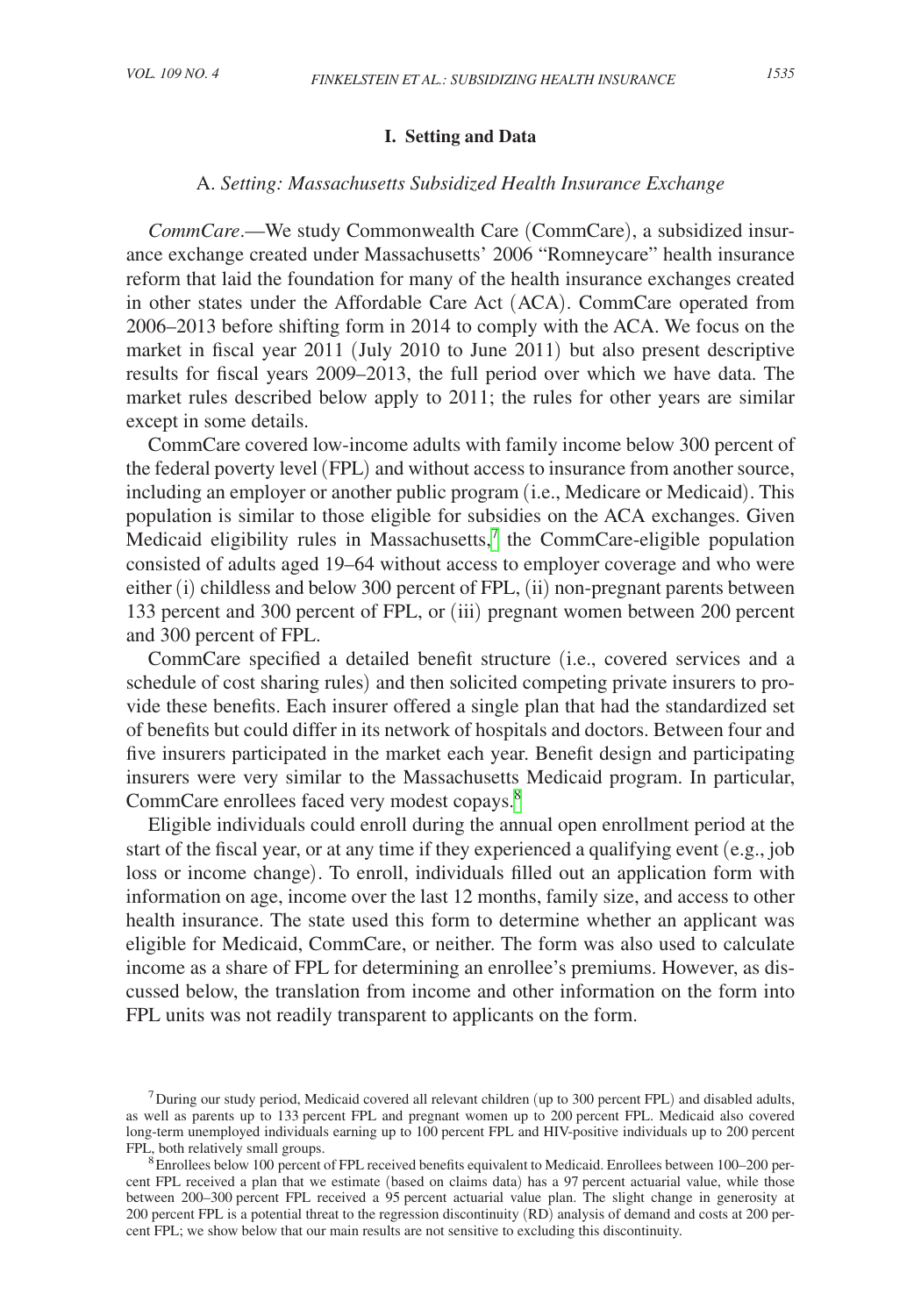*Enroll Now!* **Select and Enroll in a Commonwealth Care health plan** Below are the Commonwealth Care health plans you can choose from. The dollar amount next to each health plan is what you must pay each month to stay enrolled in that plan. If you select a health plan with \$0.00 next to it, you<br>will not be charged a monthly premium. The premiums listed below are based on your plan type, which depe your income and your family size. Based on the information you provided, you are eligible for **Plan Type X**.

**1.** Choose your health plan and premium. Choose only one.<br>These plans are available to you. Read each Health Plan Information description to learn about the Commonwealth Care health plans.

| <bmc healthnet="" plan<="" th=""><th>\$0.00</th><th>web address</th><th>Phone number&gt;</th></bmc>                 | \$0.00 | web address | Phone number> |
|---------------------------------------------------------------------------------------------------------------------|--------|-------------|---------------|
| <celticare health="" plan<="" td=""><td>\$0.00</td><td>web address</td><td>Phone number&gt;</td></celticare>        | \$0.00 | web address | Phone number> |
| <fallon community="" health="" plan<="" td=""><td>\$0.00</td><td>web address</td><td>Phone number&gt;</td></fallon> | \$0.00 | web address | Phone number> |
| <neighborhood health="" plan<="" td=""><td>\$0.00</td><td>web address</td><td>Phone number&gt;</td></neighborhood>  | \$0.00 | web address | Phone number> |
| <network health<="" td=""><td>\$0.00</td><td>web address</td><td>Phone number&gt;</td></network>                    | \$0.00 | web address | Phone number> |

Figure 1. Snapshot of CommCare Plan Choice Form

*Notes:* The figure shows a snapshot of the key section of the plan choice form sent to accepted CommCare applicants. As noted in the text, enrolling in CommCare involves two steps: (i) an application form, which collects information on income, family size, and access to other insurance, which lets the state determine eligibility, and (ii) a plan choice form, which applicants must return to choose a plan. More extensive snapshots of these forms are included in online Appendix A.

If approved for CommCare, individuals were notified (by mail and/or email) and provided information on the premiums for CommCare plans. They then had to complete a second form (or contact CommCare by phone/online) to choose a plan and pay the first month's premium. Individuals who did not make a plan choice and the associated payment did not receive coverage. Coverage commenced at the start of the month following receipt of payment. Once enrolled, individuals stayed enrolled as long as they remained eligible and continued paying premiums. Income and eligibility status changes were supposed to be self-reported and were also verified through an annual "redetermination" process that included comparisons to tax data and lists of people enrolled in employer insurance.

Figure 1 shows a snapshot of the key section of the plan choice form displaying an enrollee's plan options and premiums. Online Appendix A shows the entire plan choice form and snapshots of the initial application form. We take away two conclusions from these documents. First, enrolling in subsidized insurance may involve nontrivial hassles. Our willingness to pay measure will implicitly incorporate these hassle costs (see Section IIIA). Second, the plan choice form displays enrollee premiums prominently, while referring enrollees online for information about provider networks; employee premium information thus appears to be quite salient, which may help explain our findings that potential enrollee demand responds strongly to premiums.

*Subsidy Structure*.—Insurers in CommCare set a base plan price that applied to all individuals, regardless of income (or age, region, or other factors). The actual payment the insurer received from CommCare equaled their base price times a risk score intended to capture predictable differences in health status.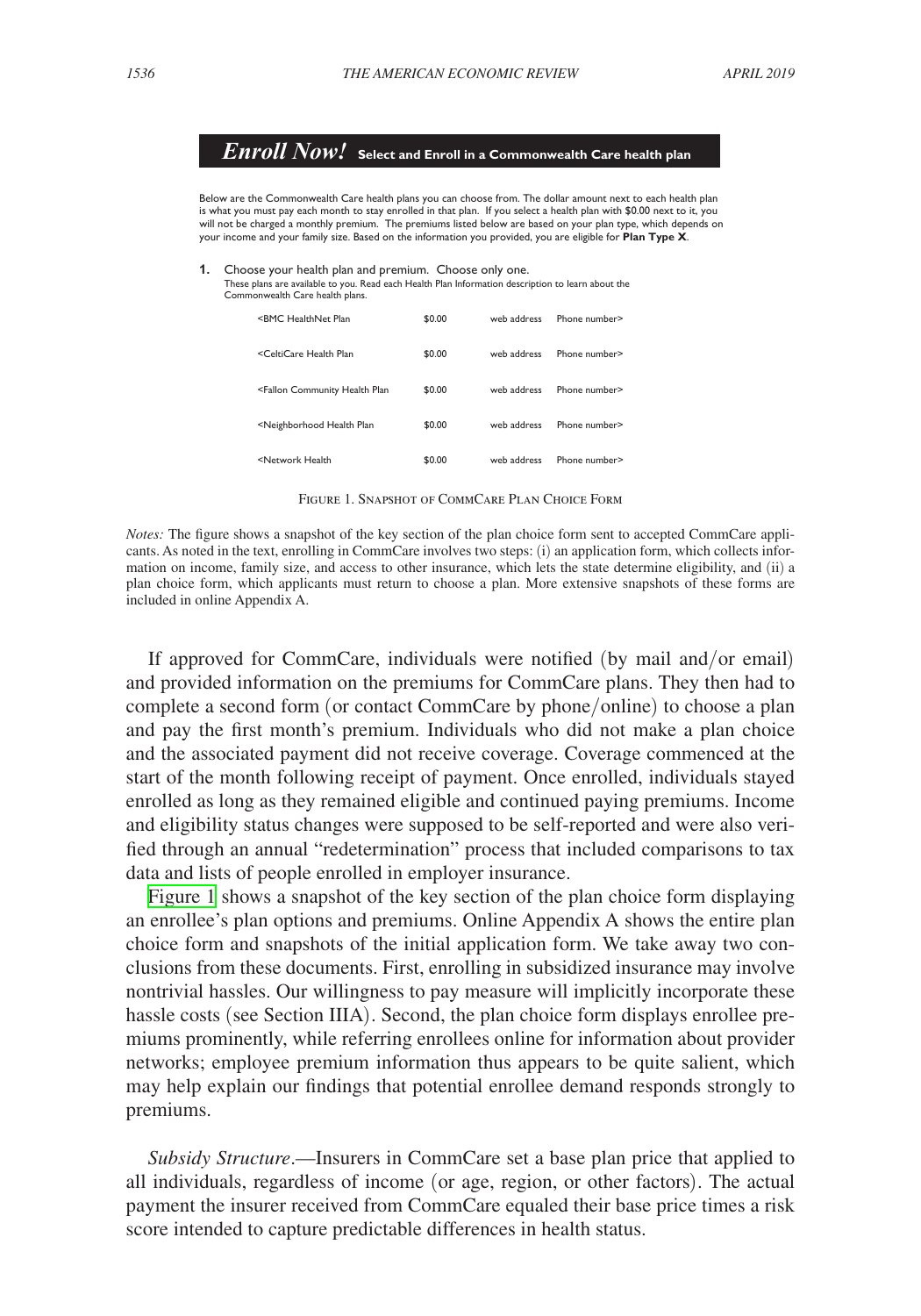

Panel A. Premiums for cheapest plan, 2009–2013 Panel B. Prices, subsidies, and premiums in 2011

Figure 2. Insurer Prices and Enrollee Premiums in CommCare Market

*Notes:* Panel A plots enrollee premiums for the cheapest plan by income as a percent of FPL, noting the thresholds (150 percent, 200 percent, and 250 percent of FPL) where the amount increases discretely. The black lines show the values that applied in 2009–2012; the gray lines show the (slightly higher) values for 2013. Panel B shows insurer prices (dotted lines) and enrollee premiums (solid lines) for the five plans in 2011. In this year, four insurers set prices within \$3 of a \$426/month price cap, while CeltiCare set a lower price (\$405) and therefore had lower enrollee premiums.

Enrollees paid premiums equal to their insurer's base price minus an income-varying subsidy paid by the state.<sup>[9](#page-7-0)</sup> Subsidies were set so that enrollee premiums for the lowest-price plan equaled a target "affordable amount." This target amount was set separately for several bins of income, with discrete changes at 150 percent, 200 percent, and 250 percent of FPL. Panel A of Figure 2 shows the result: enrollee premiums for the cheapest plan vary discretely at these thresholds. For the years 2009–2012 (shown in black), the cheapest plan is free for individuals below 150 percent of FPL and increases to \$39 per month above 150 percent FPL, \$77 per month above 200 percent FPL, and \$116 per month above 250 percent of FPL. In 2013 (shown in gray), these amounts increase slightly to \$0/\$40/\$78/\$118. Consistent with the goal of affordability, these premiums were a small share of income. For instance, for a single individual in 2011 (whose FPL equaled \$908 per month), these premiums ranged from 0–5 percent of income (specifically, 2.9 percent of income just above 150 percent FPL, 4.2 percent just above 200 percent FPL, and 5.1 percent just above 250 percent FPL).

*2011 Plan Options*.—We analyze the market in 2009–2013 but focus especially on fiscal year 2011 when the market had a useful vertical structure with plans falling into two groups. In 2011 CommCare imposed a binding cap on insurer prices of \$426 per month. Four insurers (BMC HealthNet, Fallon, Neighborhood Health Plan, and Network Health) all set prices within \$3 of this cap. The exception was CeltiCare, which set a price of \$405 per month. Panel B of Figure 2 shows these

<span id="page-7-0"></span><sup>9</sup>We will use "price" to refer to the pre-subsidy price set by insurers and "premium" to refer to the post-subsidy amount owed by enrollees.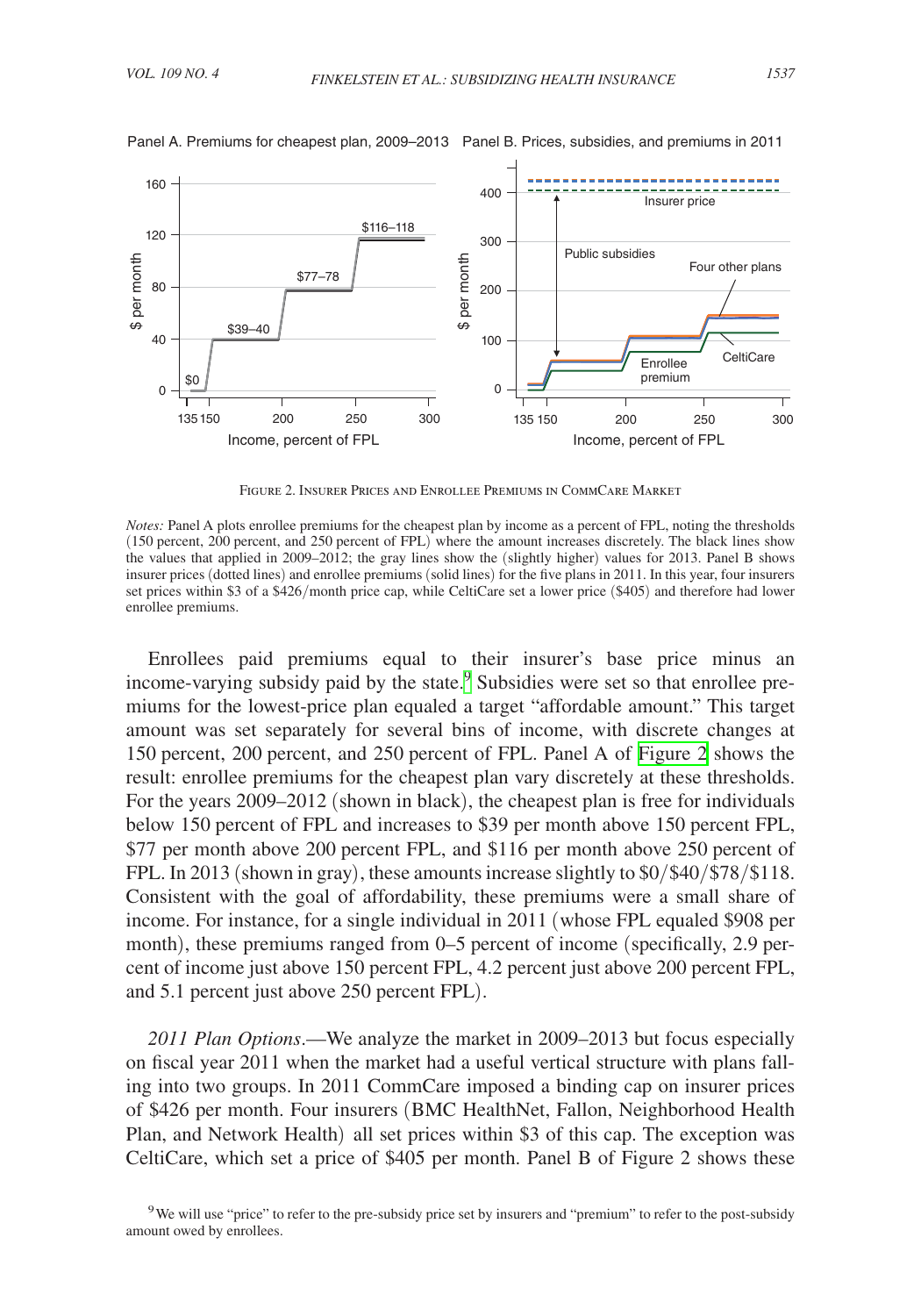insurer prices and the resulting post-subsidy enrollee premiums by income. The prices and premiums of the four high-price plans are nearly indistinguishable, while CeltiCare's premium is noticeably lower.

Along with its lower price, CeltiCare also had a more limited network than other plans. We estimate that CeltiCare covered 42 percent of Massachusetts hospitals (weighted by bed size), compared to 79 percent or higher for the other three plans offered statewide.<sup>[10](#page-8-0)</sup> Both because of this limited network and because of its lack of long-term reputation with consumers (it had entered the state insurance market only in 2010), CeltiCare was perceived by enrollees as less desirable, aside from its lower price. $^{11}$ 

As a result, in much of our analysis that follows we pool the 2011 plans into two groups: CeltiCare as a low coverage (*L*) option and the other four plans with extremely similar prices pooled together as a high coverage (*H*) option. We interpret *H* as a composite contract that gives enrollees a choice among the four component insurers, with its utility equal to the max over these four insurers. When we specify and estimate a model of insurance demand in Section III, we will further assume that *H* is perceived as higher quality than *L*. We also show in an extension in Section IIID that we can generate fairly tight bounds on willingness to pay in a more general model that does not assume this vertical structure.

[Figure 3](#page-9-0) zooms in on enrollee premiums for the *H* plan and the *L* plan in 2011 by income. We define the enrollee premium for *H* as the share-weighted average of the component plans; online Appendix Table 5 reports these separately for each component plan. As previously discussed, enrollee premiums for the cheapest plan  $L(p_l)$ , subsidized to equal a target affordable amount, jump at 150 percent, 200 percent, and 250 percent of FPL. The premium of the *H* plan  $(p_H)$  also jumps at these thresholds. Notably,  $p_H$  jumps by *more than*  $p_L$  at each of these thresholds. This occurs because CommCare chose to apply non-constant subsidies across plans with the goal of narrowing premium differences across plans for lower-income groups. Importantly for our demand estimation, this subsidy structure creates variation in both premium levels and differences between *H* and *L*. Specifically, the difference  $p_H - p_L$  grows from \$11 below 150 percent FPL, to \$19 from 150–200 percent FPL, to \$29 from 200–250 percent FPL, and to \$31 above 250 percent FPL.

The final relevant option for people eligible for CommCare was to remain uninsured and pay a penalty for being uninsured, the so-called "mandate penalty" which increased the cost of remaining uninsured. The dotted gray line in Figure 3 shows the statutory mandate penalty at each income, which the state set to be half of the lowest CommCare premium  $(p_l)$ . In practice, however, the actual penalty an individual would owe likely diverges from the gray line for two reasons. First, the mandate is assessed based on total annual income (reported in end-of-year tax filings), whereas the measure used to determine enrollee premiums is self-reported on the program application and measures income over the last 12 months (e.g., the prior July to June for someone enrolling during open enrollment). Thus, the actual *expected*

<span id="page-8-0"></span> $10$ One plan (Fallon Community Health Plan) was only active in central Massachusetts, so its network is difficult to compare to the other insurers.

<span id="page-8-1"></span> $11$  Consistent with this perception, when all plans were available for free, which was the case for enrollees below 100 percent of FPL, 96 percent of enrollees chose a plan other than CeltiCare.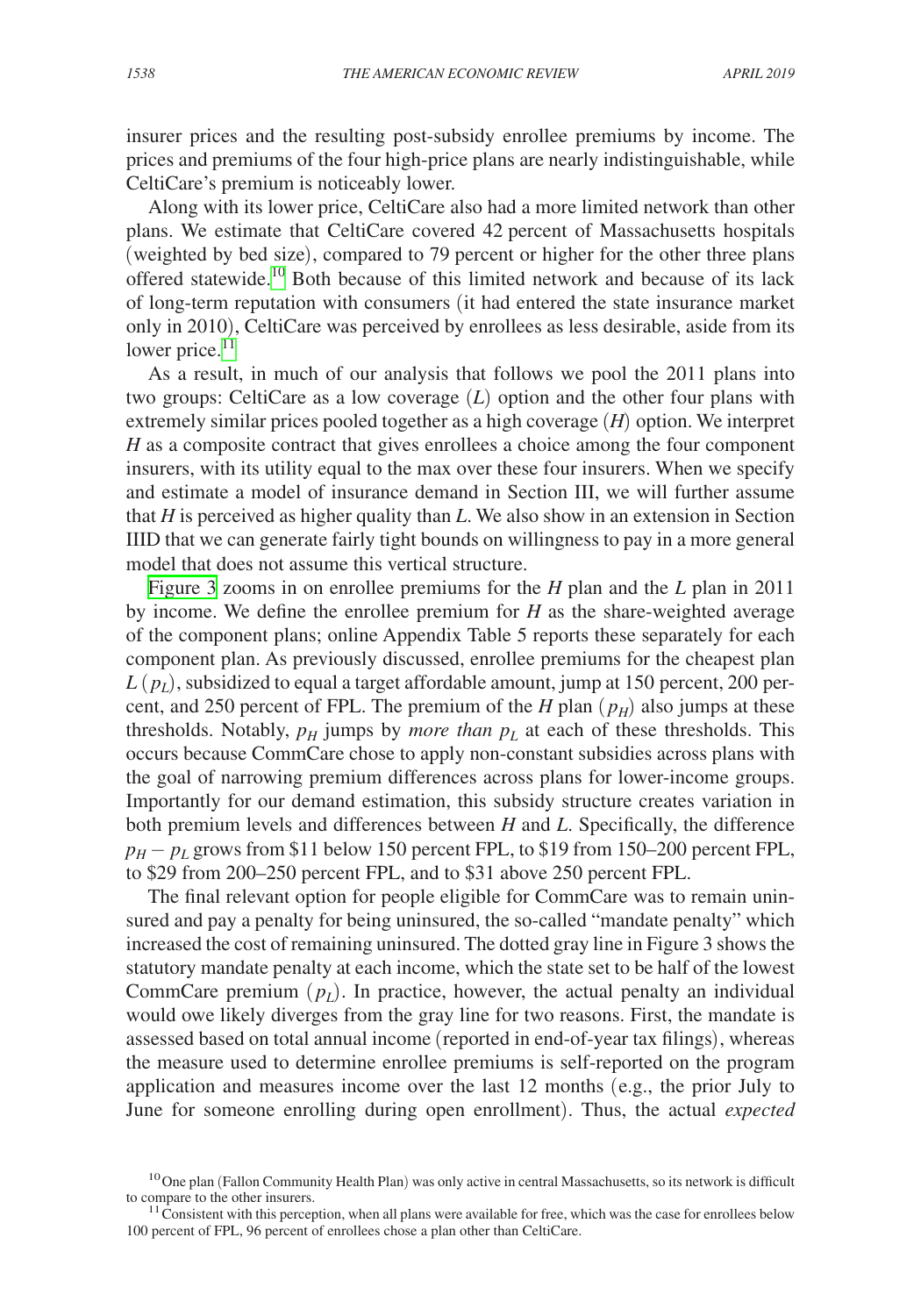<span id="page-9-0"></span>

Figure 3. Premium and Mandate Penalty Variation, 2011

*Notes:* The figure shows how 2011 enrollee premiums and the mandate penalty vary across incomes (as a percent of the federal poverty level, FPL).  $p_L$  denotes the enrollee premium for the *L* plan (CeltiCare), while  $p_H$  is the share-weighted average of the enrollee premiums in the four *H* (non-CeltiCare) plans. *Mandate Penalty* (dashed gray line) is the statutory mandate penalty at each income level. The black dots show the expected mandate penalty for a person near the income discontinuities, which is the average of the two mandate penalties on either side of the discontinuity.

mandate penalty is unlikely to change discontinuously at the income thresholds, since someone just above a threshold is equally likely to have total annual income (relevant for the mandate) above or below the threshold. Figure 3 shows in black dots the expected mandate penalty for individuals near each threshold, which we assume is simply the average of the statutory penalty above and below the threshold. A second reason the actual mandate penalty may differ is that individuals may be able to avoid paying even if they are uninsured. For instance, the law does not impose a penalty if an individual is uninsured for three or fewer consecutive months during the year or if an individual qualified for a religious or hardship exemption.<sup>12</sup>

It is unclear how to use the mandate penalty when calculating revealed willingness to pay. For the reasons discussed above, an individual's actual mandate penalty is difficult to determine. Moreover, individuals may discount the mandate penalty because it is incurred in the following year's taxes, or even be unaware of it. In our baseline demand estimates, we will use the sticker premiums for insurance, effectively ignoring the saved penalty when an individual buys insurance. This will make our estimates a conservative upper bound on individuals' willingness to pay for insurance. In robustness analysis in Section IIID, we also report the lower

<span id="page-9-1"></span> $12$ The three-month exception is empirically important: based on a state report, almost 40 percent of the 183,000 uninsured people above 150 percent FPL in 2011 were uninsured for three or fewer months (Massachusetts Health Connector and Department of Revenue 2011).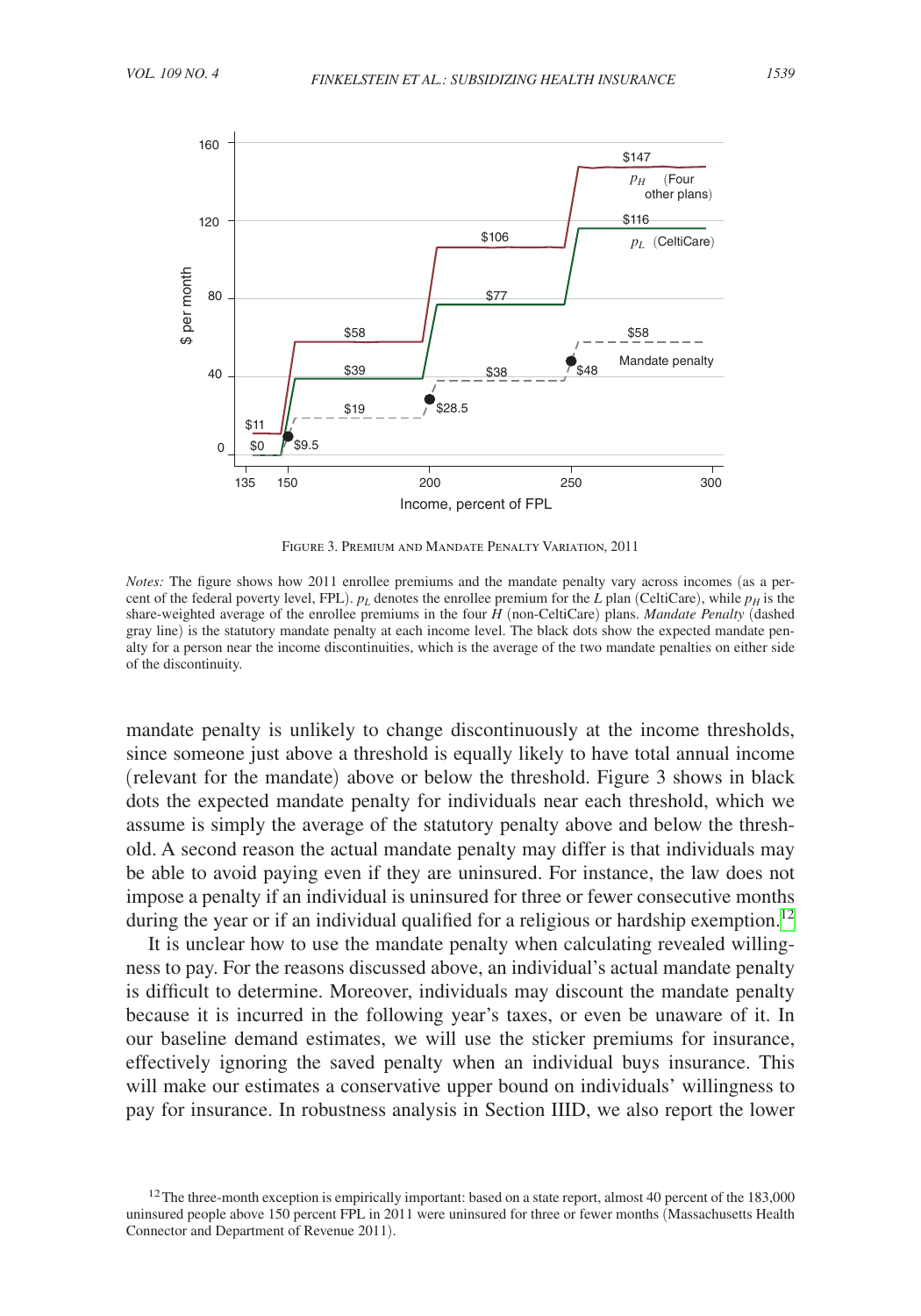willingness to pay estimates that we find when we normalize premiums by the expected mandate penalty values (shown in black dots).

# B. *Data*

*Administrative Data: Enrollee Plan Choices*, *Claims*, *and Demographics*.— Our primary data are enrollee-level and claim-level administrative data from the CommCare program for fiscal years 2009–2013. We observe enrollee demographics and monthly plan enrollment linked to data on their claims and risk scores. All data are at the individual level because CommCare only offers individual (not family) coverage.<sup>13</sup>

We observe each enrollee's chosen plan at a monthly level. We define total enrollment as the annualized number of enrollee months in CommCare or a specific plan. In practice, most enrollees are in the same plan for the whole year. We also observe enrollees' choice sets, including the prices, subsidies, and enrollee premiums of each option (summarized in Figures 2 and 3). Enrollee-linked insurance claims data allow us to measure each person's monthly costs (both insurer-paid and out-of-pocket).

The most important demographic we observe is the individual's family income as a percent of FPL (rounded to the 0.1 percent level), which is the running variable for our RD analysis. This variable is calculated by the regulator from information on family income and composition that enrollees report in their initial CommCare application, and is used to determine premiums and subsidies. This variable is updated based on any subsequent known changes, which in principle, enrollees are required to self-report when they occur, and based on information from annual audits. We also observe information from CommCare's records on enrollee age, gender, zip code of residence, and risk score, a measure of predicted spending calculated by CommCare.

Throughout our analysis, we limit attention to individuals above 135 percent of FPL because of the significant eligibility change at 133 percent FPL. Above this threshold, parents cease to be eligible for Medicaid and become eligible for CommCare. [Table 1](#page-11-0) reports some summary statistics from the administrative data for CommCare enrollees in fiscal year 2011 between 135 and 300 percent FPL. Ninety percent of CommCare enrollees are in the *H* plan, despite higher enrollee premiums (see Figure 3). About 20 percent of enrollees are between 135 and 150 percent of the federal poverty line. CommCare's subsidies are quite large. Average enrollee premiums (\$70 per month) cover less than 20 percent of insurer-paid medical costs (\$359/month) or prices (\$422).

*Survey Data: Eligible Population for CommCare*.—We supplement the administrative data on CommCare enrollment with estimates of the size of the CommCare-eligible population from the 2010 and 2011 American Community Survey (ACS), an annual 1 percent random sample of US households. We use these data to estimate the number of people eligible for CommCare in each 1 percent FPL

<span id="page-10-0"></span><sup>&</sup>lt;sup>13</sup> These de-identified data were obtained via a data use agreement with the exchange regulator, the Massachusetts Health Connector. Our study protocol was approved by the IRBs of the Connector and our affiliated institutions (Harvard, MIT, and NBER).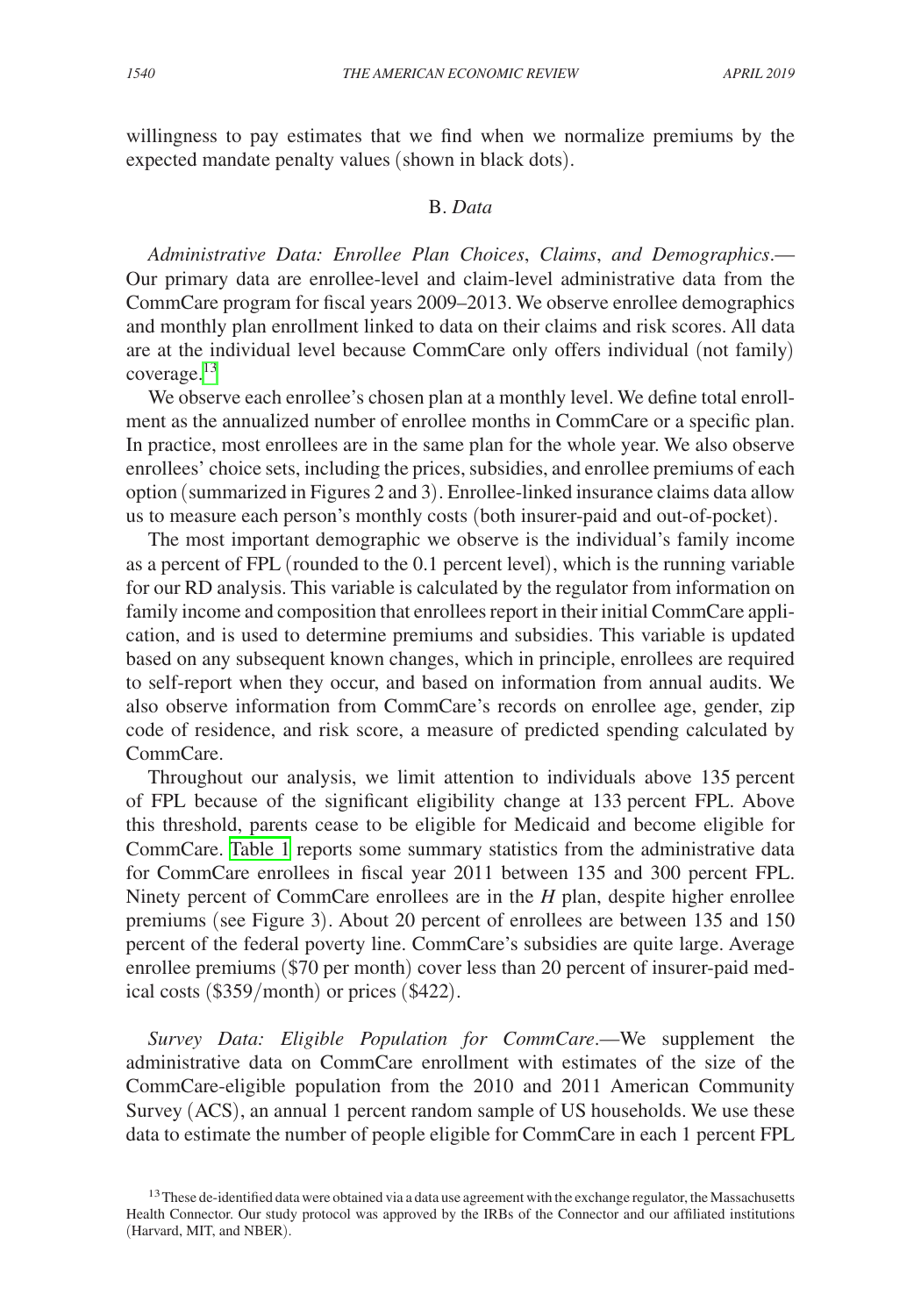|                                             | Any plan | $H$ plan | $L$ plan |  |
|---------------------------------------------|----------|----------|----------|--|
|                                             | (1)      | (2)      | (3)      |  |
| Enrollment                                  |          |          |          |  |
| Observations (number of unique individuals) | 107,158  | 96,391   | 14,828   |  |
| Average monthly enrollment                  | 62,096   | 55,599   | 6,497    |  |
| Share of enrollees $(\% )$                  | 100      | 90       | 10       |  |
| Average income $(\%$ of FPL)                | 193      | 193      | 189      |  |
| Share below 150% FPL                        | 20       | 18       | 29       |  |
| Average age                                 | 44.4     | 44.9     | 40.2     |  |
| Share male $(\% )$                          | 41       | 40       | 47       |  |
| Medical claims (monthly)                    |          |          |          |  |
| Insurer-paid                                | \$358.5  | \$377.3  | \$197.9  |  |
| Total                                       | \$377.3  | \$396.4  | \$213.4  |  |
| Prices, subsidies, and premiums (monthly)   |          |          |          |  |
| Insurer price                               | \$422.2  | \$424.2  | \$404.9  |  |
| Enrollee premium                            | \$70.0   | \$72.8   | \$46.0   |  |
| Public subsidy                              | \$352.2  | \$351.4  | \$358.9  |  |

<span id="page-11-0"></span>

| TABLE 1—COMMCARE SUMMARY STATISTICS IN 2011: PREMIUMS. ENROLLMENT, AND COSTS |  |  |
|------------------------------------------------------------------------------|--|--|
|------------------------------------------------------------------------------|--|--|

*Note:* Table shows summary statistics from CommCare administrative data for fiscal year 2011 for enrollees between 135 and 300 percent of FPL.

bin between 135 percent of FPL and 300 percent FPL. To be coded as eligible, an individual must live in Massachusetts and be: a US citizen, age 19–64, not enrolled in another form of health insurance (specifically, employer insurance, Medicare, or Tricare), and not eligible for Medicaid (based on income and demographics).<sup>[14](#page-11-1)</sup> Because the ACS is a 1 percent sample (and because of clustering in reported income at round numbers), our raw estimates of the size of the eligible population by 1 percent FPL bin are relatively noisy. We therefore smooth the estimates using a regression of raw counts by 1 percent FPL bin on a polynomial in income. Online Appendix B reports additional details on sample construction and shows the raw counts of eligibles by FPL, as well as the smoothing regression fit.

Rather than use the ACS estimates directly to estimate the size of the eligible population, we use it to estimate two statistics: the shape of the eligible income distribution and the average take-up rate for our study population. We do this because comparing the raw implied counts of the eligible population in the ACS to the number enrolled in CommCare from our administrative data would imply that only 37 percent of eligible individuals enroll in CommCare. This number seems low compared to the take-up estimate in the ACS data, where we find that 63 percent of eligible individuals report having insurance (see online Appendix B for details). We suspect the ACS take-up estimate is closer to the truth since it closely matches estimates from a Massachusetts health insurance survey in the fall of 2010 (Long, Stockley, and Dahlen 2012) and estimates from tax filing data.<sup>15</sup> We conservatively

<span id="page-11-1"></span> $14$ The ACS does not distinguish Medicaid from CommCare coverage (both are coded as "Medicaid/other pub-<br>lic insurance"), so we cannot directly exclude Medicaid enrollees.

<span id="page-11-2"></span><sup>&</sup>lt;sup>15</sup> Specifically, Long, Stockley, and Dahlen (2012) find a 90 percent insurance coverage rate for non-elderly adults below 300 percent of FPL, nearly identical to the 89 percent rate we estimate using the ACS. Further, using statistics from state tax filings (used to determine who owes the mandate penalty), we estimate that about 107,000 tax filers earning more than 150 percent of the FPL were uninsured at a typical point in time during 2011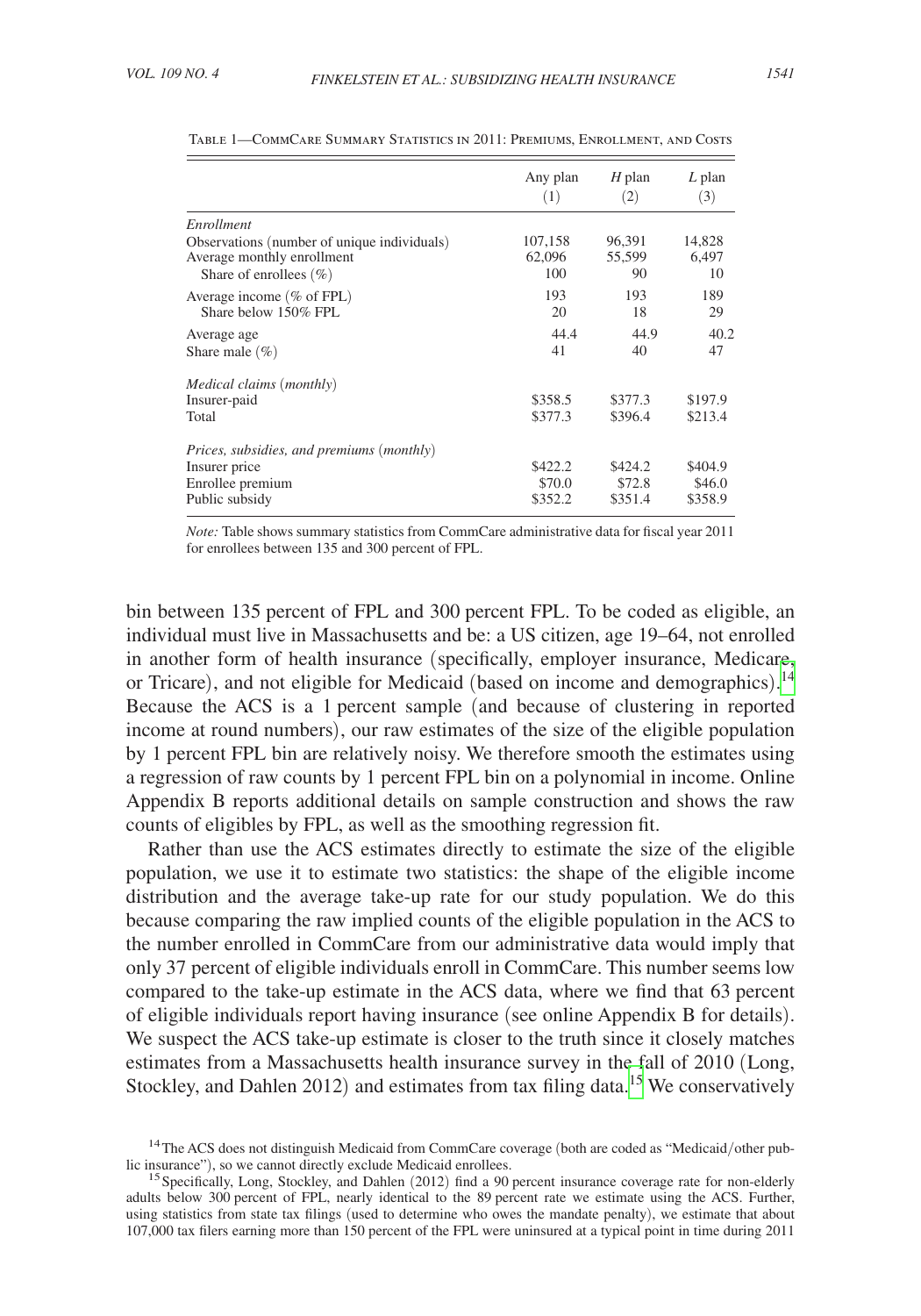use the higher take-up estimate internal to the ACS and show in sensitivity analysis that if we instead use the ACS estimates of the eligible population directly, this produces a substantially lower take-up rate and in turn yields even lower estimates of the share insured under a given subsidy scheme.

Specifically, we take our estimates of the number of eligible individuals in the ACS by FPL bin (see panel A of online Appendix Figure 14) and scale the whole distribution down by a constant multiple (of 0.59) so that dividing the administrative count of enrollees by our adjusted eligible population size yields an average take-up rate of 63 percent (the rate calculated in the ACS).

Measuring the eligible population is difficult, and our approximation is, of course, imperfect. Fortunately, as we discuss in more detail below, the exact size of this population is not critical to estimate *changes* in enrollment and costs at the income discontinuities. Using this information (from administrative data alone), we can generate our key result: that willingness to pay is far below costs for marginal enrollees who drop coverage at each discontinuity. However, the ACS estimates are important for understanding *what share* of the eligible population these marginal enrollees comprise and *where* in the population distribution they lie. This is also necessary for translating our results into estimates of take-up shares under various subsidy policies. As discussed, in this sense, our baseline approach is a conservative one.

[Figure 4](#page-13-0) shows our (smoothed) estimate of the size of the eligible population by FPL bin. Note that the decline in the estimated number of eligible people by income does not reflect the shape of the overall income distribution in that range, but rather the shape of the *eligible population* income distribution. Eligibility requires, among other things, that the individual not have access to employer-sponsored insurance, which tends to increase with income (Janicki 2013). For comparison, Figure 4 also shows the raw counts of the number enrolled in any CommCare plan by FPL bin; we use the difference between the eligible population estimate and the number of CommCare enrollees as the number of people choosing uninsurance.

#### **II. Descriptive Analysis**

### A. *Regression Discontinuity Design*

We use the discrete change in enrollee premiums at 150 percent, 200 percent, and 250 percent of FPL to estimate how demand and costs change with enrollee premiums. We estimate a simple linear RD in which we allow both the slope and the intercept to vary on each side of each threshold. Specifically, we run the following regression across income bins (*b*) collapsed at the 1 percent of FPL level:

(1) 
$$
Y_b = \alpha_{s(b)} + \beta_{s(b)} Inc_b + \epsilon_b,
$$

<sup>(</sup>Massachusetts Health Connector and Department of Revenue 2011). This number is calculated from state-reported statistics on the number of full-year and part-year uninsured (separately for  $\leq$ 3 months and  $>$ 3 months) and a midpoint assumption about the part-year groups' duration of uninsurance. From the ACS data, we estimate that there were 108,342 uninsured tax filers earning >150 percent of FPL (treating each "health insurance unit" as a single tax-filer). These two estimates are remarkably close, suggesting that the ACS's uninsured estimates are accurate.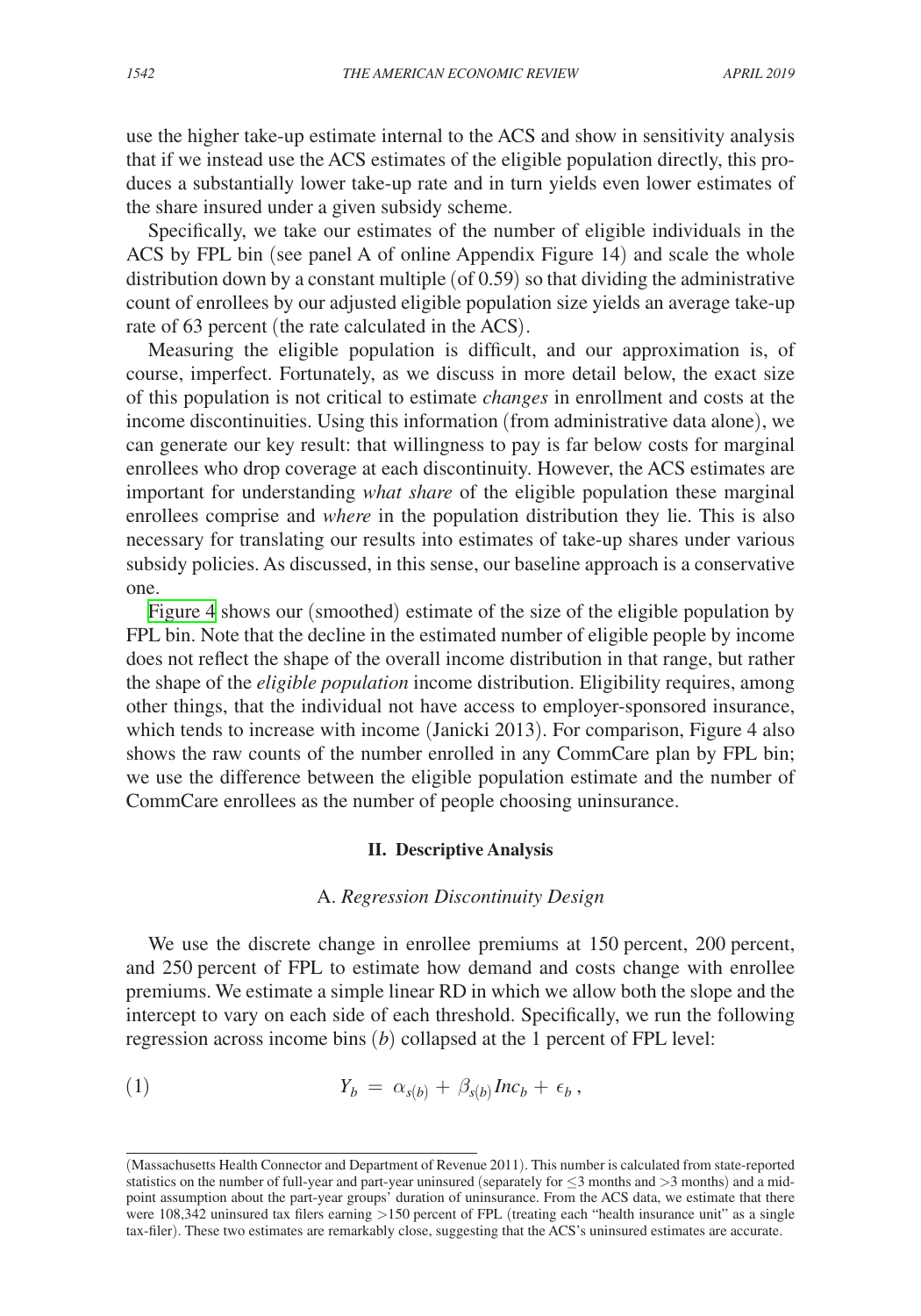<span id="page-13-0"></span>

Figure 4. Eligible and Enrolled Population, 2011

*Notes:* Figure shows our (smoothed) estimate of the CommCare-eligible population in 2011 (based on ACS data), and raw enrollment counts in CommCare in 2011 by bins of 5 percent of the FPL.

where  $Y_b$  is an outcome measure in that income bin *b*, *Inc<sub>b</sub>* is income (as a percent of FPL) at the midpoint of the bin, and  $s(b)$  is the income segment on which bin *b* lies (either 135–150 percent, 150–200 percent, 200–250 percent, or 250–300 percent FPL). Notice that the unit of observation is the income bin, while the slope and intercept coefficients vary flexibly at the segment level. Our outcomes are either measures of plan enrollment shares, or enrollee costs or characteristics. We run all regressions using bin-level data and report robust standard errors.

The key assumption is that the eligible population size is smooth through the income thresholds at which subsidies change (150 percent, 200 percent, and 250 percent FPL). This would be violated if people strategically adjust (or misreport) $\frac{16}{16}$  $\frac{16}{16}$  $\frac{16}{16}$  their income to get just below the thresholds and qualify for a larger sub-sidy.<sup>[17](#page-13-2)</sup> While in principle such manipulation would be possible, in our setting the process by which individuals' reported incomes were translated into the percent of FPL formula for determining subsidies were largely shrouded from the individuals during the application process. Perhaps as a result, we find minimal evidence of any such manipulation (see Section IIID). Moreover, because of the relatively linear patterns we find away from the discontinuity, alternative methods (such as constructing a donut-hole around the discontinuity) would lead to very similar estimates.

<span id="page-13-1"></span><sup>&</sup>lt;sup>16</sup>Enrollees were required to show proof of income (e.g., via recent pay stubs) when applying but in theory could adjust hours or misreport self-employment income to get below subsidy thresholds.

<span id="page-13-2"></span> $17$ In addition, there are minor changes in eligibility just above 200 percent FPL (pregnant women and HIV-positive people lose Medicaid eligibility and become eligible for CommCare) that also technically violate the smoothness assumption. This will bias our RD estimate of demand responsiveness to price slightly toward zero, since the eligible population grows just above 200 percent FPL. In sensitivity analysis, we show that our main results are robust to excluding this discontinuity.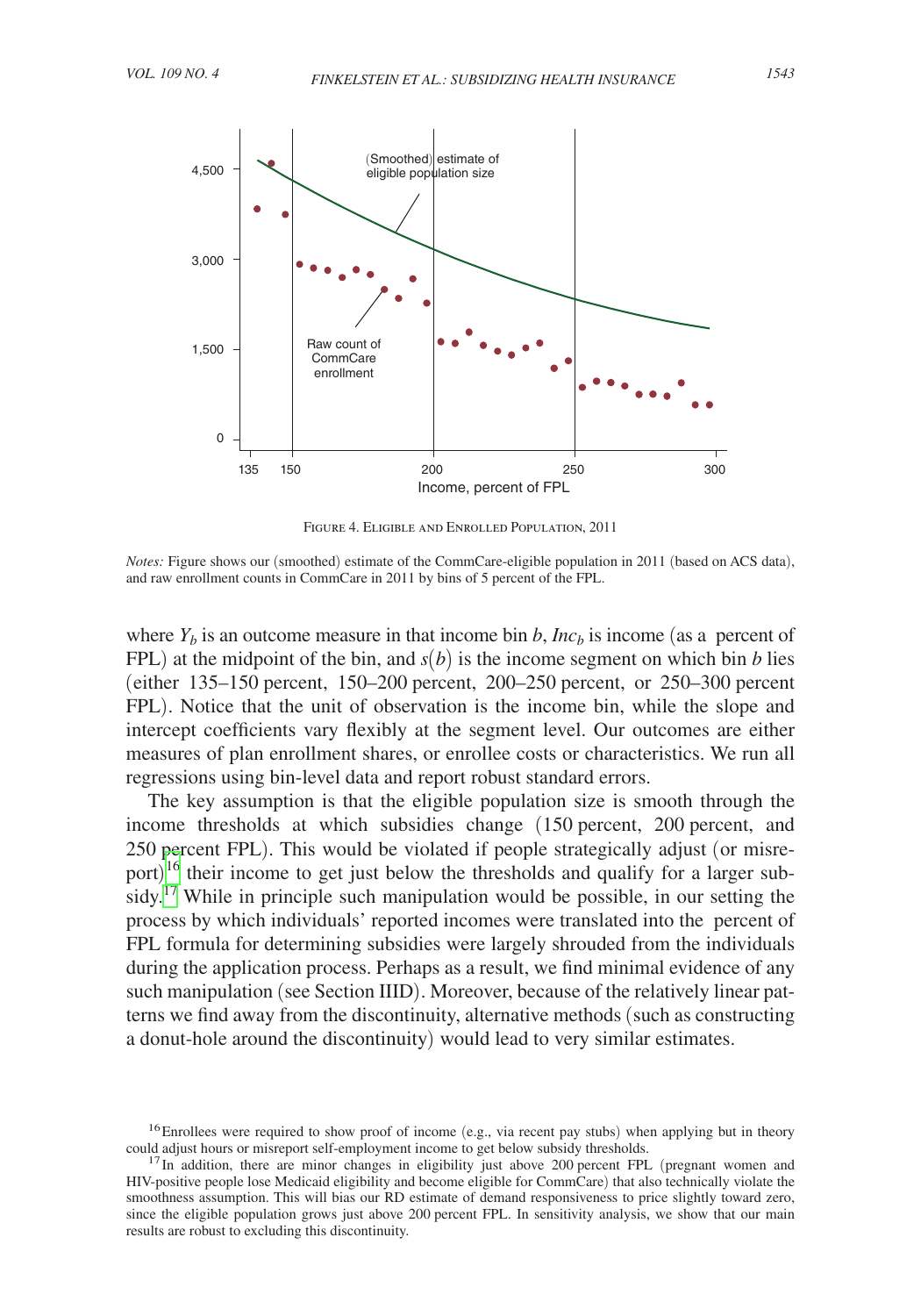



Figure 5. CommCare Enrollment and Average Insurer Costs, 2009–2013

*Notes:* The figure shows discontinuities in enrollment and average insurer costs at the income thresholds (150 percent, 200 percent, and 250 percent of FPL) at which enrollee premiums increase (see Figure 2). Panel A shows average enrollment in CommCare (total member-months, divided by number of months) by income over the 2009–2013 period our data span. Panel B shows average insurer medical costs per month across all CommCare plans over the same period. In each figure, the dots represent raw values for a 5 percent of FPL bin, and the lines are predicted lines from our linear RD specification in equation (1). RD estimates and robust standard errors (in parentheses) are labeled just to the right of each discontinuity; percent changes relative to the value just below the discontinuity are labeled as  $% \triangle$  =.

#### B. *Evidence from Pooled Years*, *2009–2013*

*Insurance Demand*.—Figure 2 showed that premiums increase discontinuously at 150, 200, and 250 percent of FPL. Panel A of Figure 5 shows that enrollment drops significantly at each of these income thresholds. Specifically, the figure plots average monthly enrollment in the CommCare market over the 2009–2013 period by income bin. It also superimposes estimates from the linear RD model in equation (1), using average monthly enrollment as the dependent variable. At each of the three discontinuities, enrollment falls by 30 percent to 40 percent. All three changes are statistically distinguishable from zero ( $p < 0.01$ ).

*Cost of Insurance and Adverse Selection*.—Panel B plots average insurer costs by income bin, again superimposing estimates from the linear RD model in equation (1). Average insurer costs are defined as the average claims paid by the insurer for the set of people who are enrolled in that month.

The figure shows that average costs of the insured rise as the enrollee premium increases. For example, we estimate a discontinuous increase in costs of \$47.3 (standard error \$7.7) per enrollee per month at 150 percent FPL and of \$32.4 (standard error \$8.7) at 200 percent of FPL. We find a smaller but noisier increase of \$6.2 (standard error \$11.9) at 250 percent FPL; this imprecision may reflect the smaller size of the eligible and enrolled populations at 250 percent of FPL (see Figure 4).

These patterns indicate the presence of adverse selection: increases in average costs indicate that the marginal enrollees (who exit in response to the premium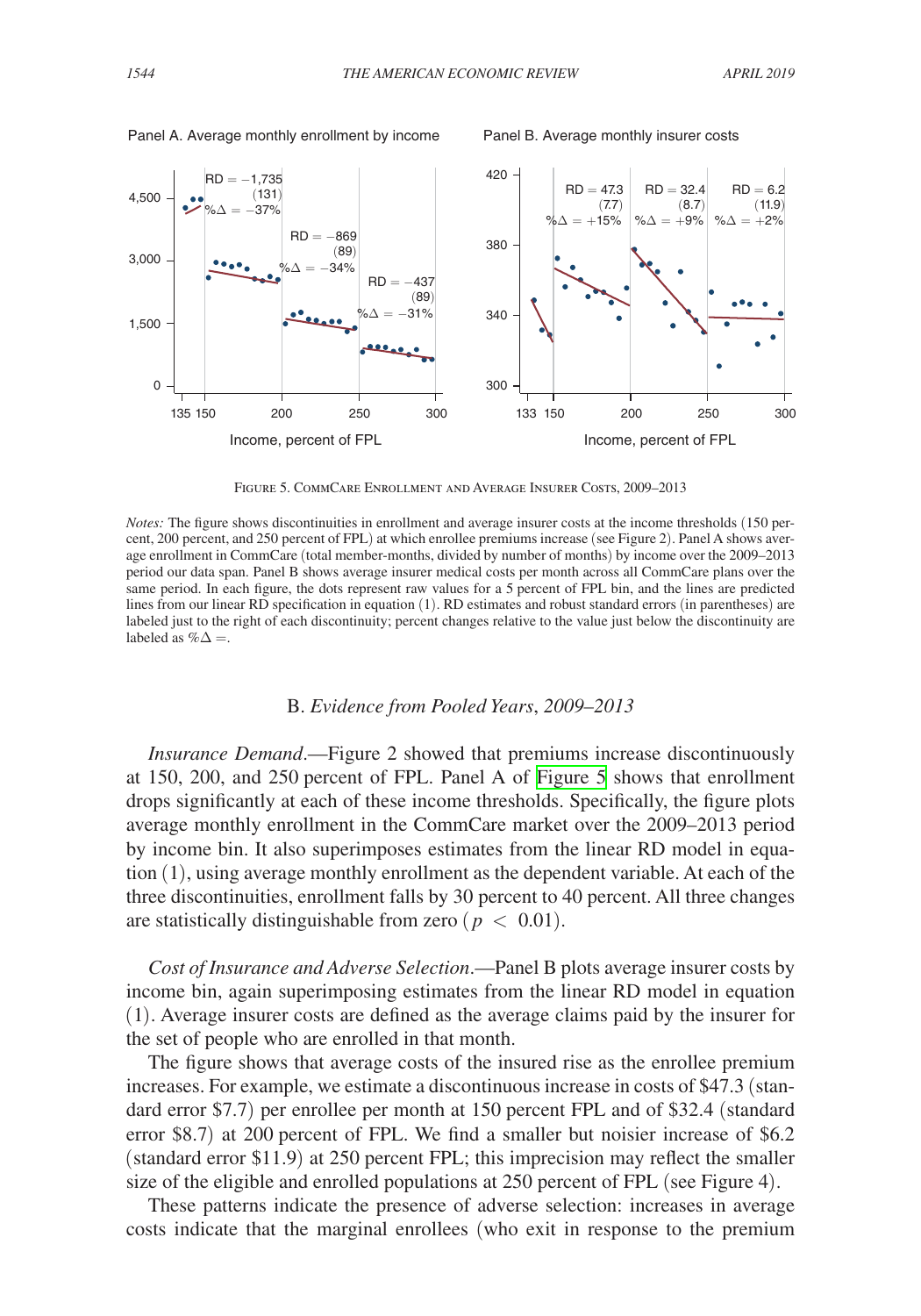increase) are less costly than the average enrollee who remains. An alternative way to test for adverse selection would be to examine whether characteristics of the enrollees that are associated with higher costs and not priced by insurers increase when premiums rise (Finkelstein and Poterba 2014). In online Appendix Figure 23 we also show that, consistent with adverse selection, the average age and risk score (i.e., predicted medical spending) of enrollees increase at these income thresholds. In other words, in response to higher premiums, younger and lower-risk enrollees are more likely to leave the market. These results are, not surprisingly, more precisely estimates than the analysis of realized insurer claims in panel B of Figure 5. The claims measure, however, captures all potential dimensions of selection (both observable factors that go into the risk score factors that do not).

A priori, it was unclear whether this market would suffer from adverse selection. On the one hand, insurers were not allowed to vary prices based on individuals' health characteristics (such as age, gender, or preexisting conditions); this would tend to generate adverse selection. On the other hand, in an effort to combat adverse selection, Massachusetts imposed a mandate on individuals to buy coverage, backed up by financial penalties. Our results suggest the coverage mandate and associated penalty were not sufficient to prevent adverse selection.

# C. *Evidence from 2011*

In most of the rest of the paper, we study data from fiscal year 2011, which have the convenient vertical differentiation of plans discussed above. Here we present reduced-form evidence on demand and costs for 2011 alone, focusing on overall enrollment and enrollment in the *H* plan.

*Insurance Demand*.[—Figure 6](#page-16-0) shows statistically significant (at the 1 percent level) declines in overall CommCare and *H* plan enrollment at each enrollee premium threshold (see Figure 3). The drops in enrollment do not occur only when premiums rise from zero to a positive amount (150 percent FPL threshold): enrollment falls by 20–30 percent at all three thresholds.

[Figure 7](#page-16-0) transforms these raw enrollment counts into market shares, using our estimate of the eligible population (see Figure 4) as the denominator. Panel A shows that the share enrolled in any CommCare plan falls by a statistically significant 24–27 percent at each discontinuity at which enrollee premiums rise by \$38–39 per month. The size of these *percent* drops are identified directly from the fall in enrollment in the administrative data. But, we can also use our estimate of the size of the eligible population from the ACS to make inferences about the levels of take-up rates as a function of the enrollee premium. Take-up rates fall from 94 percent when insurance is free (below 150 percent FPL) to 70 percent where the cheapest premium increases to \$39 per month (above 150 percent FPL). Take-up rates continue to fall with premiums, declining to below 50 percent as the cheapest premium rises to \$116 per month (above 250 percent FPL).<sup>[18](#page-15-0)</sup>

<span id="page-15-0"></span><sup>&</sup>lt;sup>18</sup>The pattern of enrollment by income within a constant premium range should not be interpreted with caution; demand is estimated conditional on eligibility and, as can be seen in Figure 4, eligibility declines with income. Therefore, the sample is differentially selected by income, since the set of higher income people without access to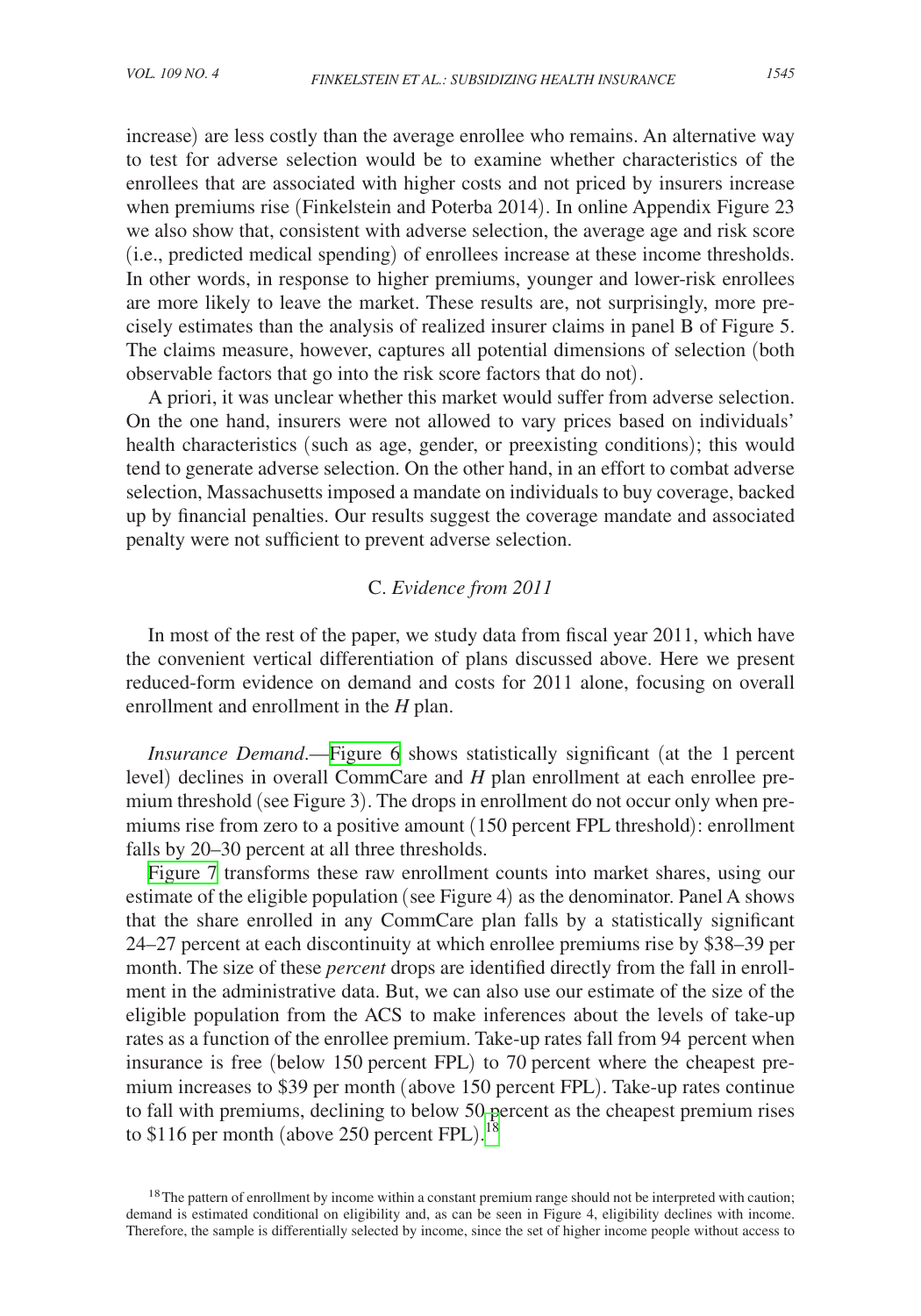<span id="page-16-0"></span>

Figure 6. CommCare Enrollment, 2011

*Notes:* Figure shows average enrollment (defined as total member-months, divided by number of months) by income in 2011. Panel A shows enrollment in any CommCare plan, panel B shows enrollment in the *H* plan. In each figure, the dots represent raw averages for a 5 percent of FPL bin, and the lines (and labels) are predicted lines from our linear RD specification in equation (1). RD estimates and robust standard errors (in parentheses) are labeled just to the right of each discontinuity; percent changes relative to the value just below the discontinuity are labeled as  $% \Delta =$ .



Figure 7. Share of Eligible Population Enrolled, 2011

*Notes:* Figure shows share of eligible population enrolled (in bins of 5 percent of the federal poverty level) in any CommCare plan (panel A), and in the *H* plan (panel B). In each figure, the dots represent raw averages for a 5 percent of FPL bin, and the lines (and labels) are predicted lines from our linear RD specification in equation (1). RD estimates and robust standard errors (in parentheses) are labeled below each discontinuity; percent changes relative to the value just below the discontinuity are labeled as  $% \Delta =$ .

*Cost of Insurance*.—[Figure 8](#page-17-0) shows that average monthly insurer costs rise as enrollee premiums increase at each income threshold. Panel A indicates that at 150 percent of FPL, average costs for CommCare enrollees increase by \$47 (about

employer-provided health insurance (an eligibility criteria) naturally is differentially selected than the set of lower income individuals without access.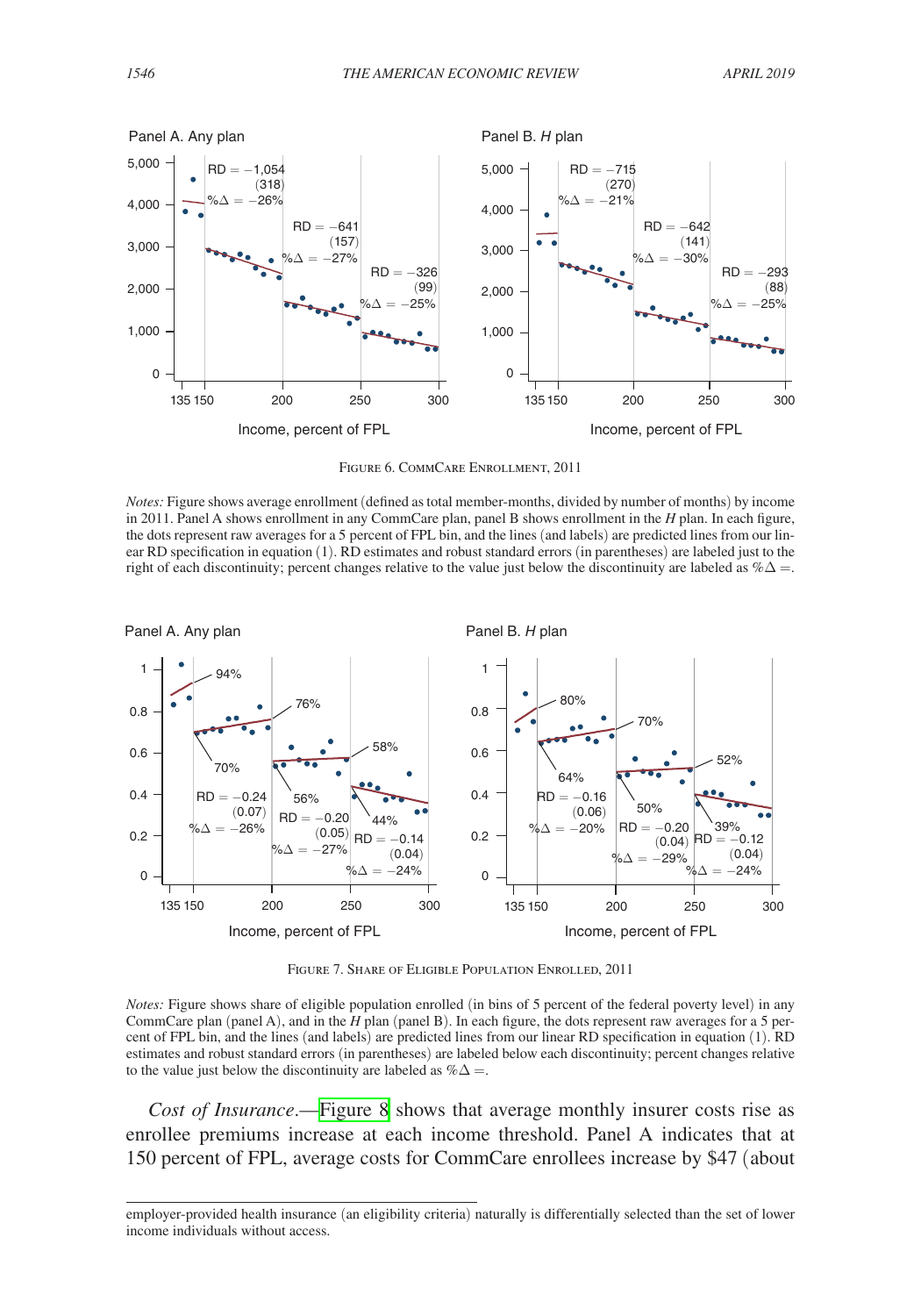<span id="page-17-0"></span>

Figure 8. Discontinuities in Average Insurer Costs, 2011

14 percent); this is statistically distinguishable from zero at the 1 percent level. We also see increases in average costs at the 200 percent and 250 percent thresholds, but the increases are somewhat smaller (\$31 and \$15, or 9 percent and 4 percent) and less precisely estimated. These magnitudes are similar to the more precise estimates for the pooled 2009–2013 years shown above.

Panel B shows analogous estimates for the 2011 enrollees in the *H* plan. Again, we see increases in average costs at all three discontinuities. However, these are less precisely estimated.

#### **III. Willingness to Pay and Cost Curves**

We use a model of insurance demand and cost to map the 2011 descriptive results into estimates of willingness to pay and cost curves that we use for counterfactual analysis. The model follows Einav, Finkelstein, and Cullen (2010), but incorporates three plan options: the *H* plan, the *L* plan, and uninsured  $(U)$ , as opposed to a binary model considered in Einav, Finkelstein, and Cullen (2010). Motivated by our institutional setting, we assume a vertical model of insurance demand. The vertical structure is helpful for tractability. We show in the sensitivity analysis of Section IIID that we can derive fairly tight bounds on willingness to pay that are similar to our point estimates below but do not rely on the vertical model assumptions.

# A. *Setup and Assumptions*

Consider an insurance market where contracts *j* are defined by a generosity metric  $\alpha$ . We assume there are two formal insurance contracts  $j = H$  and L, with  $\alpha_H > \alpha_L$ . In addition, there is an outside option of being uninsured, *U*, which is

*Notes:* Figure shows average monthly insurer medical costs for enrollees (in bins of 5 percent of the federal poverty level) for any CommCare plan (panel A) and the *H* plan (panel B). In each figure, the dots represent raw averages for a 5 percent of FPL bin, and the lines are predicted from our linear RD specification in equation (1). RD estimates and robust standard errors (in parentheses) are labeled below each discontinuity; percent changes relative to the value just below the discontinuity are labeled as  $% \Delta =$ .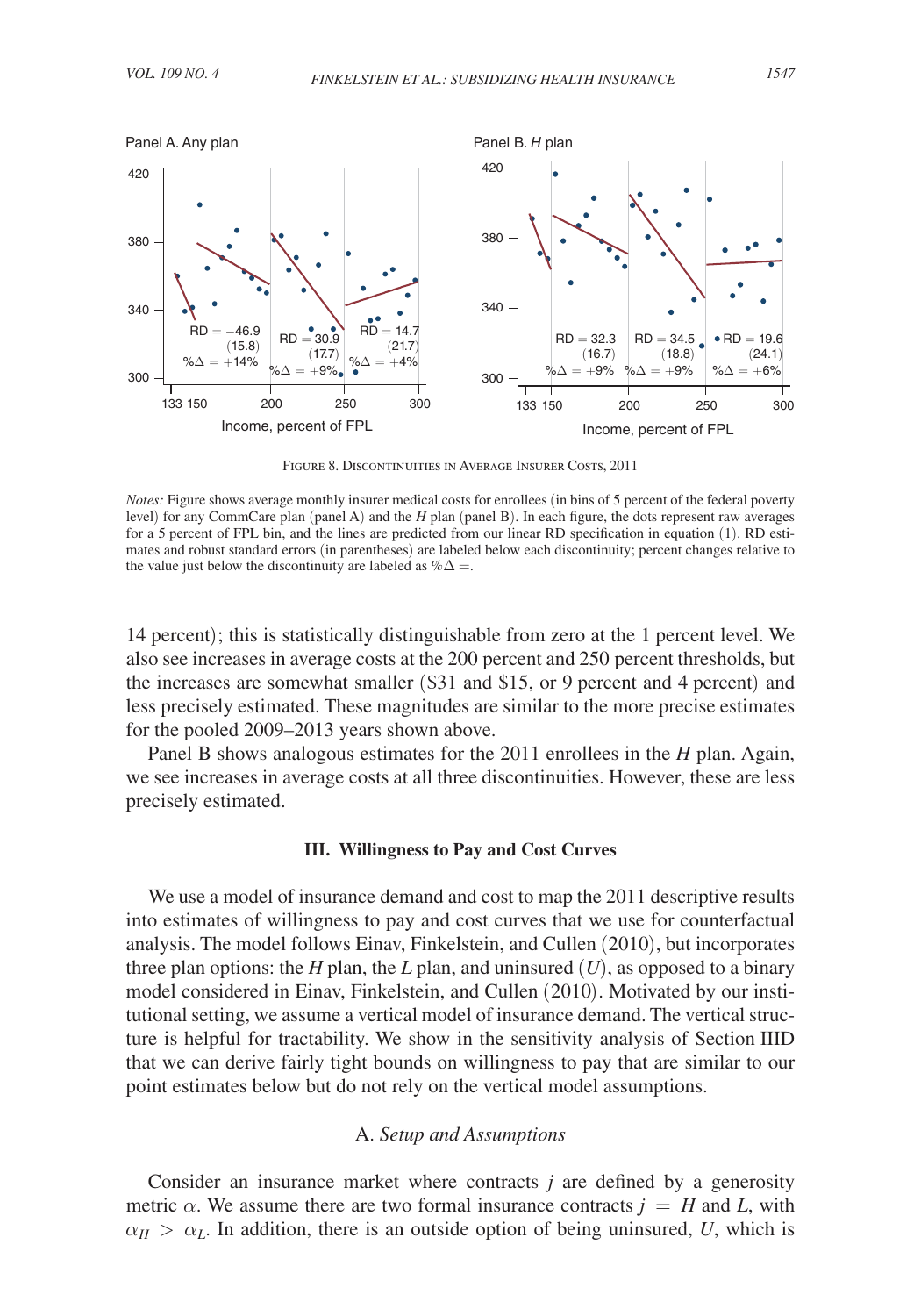weakly less generous than  $L(\alpha_U \leq \alpha_L)$ . Let  $w(\alpha; i)$  be the (dollar) willingness to pay (WTP) of consumer *i* for an  $\alpha$ -generosity contract. Let  $p_{ij}$  be the enrollee premium of contract *j*, and normalize  $p_{iU} = 0$  so that premiums are defined relative to *U*. Finally, there is an (additively separable) "hassle cost" of the enrollment process for contract *j*,  $h_j$ . We normalize  $h_U = 0$  and assume the formal insurance contracts *H* and *L* involve the same hassle cost  $h_H = h_L \equiv h$ . This hassle cost, *h*, will be positive if enrolling in formal insurance involves a greater hassle relative to remaining uninsured (e.g., due to the hassle of applying for insurance and making an active plan choice) and negative if staying uninsured involves greater hassle (or stigma).

With these assumptions, we write the utility of consumer *i* for plan *j* as

$$
u_{ij} = w(\alpha_j; i) - h - p_{ij}, \text{ for } j \in \{L, H\},
$$
  

$$
u_{iU} = w(\alpha_U; i).
$$

We denote the willingness to pay  $W_j$  for plan *j relative to U* as

$$
W_j(i) \ = \ \big( w\big(\alpha_j; i\big) - w\big(\alpha_U; i\big) \big) - h, \quad \text{for } j \ \in \ \{L, H\},
$$

which is the maximum price at which the consumer would choose plan *j* over *U*. We denote the willingness to pay  $\Delta W_{HI}(i)$  for plan *H relative to plan L* as

(2) 
$$
\Delta W_{HL}(i) \equiv W_H(i) - W_L(i) = w(\alpha_H; i) - w(\alpha_L; i).
$$

We impose a vertical demand model (see Tirole 1988) using the following two assumptions about preferences.

ASSUMPTION 1 (Vertical Preferences for Generosity): *Everyone prefers more generous contracts:*  $w(\alpha; i)$  *is increasing in*  $\alpha$ *.* 

ASSUMPTION 2 (Single Dimension of Heterogeneity in Value for Generosity (Increasing Differences)):  $w(\alpha; i) = w(\alpha; s)$ , where  $1 - s \in [0, 1]$ *indexes increasing value for generosity, with*  $dw(\alpha; s)/d(1-s) > 0$  *and*  $d^2w(\alpha; s)/d\alpha d(1-s) > 0.$ 

Note that we use  $1 - s$  as the index of WTP for generosity, i.e.,  $s = 0$  is the highest WTP type and  $s = 1$  is the lowest. This ensures that *s* is the *x*-axis value on a standard demand curve (where highest-WTP types are on the left) and simplifies notation for our graphical analysis below.

Assumption 1 implies that  $W_H(i) > W_I(i)$  for all *i*. It thus rules out cases in which people disagree about the quality of plans *H* and *L* (i.e., different people would prefer *H* or *L* at the same price). As noted in Section I, the data are consistent with this vertical assumption: when the price of *H* and *L* are the same, specifically CommCare enrollees below 100 percent of FPL for which all plans are free, 96 percent of enrollees choose *H*.

Assumption 2 imposes increasing differences in WTP for generosity. This means that both the value for *H* relative to *L* and value for *L* relative to *U* are increasing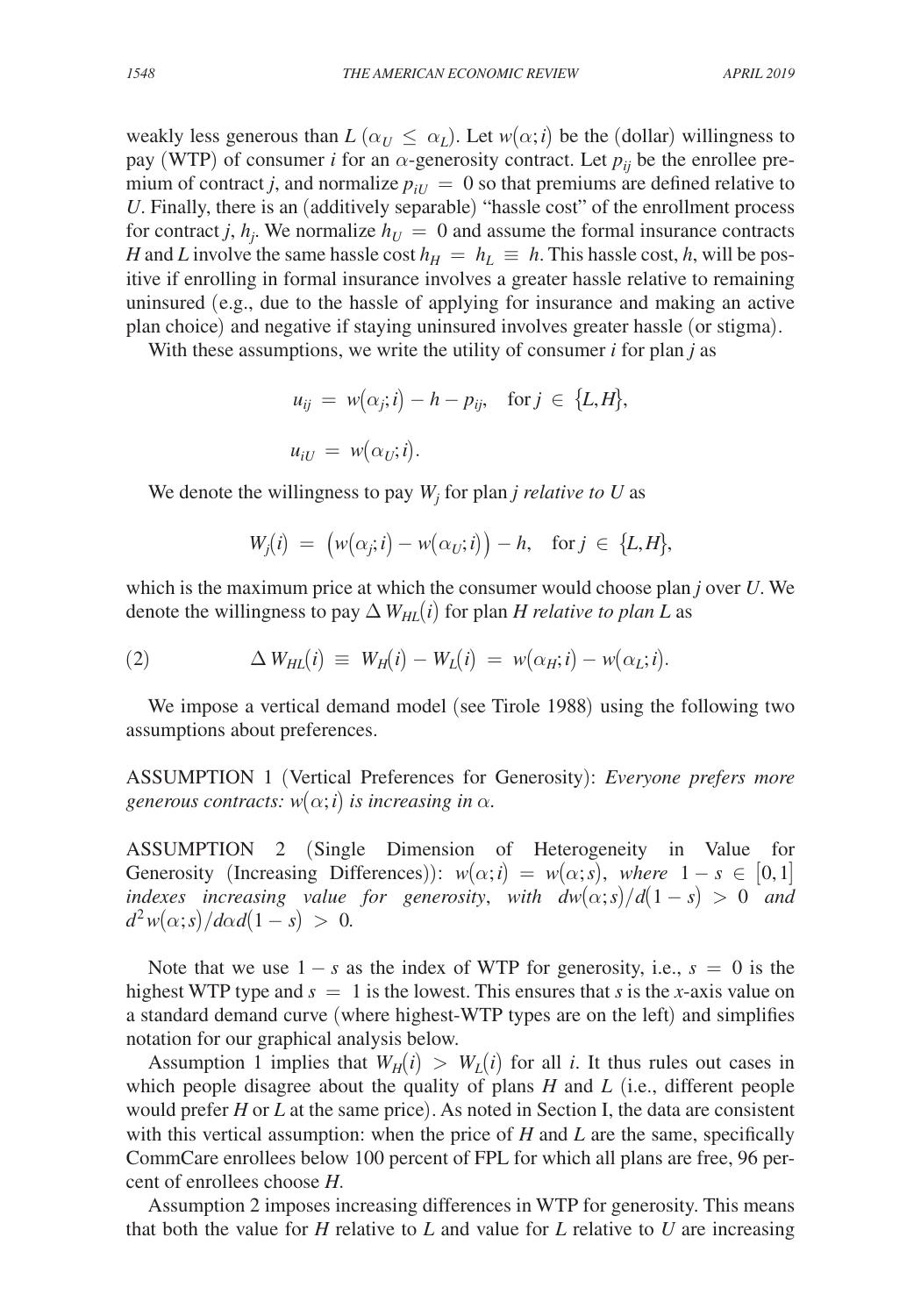

Figure 9. Willingness to Pay Curves: Model

*Notes:* Figure shows the theoretical implications of our vertical model for the willingness to pay  $(W_j)$  curves for the *H* and *L* plans. The model assumptions imply that both  $W_H$  and  $W_L$  are downward sloping (i.e., decreasing with *s*) and that the gap between  $W_H - W_L$  is also narrowing as *s* increases. Under the positive demand condition for prices (which this graph assumes), the lowest-*s* types (furthest left on the *x*-axis) buy *H*, middle-*s* types (between  $s_{HL}^*$  and *sLU* ⁎ ) buy *L*, and the highest-*s* types choose *U*.

in a single index of preferences,  $1 - s$ .<sup>[19](#page-19-0)</sup> This rules out cases in which the people who value *L* relative to *U* by more than average also care less than average about *H* relative to *L*, and vice versa.

*Demand Curves.*—We define the demand for product  $j \in \{U, L, H\}$ ,  $D_i(p_i, p_H)$ , as the fraction of the population purchasing *j* at prices  $\{p_L, p_H\}$ . Assuming that prices are such that there is positive demand for all contracts, Assumptions 1 and 2 imply that those with the lowest *s* choose *H*, those with the highest *s* choose to remain uninsured, *U*, and those with interim values of *s* choose *L*. Moreover, with positive demand for all plans, the model has the tractable feature that demand depends only on *price differences* between adjacently ranked options. Specifically,  $D_H$  depends only on  $p_H - p_L$ ,  $D_U$  depends only on  $p_L^{20}$  $p_L^{20}$  $p_L^{20}$  and  $D_L$  depends on both  $p_H - p_L$  and  $p_L$ .

Figure 9 illustrates how the willingness to pay curves translate into the fraction enrolling in each plan. The figure plots  $W_L$  and  $W_H$  against a horizontal axis of *s* so that these curves are downward sloping. The vertical preference assumption (1) implies that  $W_H > W_L$  at all points. The increasing differences assumption (2) implies that the gap  $W_H - W_L$  widens as  $W_L$  increases (as one moves left).

<span id="page-19-0"></span><sup>&</sup>lt;sup>19</sup>Note that Assumption 2 ensures that a single crossing property holds and generalizes the standard assumption in a vertical model of demand (Tirole 1988). The standard vertical model assumes that  $v(\alpha_j; s)$  $= \beta(1-s) \cdot \alpha_j$  so that choice-specific utility equals  $\beta(1-s) \cdot \alpha_j - p_j$ , where  $\beta(1-s)$  is the value of generosity for type *s* (with  $\beta'(1 - s) > 0$ ). This model satisfies our Assumption 2. <sup>20</sup> In general, demand for *U* would depend on  $p_L - p_U$ , but  $p_U$  is normalized to zero.

<span id="page-19-1"></span>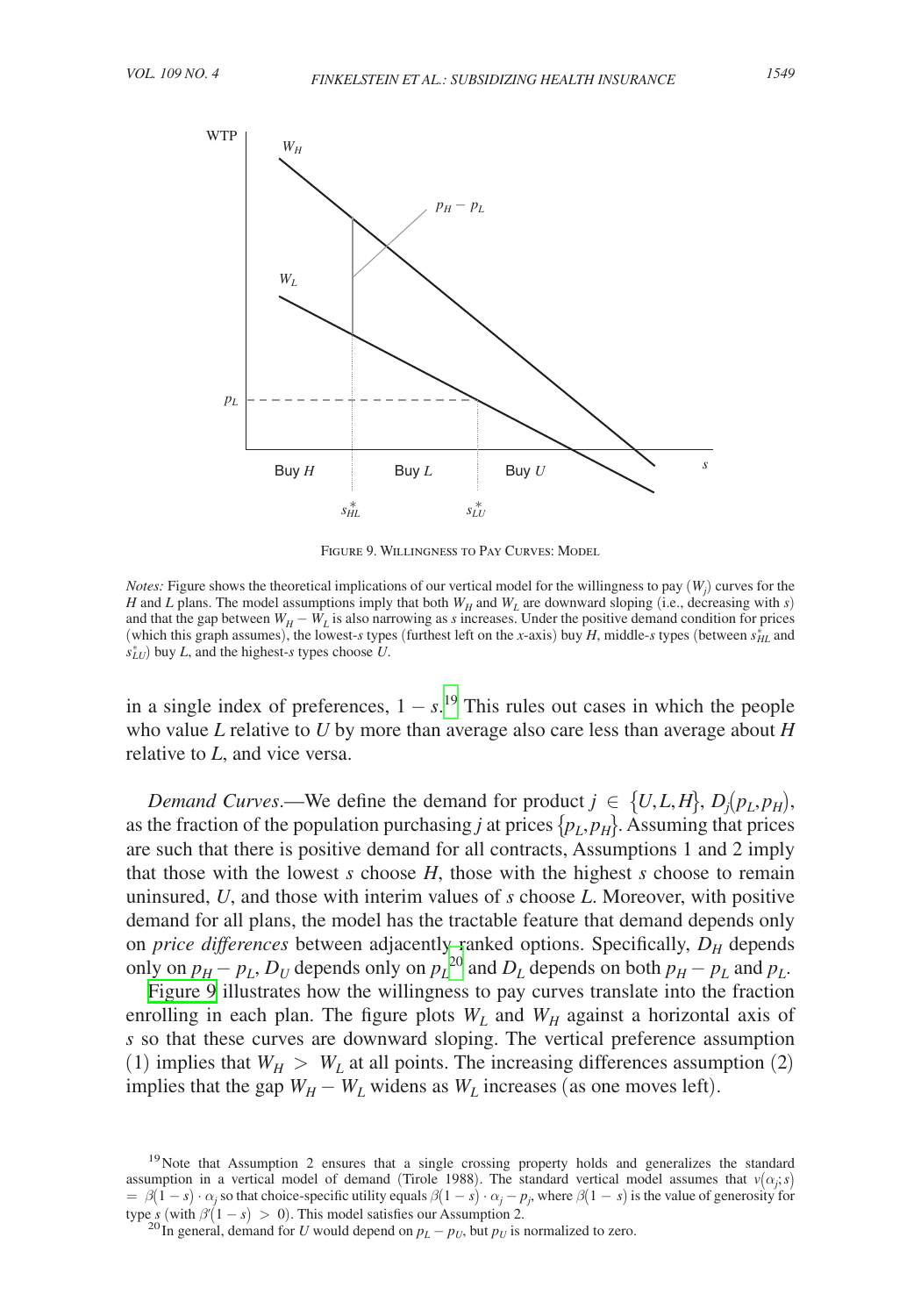We denote the point  $s_{HL}^*$  to be the point of indifference between *L* and *H*, which occurs where the vertical distance between  $W_H - W_L$  equals  $p_H - p_L$ . All types to the left of this enroll in *H*, and the demand for *H* equals  $s_{HL}^*$ . Likewise, the point  $s_{LU}^*$  at which  $p_L$  intersects the  $W_L(s)$  curve determines the person who is indifferent between *L* and *U*. All types to the right of  $s_{LU}^*$  remain uninsured, and those just to the left enroll in the *L* plan. Mathematically, these points  $s_{HL}^*$  and  $s_{LU}^*$  are defined by the equations:

(3) 
$$
\Delta W_{HL}(s_{HL}^*) = W_H(s_{HL}^*) - W_L(s_{HL}^*) = p_H - p_L,
$$

$$
W_L(s_{LU}^*) = p_L.
$$

Given these definitions, a necessary and sufficient condition for demand for all contracts to be positive is for

Positive Demand Condition: 
$$
0 < s_{HL}^* < s_{LU}^* < 1.
$$

Without loss of generality (since it is an arbitrary index), we assume a uniform distribution over *s* types. Because  $\Delta W_{HL}(s)$  and  $W_L(s)$  are monotonically decreasing functions (by Assumption 2), the equations in  $(3)$  implicitly define  $s_{LU}^* = W_L^{-1}(p_L)$  and  $s_{HL}^* = \Delta W_{HL}^{-1}(p_H - p_L)$ . Define the demand for product  $j \in \{U, L, H\}$  as the fraction of the population purchasing *j* at prices  $\{p_L, p_H\}$ . Assuming the positive demand condition holds, $^{21}$  these are given by

(4)  
\n
$$
D_H(p_H - p_L) = s_{HL}^* = \Delta W_{HL}^{-1}(p_H - p_L),
$$
\n
$$
D_L(p_L, p_H - p_L) = s_{LU}^* - s_{HL}^* = W_L^{-1}(p_L) - \Delta W_{HL}^{-1}(p_H - p_L),
$$
\n
$$
D_U(p_L) = 1 - s_{LU}^* = 1 - W_L^{-1}(p_L),
$$

where the demand for *H* only depends on the price difference  $p_H - p_L$ , and the demand for *L* depends on both  $p_L$  and  $p_H - p_L$ . We will often analyze "demand for formal insurance" (i.e., pooled demand for *H* or *L*) which is calculated from the equations above as  $1 - D_U$ , which depends only on  $p_L$ , not  $p_H$ .

*Insurer Costs.*—We denote by  $C_i(s)$  the expected costs to the insurer of enrolling type  $s$  in plan  $j^{22}$ . As is standard in the literature, we define insurer costs as medical claims paid and abstract from administrative costs. We also adopt the standard assumption that  $C_i(s)$  is independent of the premium charged for the insurance plan.

<span id="page-20-0"></span> $21$  Practically speaking, in our empirical setting, we observe positive demand for all products, so we will assume the positive demand condition holds (though it would be conceptually simple to generalize these curves to the more general case).

<span id="page-20-1"></span><sup>&</sup>lt;sup>22</sup>In a setting with a binary contract choice (as in Einav et al. 2010a), the variation in  $C_i(s)$  with respect to *s* is referred to as the marginal cost curve for contract *j*; with three contracts as we have here, there can be two different margins of selection into a contract and so the "marginal cost curve" language is less useful.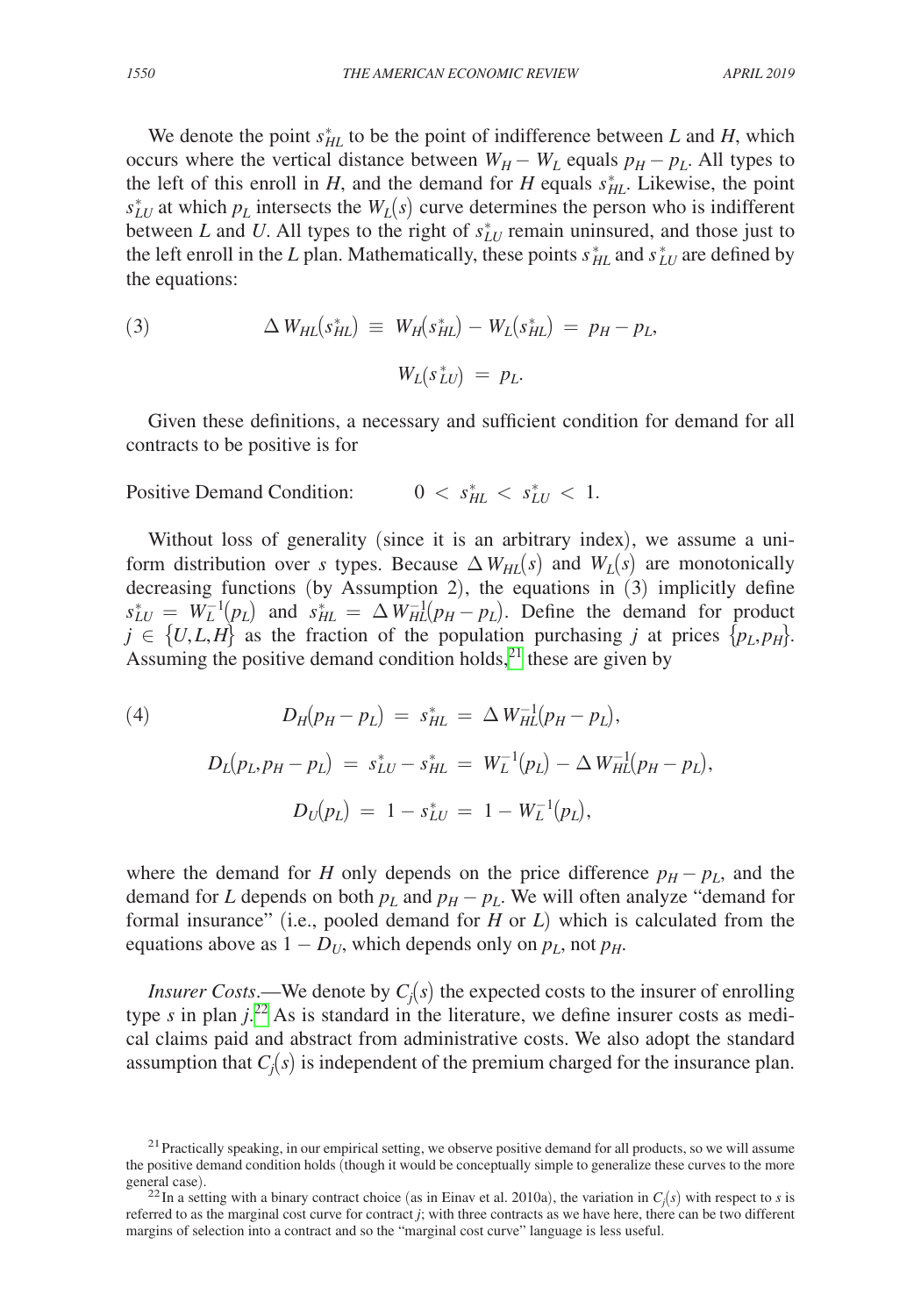We define average costs  $AC<sub>i</sub>(s)$  as the average costs of all individuals with type *s*̃ ≤ *s*:

(5) 
$$
AC_j(s) = \frac{1}{s} \int_0^s C_j(\tilde{s}) d\tilde{s},
$$

where recall that we have assumed  $s \sim U[0,1]$ . If premiums are such that all types  $\tilde{s} \leq s$  choose the *j* plan, then the cost imposed on the insurer would be given by  $AC_i(s)$ .

# B. *Constructing Willingness to Pay and Cost Curves*

*Willingness to Pay*  $(W_j)$ .—We combine the modeling assumptions above with the empirical patterns documented in Figure 7 to construct the empirical analogues of the  $W_H(\cdot)$  and  $W_L(\cdot)$  curves in Figure 9. [Figures 10](#page-22-0) and [11](#page-23-0) walk through this exercise.

Panels A and B of Figure 10 plot the willingness to pay curves for the *L* contract  $(W_L(\cdot))$  and for the *H* contract relative to  $L(\Delta W_{HL}(\cdot))$ , respectively. Each line segment represents points derived from our three income RDs at 150 percent FPL (in blue), 200 percent FPL (red), and 250 percent FPL (green). Equation (4) shows that  $W_L^{-1}(p_L)$  equals  $1 - D_U(p_L)$ , the share of people who purchase formal insurance at enrollee premium  $p_L$ . Therefore, we obtain the  $W_L$  curve by plotting observations of  $(1 - D_U, p_L)$  derived from market shares and premiums around each income discontinuity from our RD estimates (see Figures 3 and 7). Similarly, equation (4) shows that  $\Delta W_{HL}^{-1}(p_H - p_L)$  equals  $D_H(p_H - p_L)$ , the share of people who purchase the *H* plan at premium difference  $p_H - p_L$ . We therefore obtain the  $\Delta W_{HL}$  curve by plotting observations of  $(D_H, p_H - p_L)$  from the same RD estimates.

In principle, we could identify part of a willingness to pay curve using only one premium discontinuity. In practice, we combine the data from all three discontinuities because this lets us observe demand over a wider range of premiums. As a result, at two of the enrollee premiums, we observe (and plot) two different market shares. This is because each pricing discontinuity identifies a demand curve for individuals at a given income level, and these demand curves need not be the same. For example, the premiums that apply between 150–200 percent FPL identify one point on the demand curve for 150 percent FPL ("from the right") and one point on the demand curve for 200 percent FPL ("from the left").

In practice, we observe that demand in fact varies little with income. In other words, market shares are relatively flat within an income range that has constant premiums, as was evident in Figure  $7<sup>23</sup>$  As a result, the demand line segments for the three income groups (shown in different colors in Figure 10) nearly intersect.

To adjust for remaining differences in demand across incomes, we extend our theoretical framework above to allow willingness to pay for insurance to vary with income, *y*. We define our index *s* conditional on a fixed income level, *y*, and we denote  $w(\alpha; s, y)$  to be the willingness to pay of a type *s* for a single income group, *y*.

<span id="page-21-0"></span><sup>&</sup>lt;sup>23</sup>This does not necessarily imply that income effects of insurance demand are small; recall that the eligible population consists of people who, among other things, do not have access to employer-provided health insurance. The nature of the eligible population may therefore be changing with income as well.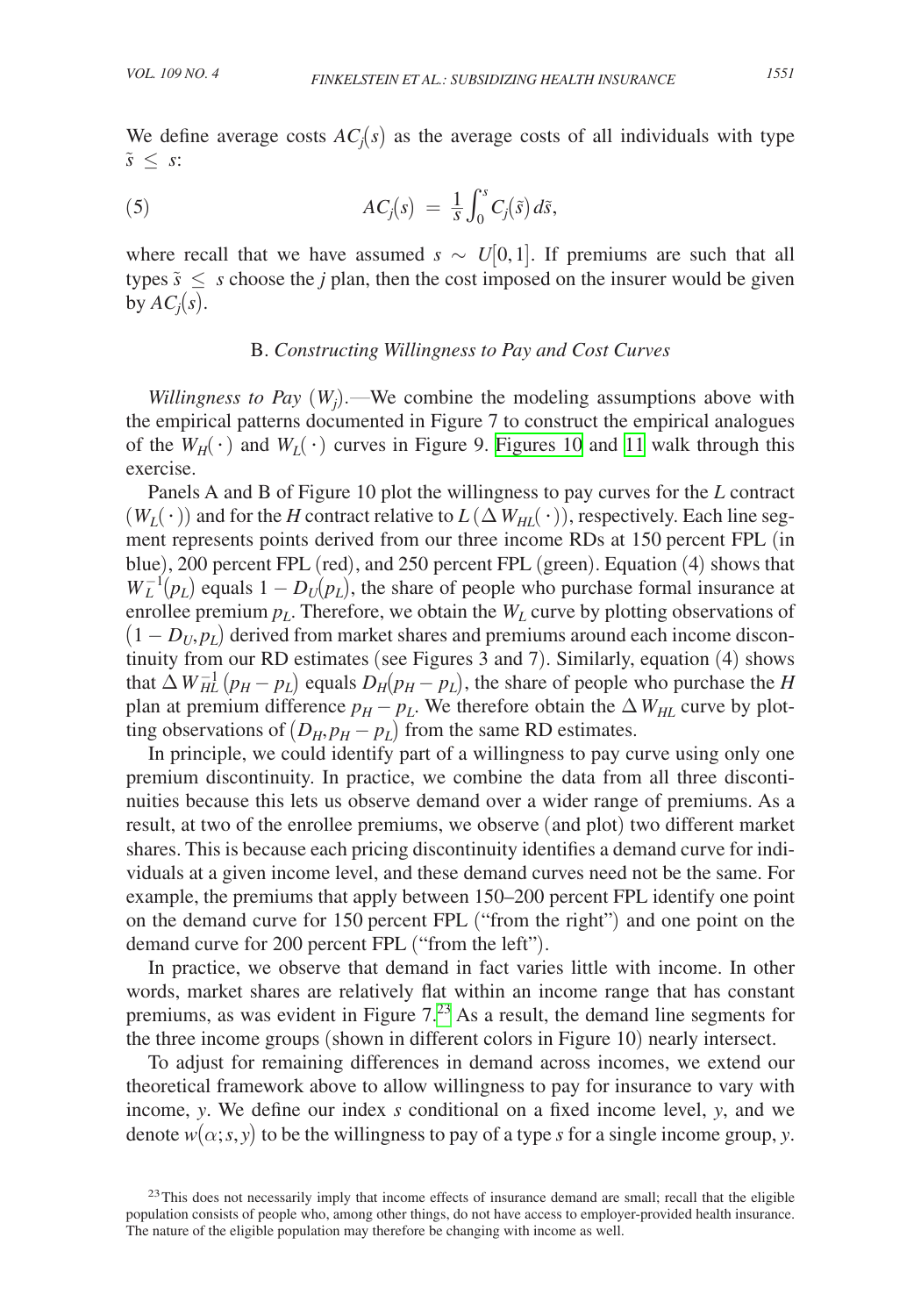<span id="page-22-0"></span>

Figure 10. Willingness to Pay Curves: Empirical

*Notes:* Figures show our construction of the willingness to pay curves ( $W_L$  and  $\Delta W_{HL}$ ) based on the demand points in our RD estimates in Figure 7 and the premium variation at each discontinuity from Figure 3. Panel A shows the *W<sub>L</sub>* points, each of which represents an observation of  $(1 - D_U, p_L)$  drawn from either side of our income discontinuities at 150 percent, 200 percent, and 250 percent FPL. Panel B shows the  $\Delta W_{HI}$  points, each of which is an observation of  $(D_H, p_H - p_L)$  from either side of the discontinuities. Panel C and panel D show how we adjust the  $W_L$  and  $\Delta W_{HL}$  curves horizontally to line up with the 150 percent FPL line segment.

To allow us to combine demand information across income groups, we assume that income functions as a horizontal shifter of the willingness to pay curves:

$$
w(\alpha;s,y) = w(\alpha;s+\lambda_y).
$$

This assumption implies, for example, that  $W_L^{150\%}(s) = W_L^{200\%}(s + \lambda_{200\%} - \lambda_{150\%}).$ 

Panels C and D of Figure 10 illustrate the implications of this assumption graphically. Specifically, we horizontally shift the panel A and B willingness to pay curves estimated at the discontinuities at 200 percent FPL and 250 percent FPL so that willingness to pay (i.e., demand) lines up with the curve estimated at 150 percent FPL. We chose to line up the curves at 150 percent of FPL since that is the threshold with the greatest share of the eligible population (see Figure 4); results would be qualitatively similar if we instead created a demand curve at the 200 percent or 250 percent FPL threshold. In practice, since demand is relatively flat with respect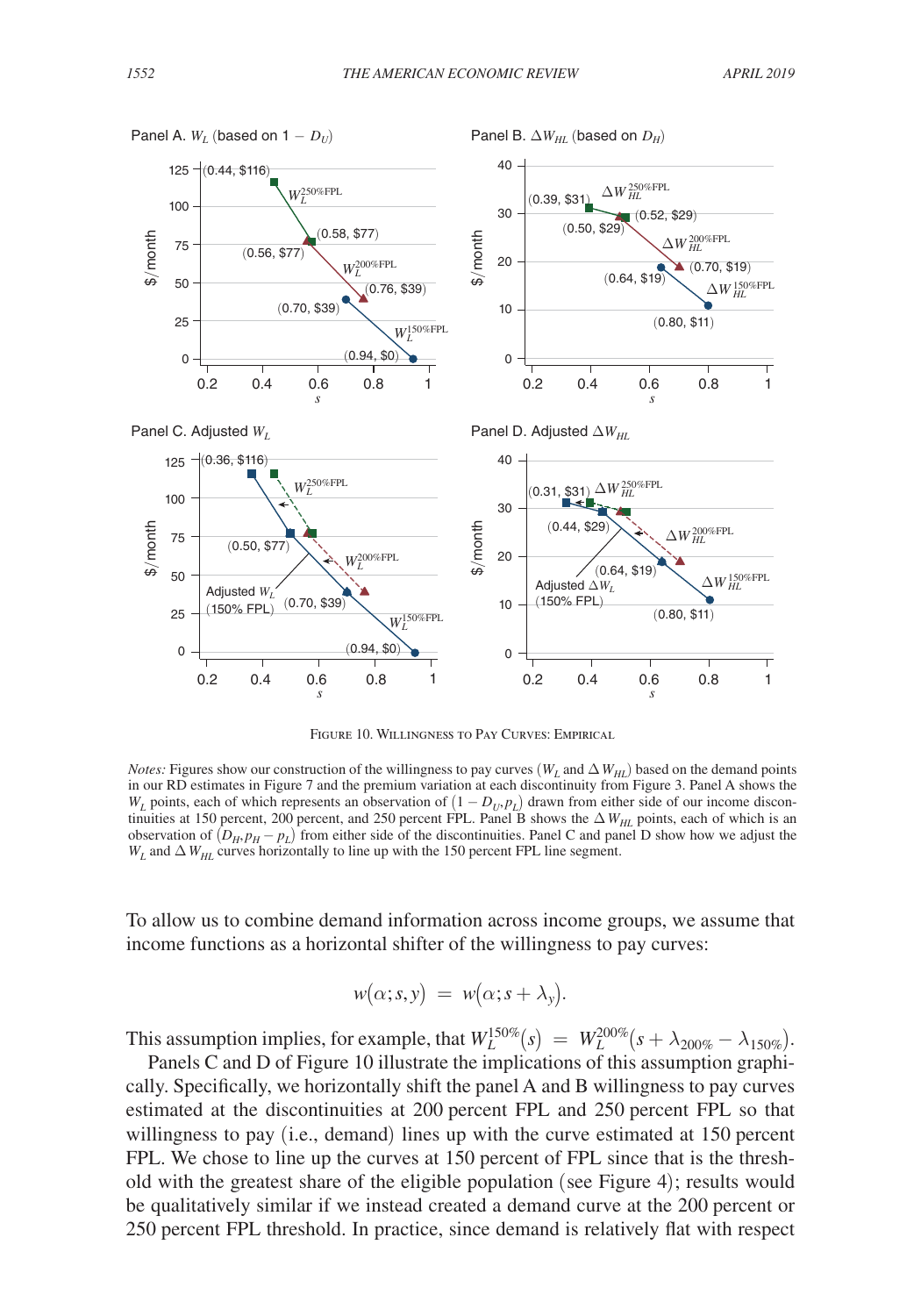<span id="page-23-0"></span>

Figure 11. Final Willingness to Pay Curves

*Notes:* Figure shows our final estimated WTP curves. The blue curve is the adjusted  $W<sub>L</sub>$  curve shown in panel C of Figure 10, with the large dots representing observed points. The  $W_H$  curve (in green) is constructed by vertically summing the  $W_L$  and  $\Delta W_{HL}$  curve (as shown in panel D of Figure 10) at each *x*-axis value (of 1 – *s*). The red vertical bars in the figure represent the observed points of the adjusted  $\Delta W_{HL}$  curve. We extrapolate the  $W_L$ curve slightly out of sample (from  $1 - s = 0.36$  down to  $1 - s = 0.31$ ) to be able to add on the final point of the  $\Delta W_{HL}$  curve.

to income, the shift is not very large: the 200 percent FPL curve is shifted leftward by 6 percentage points in *s* space, and the 250 percent FPL curve is shifted leftward by an additional 2 percentage points. The resultant willingness to pay curves consist of three piecewise linear segments.

Our horizontal shift approach assumes that we can infer the slope of the WTP curve for people at 150 percent of FPL at higher prices than we observe in the data from the slope of the WTP curve slope at these higher prices for people at 200 percent and 250 percent of FPL. While we cannot test this assumption, our sense is that it is likely to be conservative (in the sense of slightly overstating WTP at 150 percent of FPL); because the 150 percent FPL enrollees are poorer, we might expect them to drop out of the market more quickly at higher prices than do the 200 percent and 250 percent FPL enrollees.<sup>24</sup>

Finally, in Figure 11 we use our estimates of  $W_I(\cdot)$  and  $\Delta W_{HI}(\cdot)$  from panels C and D of Figure 10 to construct  $W_H(s)$  as  $W_L(s) + \Delta W_{HL}(s)$  using equation (2). The resulting  $W_L$  and  $W_H$  curves allow us to infer willingness to pay for *L* and *H* for people earning 150 percent of FPL. Willingness to pay for *H* is nontrivially higher than for *L*. The additional value  $(\Delta W_{HL})$  ranges from \$11 to \$31 per month, or 11–30 percent of the median type's WTP for *L*. The median type has total WTP

<span id="page-23-1"></span><sup>&</sup>lt;sup>24</sup> Consistent with this, if we had simply linearly extrapolated the line segment for 150 percent FPL leftward, we would generate a slightly lower  $W_L$  curve. However, the difference would not be large:  $\hat{W}_L(0.50)$  would be \$71 (versus \$77 in our estimates) and  $W_L(0.36)$  would be \$94 (versus \$116 in our estimates). The linearly extrapolated  $\Delta W_{HL}$  curve would be even closer, never differing by more than \$3 from our version. The similarity of these estimates gives us additional confidence that our assumption is a reasonable approximation.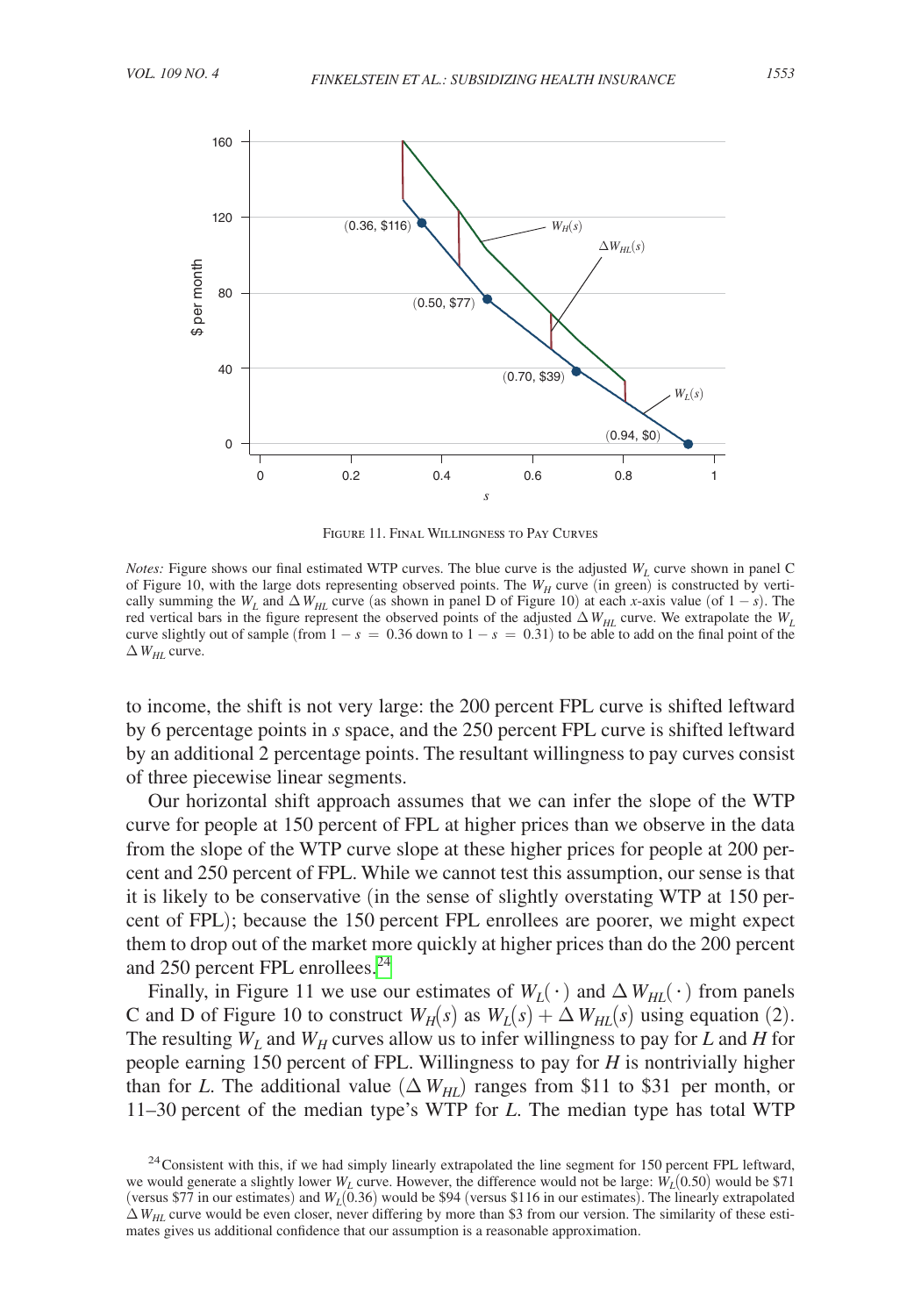

Figure 12. Construction of Average Cost Curves (*H*)

for  $H(W_H)$  of \$103/month. Using our in-sample variation, we can infer  $W_L$  over the range  $s \in [0.36, 0.94]$ , i.e., all but the highest 36 percent and lowest 6 percent of the WTP distribution. Similarly, our variation lets us infer  $W_H$  over the range  $s \in [0.31, 0.80]$ , i.e., all but the highest 31 percent and lowest 20 percent of the distribution.

*Cost Curves*.—In Figure 12, we construct the average cost curve for the *H* plan, *AC<sub>H</sub>*. In panel A we plot estimated average costs for enrollees in the *H* plan on each side of the premium discontinuities (from panel B of Figure 8) against the shares in the *H* plan at each discontinuity (from panel B of Figure 7). For instance, just below the 150 percent FPL discontinuity, 80 percent are in the *H* plan, and the average cost is \$361. Just above the discontinuity, 64 percent of people are in the *H* plan and average cost is \$393. Therefore, the average cost curve for 150 percent FPL flows through the points (64 percent, \$393) and (80 percent, \$361).

In panel B, we once again adjust the average cost curves to obtain a single curve applicable to individuals at 150 percent of FPL. To do so, we assume that the slopes of the average cost curves are stable with income so that one can vertically shift the average cost curves for the 200 percent FPL and 250 percent FPL thresholds to align with the 150 percent FPL average cost curve.<sup>25</sup> To be consistent with how we adjusted the  $W_j$  curves, we also shift the shares along the horizontal axis to align with the 150 percent FPL curve.

The cost of the marginal enrollee  $(C_H)$  can be straightforwardly derived from average costs  $(AC_H)$  and demand  $(D_H)$  shown in panel B of Figures 8 and 7,

*Notes:* Panel A shows the raw average cost points for the *H* plan, drawn from the RD estimates around each of our three income discontinuities (see panel B of Figure 8; for convenience, online Appendix Table 6 summarizes those estimates). Panel B shows how we generate our adjusted  $AC_H$  for 150 percent FPL by translating the 200 percent and 250 percent FPL line segments to line up with the 150 percent FPL segment.

<span id="page-24-0"></span><sup>25</sup>Specifically, this assumes that the *slopes* of the average cost curves with respect to type, *s*, are stable with income even though the *levels* of costs are declining in income (see panel B of Figure 8).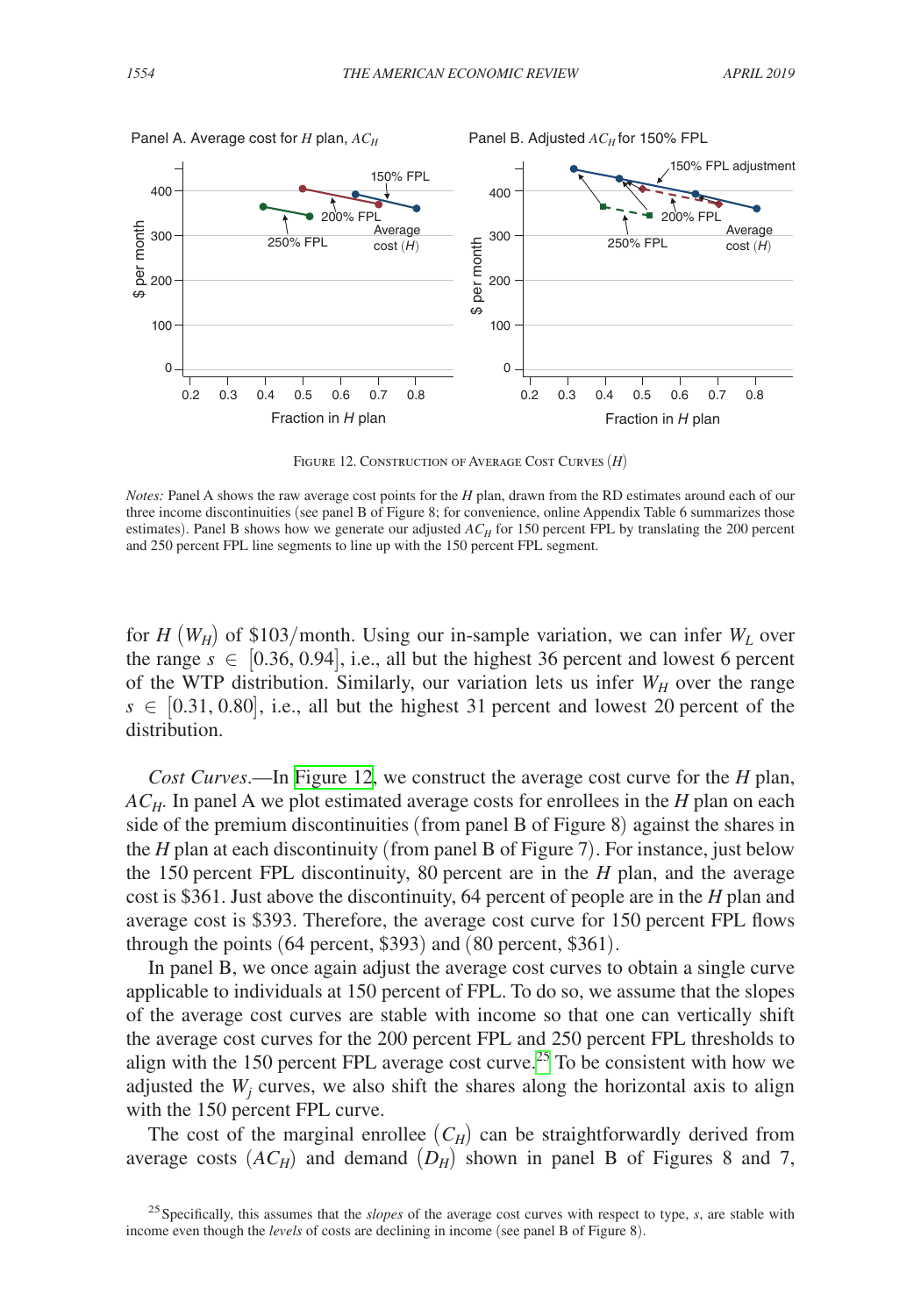respectively. The logic is identical to the two-plan case considered in past work (Einav, Finkelstein, and Cullen 2010). Online Appendix C provides more detail on the mechanics of constructing  $C_H$ .

Because we do not have variation in  $p<sub>L</sub>$  and  $p<sub>H</sub>$  that is orthogonal to  $p<sub>H</sub> - p<sub>L</sub>$ , we cannot use the same method to estimate  $AC<sub>L</sub>$  and  $C<sub>L</sub>$ . However, because the market share of *L* is relatively small (for example, just above 150 percent FPL, online Appendix Figure 24 shows that just 6 percent of the population enrolls in the *L* plan), the average *L* enrollee is similar to the marginal enrollee. We therefore use the average cost of the *L* plan for individuals just below and just above the 150 percent FPL threshold to approximate  $C_L(s)$  for the range of *s* that these two sets of individuals span. Again, online Appendix C provides more detail.

### C. *Results and Implications for Take-Up*

[Figure 13](#page-26-0) displays our key findings for individuals at 150 percent of FPL; online Appendix Table 7 summarizes the numbers in the figure at key points in the willingness to pay (*s*) distribution. Throughout the entire range of *s* spanning our data,[26](#page-25-0) the  $W_H(s)$  curve is substantially below both  $AC_H(s)$  and  $C_H(s)$ . The gap between  $C_H$  and *ACH* is sizable, indicating significant adverse selection, especially for lower-WTP types. For instance, if the highest-WTP half of the market  $(s \leq 0.5)$  enrolls in the *H* plan, the marginal enrollee (i.e.,  $s = 0.5$ ) costs  $C_H(0.5) = $333$  per month, about 20 percent less than the average enrollees' cost of  $AC_H(0.5) = $417$ .

The fact that throughout the range of our data we find  $C_H(s) > W_H(s)$  is particularly striking, since  $W_H(s)$  and  $C_H(s)$  represent enrollee WTP and insurer costs *for the same people*.<sup>27</sup> Throughout the observed distribution,  $W_H(s)$  is less than half of  $C_H(s)$ . At the median of the WTP distribution,  $W_H(0.5)$  is only \$103 per month, less than one-third of  $C_H(0.5) = $333$ . Even at the highest in-sample point of the WTP distribution (the sixty-ninth percentile, or  $s = 0.31$ ),  $W_H(0.31)$  of \$162 per month is still substantially below average costs of insuring the top 31 percent of the WTP distribution  $(AC_H(0.31) = $448)$ , as well as costs for the sixty-ninth percentile WTP individuals  $(C_H(0.31) = $399)$ . Even if one could eliminate adverse selection and set premiums for marginal enrollees equal to their expected costs imposed on the insurer (i.e.,  $p_H(s) = C_H(s)$ ), at least 70 percent of individuals would not buy  $H$ .

WTP for *L* is also far below its costs,  $C_L$ . Indeed, the gap between  $W_L$  and  $C_L$ is larger than between  $W_H$  and  $C_H$  over the entire range that we can observe both sets of curves. Specifically, to the right of  $s = 0.64$ ,  $C_L$  ranges from \$177 to \$241 per month whereas  $W_L$  is less than about \$50 per month. Indeed, the observed  $C_L$ points lie above our *maximum* in-sample  $W_L$  estimate of \$129 per month. Assuming adverse selection leads to a  $C_L$  curve that rises with  $W_L$ ,  $C_L$  will also be above  $W_L$ for the 70 percent of the population for which we can measure demand for *H* or *L*.

<span id="page-25-0"></span><sup>&</sup>lt;sup>26</sup>Our price variation spans roughly the seventieth to the sixth percentile of the WTP distribution (essentially all but the top 30 percent of the WTP distribution).

<span id="page-25-1"></span> $^{27}$  Our willingness to pay and cost curves were adjusted to reflect those of the 150 percent FPL income group. If we had instead adjusted  $W_H$  and  $AC_H$  to line up with the estimates at 200 percent FPL or 250 percent FPL, we would still find  $C_H$  substantially above  $W_H$ .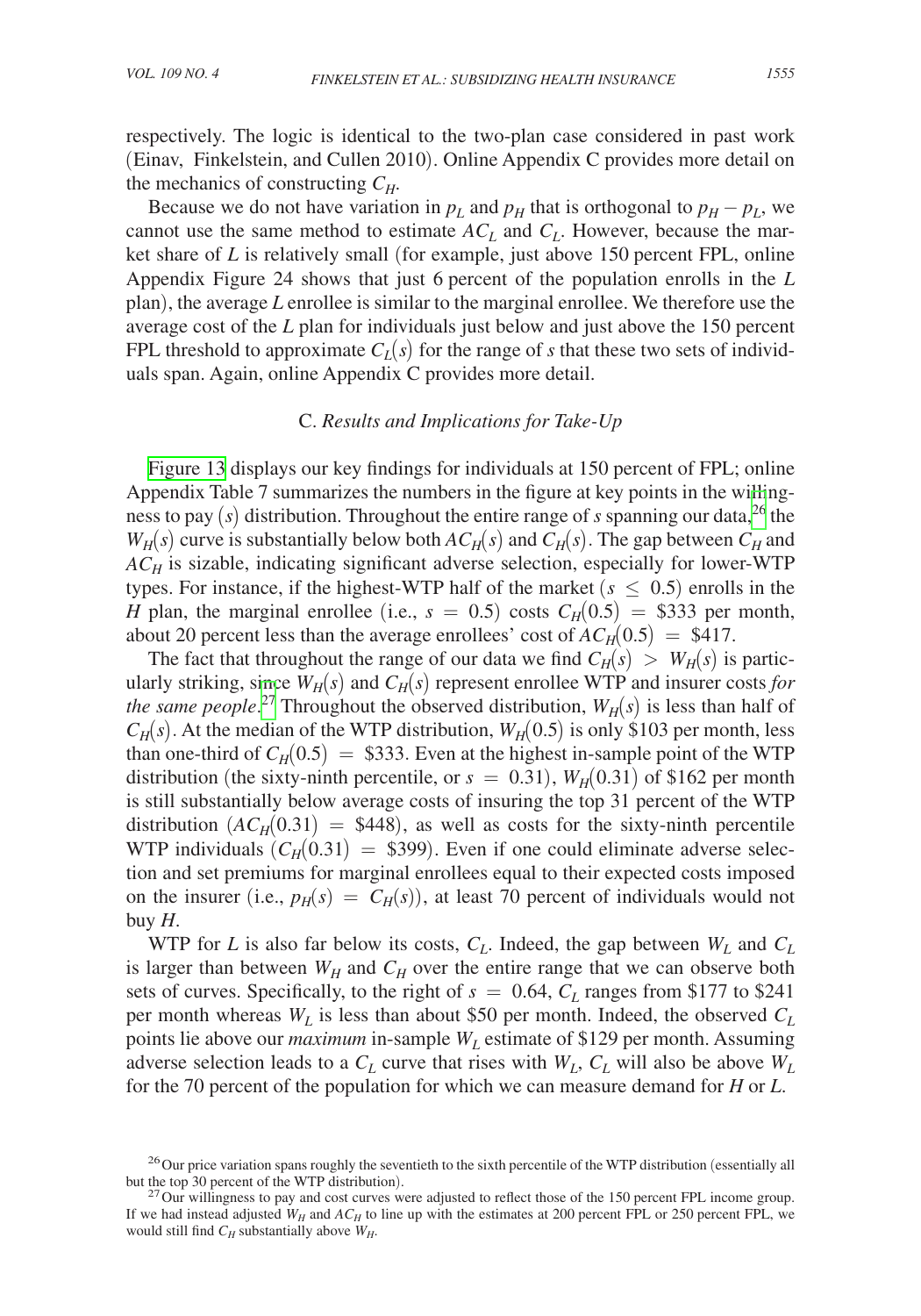<span id="page-26-0"></span>

Figure 13. Willingness to Pay and Cost

*Notes:* Figure reproduces  $AC_H$ ,  $W_H$ , and  $W_L$  from panel B of Figures 11 and 12. The  $C_H$  curve is constructed using the formula in equation (6) in online Appendix C for each pair of  $AC_H$  points, with the *x*-value set as the midpoint between the two points *x*-values. The  $C_L$  curve is constructive using the approach described in the text.

The implied  $C_L$  curve is quite similar to the  $C_H$  curve over the regions of the *s* distribution where both are observed. This suggests that obtaining the more generous *H* contract instead of the *L* contract does not significantly increase costs. Therefore the much lower observed average cost in the *L* plan (see Table 1) is driven largely by favorable selection rather than by the causal impact of the plan on costs for the same type, *s* (i.e., moral hazard).

*Take-Up under Counterfactual Subsidies*.—These results imply low take-up of even heavily subsidized insurance for low-income adults. For example, at 150 percent of poverty, individuals in Massachusetts face a \$39 enrollee premium for the *L* plan, which is a 90 percent subsidy relative to the insurer price (see Figure 2, panel B). Our estimates of  $W_L$  and  $W_H$  indicate that, with a 90 percent price subsidy, only 69 percent of the market would enroll if offered *L*, and only 76 percent would enroll if offered *H* (with the corresponding enrollee monthly premium of \$42.40). These estimates have implications for understanding enrollment in the ACA subsidized exchanges, where enrollee premiums are significantly higher than in Massachusetts at a given income level. For instance, for an individual at 175 percent FPL in 2011, the ACA would make the second-cheapest silver plan cost 5.2 percent of income (or \$83 per month),<sup>[28](#page-26-1)</sup> even though the ACA silver plan has an actuarial value below the

<span id="page-26-1"></span><sup>&</sup>lt;sup>28</sup>This calculation applies the ACA's subsidy rules. See [https://www.kff.org/health-reform/issue-brief/](https://www.kff.org/health-reform/issue-brief/explaining-health-care-reform-questions-about-health/) [explaining-health-care-reform-questions-about-health/](https://www.kff.org/health-reform/issue-brief/explaining-health-care-reform-questions-about-health/) (accessed February 11, 2019), which specify the premium of the second-cheapest silver plan as a percent of income, to the FPL for a single individual in 2011.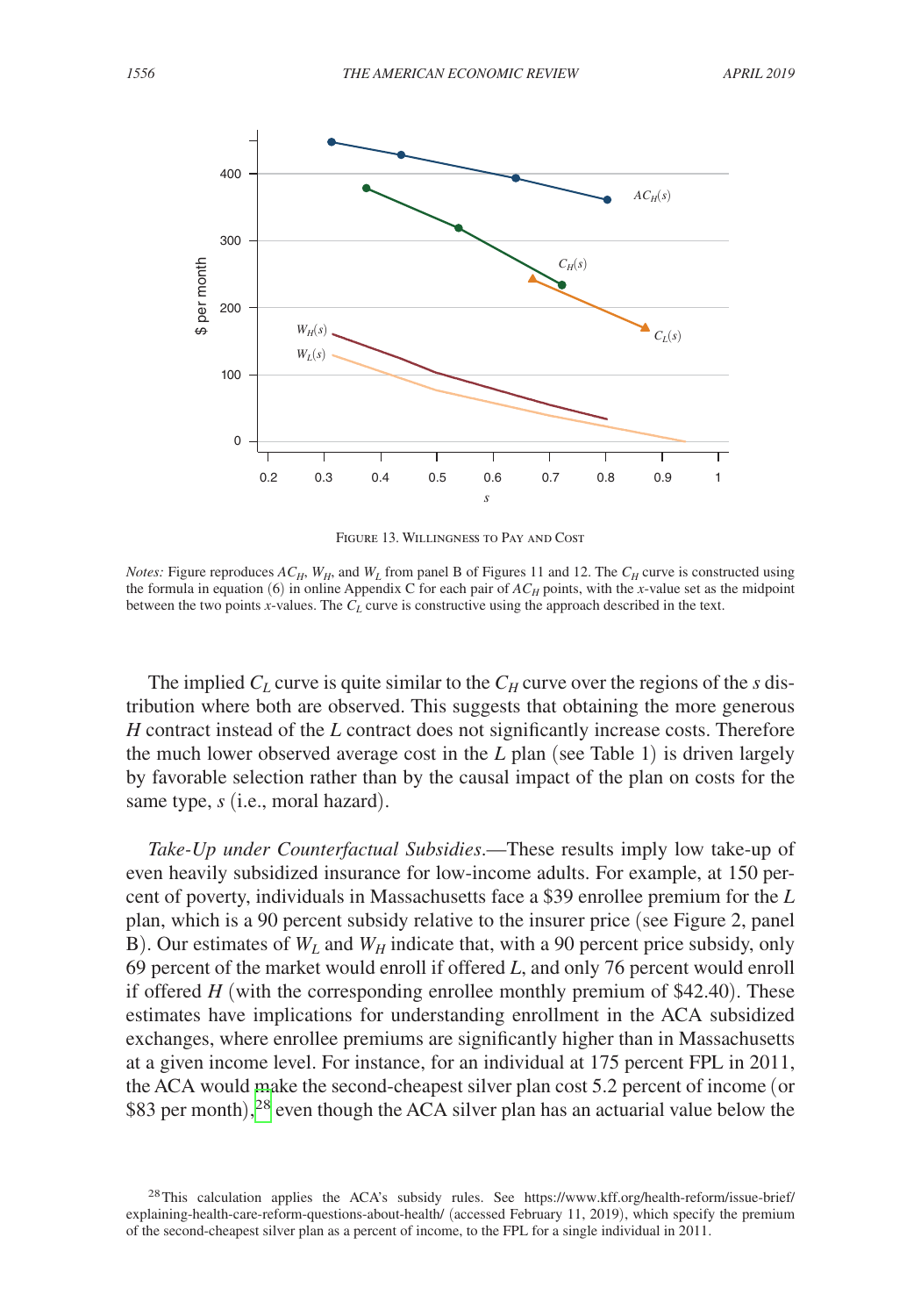| Subsidy       |                                       | Enrollee | <b>Share</b> | Marginal enrollee |              | Average      |
|---------------|---------------------------------------|----------|--------------|-------------------|--------------|--------------|
| Percent of AC | $\frac{\sinh(\theta)}{\sinh(\theta)}$ | premium  | insured      | <b>WTP</b>        | Cost         | cost         |
| 50%           | \$246                                 | \$246    | 3            | \$246             | \$488        | \$492        |
|               | $(\$25)$                              | $(\$25)$ | (9)          | $(\$25)$          | $($ \$41)    | $($ \$50)    |
| 75%           | \$314                                 | \$105    | 49           | \$105             | \$335        | \$418        |
|               | ( \$18)                               | (\$6)    | (3)          | $($ \$6)          | $($ \$34 $)$ | $($ \$25)    |
| 90%           | \$328                                 | \$36     | 79           | \$37              | \$208        | \$364        |
|               | ( \$16)                               | (S2)     | (1)          | (S2)              | $($ \$113)   | ( \$18)      |
| 100%          | \$329                                 | \$0      | 96           | \$0               | \$139        | \$329        |
|               | $(\$34)$                              | $($ \$0) | (1)          | $($ \$0)          | $(\$131)$    | $($ \$34 $)$ |

Table 2—Implications of Alternative Subsidies for *H* Plan

*Notes:* Table summarizes the implications of our estimates for enrollment and costs for *H* under alternative subsidies (shown in the rows), with bootstrapped standard errors shown in parentheses. We consider subsidies that correspond to 50 percent, 75 percent, 90 percent, and 100 percent of equilibrium average costs (column 1). These lead to enrollee premiums for *H* of \$246, \$105, \$36, and \$0 per month (column 3). The second column shows the corresponding dollar amount of the subsidy. The fourth column shows the share of the eligible population purchasing insurance (i.e., the offered *H* plan). The next two columns show WTP and costs of the marginal enrollee: the marginal WTP by definition equals the enrollee premium. The final column shows average costs of the insured population. Standard errors are calculated by a nonparametric bootstrap method that repeatedly resamples our original enrollee-level dataset, performs the RD regressions, and calculates the WTP and cost curves that generate these statistics. Note that while our analysis of 75 percent and 90 percent subsidies uses in-sample demand and cost curves, analysis of 100 percent and 50 percent subsidies requires extrapolating demand and costs outside of our in-sample range, which spans all but the top 31 percent and bottom 6 percent of the willingness to pay distribution. Online Appendix D shows the simple linear extrapolation we use to approximate willingness to pay and costs out of sample for these two estimates.

plans we study in Massachusetts[.29](#page-27-0) Our estimates suggest that at an enrollee premium of \$83, only about half of the market would buy *L* and only about 60 percent would buy *H*.

The results also suggest that without subsidies that lower enrollee premiums substantially below average insurer cost of enrollees, relatively few low-income people would take up insurance. To illustrate this, Table 2 summarizes predicted take-up under potential subsidies for plan *H*. With enrollee premiums that are 75 percent below average costs (i.e., a subsidy in excess of \$300 per month) only 50 percent of the population would enroll. Premiums would need to be 90 percent below average costs in order to induce 80 percent enrollment. Interestingly, the per-enrollee subsidy cost increases by only \$2 as subsidies move from 90 percent to 100 percent of average cost, reflecting the fact that average enrollee costs are declining steeply as healthier individuals are brought into the market.

# D. *Sensitivity*

Our key findings of low take-up and willingness to pay well below insurer costs are robust to a number of alternative implementation choices. [Table 3](#page-28-0) summarizes

<span id="page-27-0"></span> $29$ We estimate that CommCare plans have an actuarial value of about 97 percent for enrollees between 100–200 percent of poverty. In the ACA, the baseline silver plan has an actuarial value of 87 percent for enrollees between 150–200 percent FPL.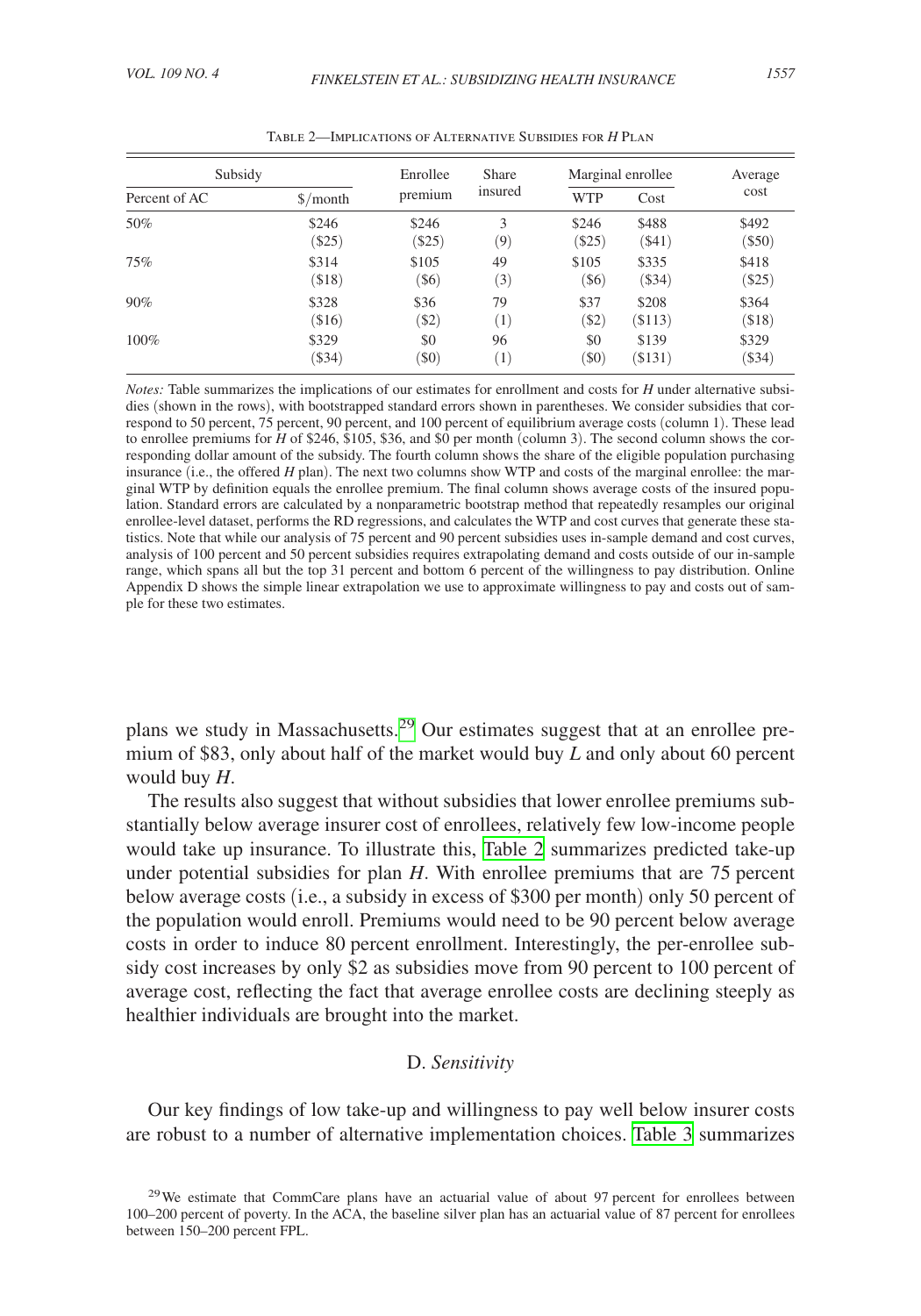<span id="page-28-0"></span>

|                                                              | In-sample<br>range of $s$    | Median WTP $(s = 0.5)$ |                |                | Share insured with subsidy<br>(as percent of $AC_H$ ) |             |
|--------------------------------------------------------------|------------------------------|------------------------|----------------|----------------|-------------------------------------------------------|-------------|
| Robustness specification                                     |                              | $W_H$                  | $C_H$          | $AC_H$         | 75% subsidy                                           | 90% subsidy |
| Baseline estimates<br>1. Alternate RD specifications         | [0.31, 0.94]                 | \$103                  | \$333          | \$417          | 49                                                    | 79          |
| Smaller bandwidth (25% FPL)                                  | [0.29, 0.94]                 | \$100                  | \$318          | \$418          | 48                                                    | 78          |
| Quadratic functional form<br>Omit 200% FPL estimates         | [0.28, 0.84]<br>[0.30, 0.94] | \$98<br>\$97           | \$351<br>\$343 | \$403<br>\$412 | 49<br>46                                              | 73<br>79    |
| 2. Alternate take-up estimates<br>Unscaled ACS eligible pop. | [0.19, 0.56]                 | \$24                   | \$186          | \$354          | 29                                                    | 47          |
| 3. Accounting for mandate penalty<br>Use normalized premiums | [0.31, 0.94]                 | \$93                   | \$333          | \$417          | 46                                                    | 74          |

Table 3—Sensitivity Analysis: WTP and Cost Estimates for *H* Plan

*Notes:* Top line (*Baseline estimates*) reproduces results from Figure 13 and Table 2. The remainder of the table shows analogous estimates with (row 1) alternate RD specifications, (row 2) alternate take-up estimates, and (row 3) premiums normalized by the expected mandate penalty. For each specification, we report the in-sample range of *s* values; estimates of  $W_H$ ,  $AC_H$ , and  $C_H$  at the median of the WTP distribution ( $s = 0.5$ ); and the share who purchase *H* under various subsidies as a percent of  $AC_H$ .

some of these results. Each row represents a single deviation from the baseline specification, as indicated. In all the alternative specifications we consider below, our main results continue to hold:  $W_H$  is substantially below  $AC_H$  and  $C_H$ , which implies limited take-up even with substantial subsidies. Indeed, the sensitivity analysis highlights the conservative nature of our baseline assumptions; under plausible alternative specifications, the share who enroll in *H* at a given subsidy level is always (weakly) lower, sometimes substantially so.

*RD Specification*.—Our baseline specification allowed a (linear) slope and intercept to vary on each side of the 150 percent, 200 percent, and 250 percent thresholds (see equation (1)). In practice, this meant a bandwidth of 50 percent of FPL everywhere but to the left of the 150 percent FPL threshold. The first two rows of Table 3 show results using a narrower (25 percent of FPL) bandwidth, and results with the baseline bandwidth but a quadratic (rather than linear) functional form for the running variable. The third row shows results from our baseline specification excluding one of our three thresholds, the 200 percent of FPL threshold.[30](#page-28-1) As we discussed in Section I, this threshold is potentially problematic because of two other small changes at 200 percent FPL that could affect enrollment or costs independently of the change in enrollee premium: eligibility expands slightly at 200 percent FPL (to cover pregnant women and HIV-positive individuals for whom Medicaid eligibility ceases) and copays increase slightly at 200 percent FPL, resulting in a decline in plan actuarial value from 97 percent to 95 percent.

*Examining Manipulation of the Running Variable*.—A key threat to the validity of our empirical design is if individuals manipulate the running variable (the CommCare-specific income measure as a share of FPL) in order to qualify for

<span id="page-28-1"></span><sup>&</sup>lt;sup>30</sup>We fill in the (now missing) space between the 150 percent and 250 percent FPL line segments by extrapolating the 150 percent FPL segment linearly.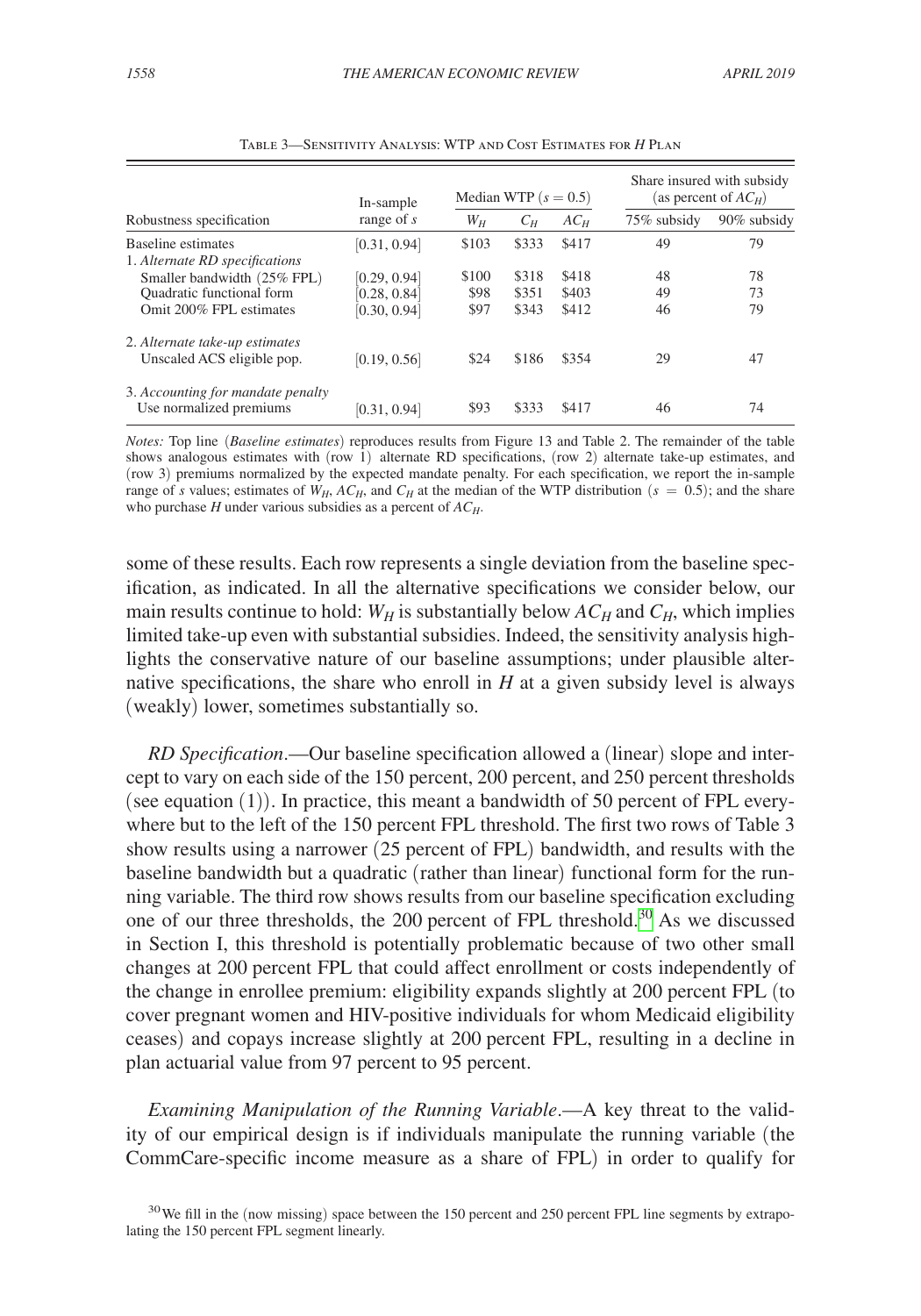higher subsidies. A standard way to look for such manipulation is to examine how the density of the population varies around the RD thresholds. Online Appendix Figure 14 shows the density of the eligible population in the ACS data for 2011, as well as for a similar ACS sample of CommCare-eligible individuals pooled over 2009–2013. The figure shows no evidence of bunching in the ACS income distribution at the thresholds. However, the data are somewhat noisy for 2011 alone, and more importantly, the income measure reported in the ACS may not be the same as what is reported to CommCare for purposes of determining subsidy eligibility. It is the CommCare-specific income measure for which we are concerned about potential manipulation, not what is reported to the ACS. Since our administrative data only include those who actually enroll in CommCare, we cannot look for bunching per se in the CommCare income measure as we cannot separately identify income manipulation from the take-up response to higher premiums.<sup>[31](#page-29-0)</sup>

Turning to the administrative data on plan enrollment, we can look for other patterns consistent with strategic manipulation, including whether there is an upward spike in the number of enrollees just below the subsidy threshold or a decline just above the threshold (see Kleven 2016). Panel A of Figure 5 shows some slight evidence of lower enrollment (relative to the linear slope in income that we fit) to the right of the thresholds in the 2009–2013 pooled data. Online Appendix Figure 25 examines this further by showing enrollment by FPL separately for each year. The slightly lower-than-projected enrollment to the right of the subsidy threshold in the pooled 2009–2013 data appears to be entirely driven by the 2012 and (especially) 2013 data. There is no evidence of manipulation in the earlier years; as we explain in online Appendix J, there is an administrative rather than strategic explanation for the limited bunching that we see in 2012 and 2013. The lack of manipulation in 2011, our base year, suggests that any attempt to adjust for it using standard techniques (e.g., donut RDs as in Diamond and Persson 2016) would not substantively affect our baseline estimates.

*Alternative Estimates of Take-Up*.—As we discussed in Section I, the administrative data alone are sufficient to estimate willingness to pay, average cost, and own costs for the enrolled population and thus produce our key result that willingness to pay is substantially below average cost and own costs. However, an estimate of the eligible population size is essential for pinning down where in the distribution of willingness to pay for insurance our observed demand changes occur.

Our baseline estimates scaled the shape of the eligible population income distribution in the ACS to match the ACS estimate that on average, 63 percent of the eligible population enrolls in CommCare. As discussed, the ACS's coverage estimates match other survey estimates, as well as estimates based on tax filing data. However, if we instead divide the administrative counts of enrollment in CommCare

<span id="page-29-0"></span><sup>&</sup>lt;sup>31</sup> Recent work by Heim et al. (2016) and Kucko, Rinz, and Solow (2018) find evidence of modest income bunching in response to notches in the ACA subsidy schedule at, respectively, 400 percent of FPL (above which subsidies end) and 100 percent of FPL in non-Medicaid expansion states (below which people fall into a "coverage gap"). These notches are far larger than our \$40 per month amounts, e.g., the Kucko, Rinz, and Solow (2018) notch is about \$250 per month, and the responses are modest. For example, using the universe of IRS tax data, the Kucko, Rinz, and Solow (2018) paper suggests an excess mass of only about 20,000 tax filers and that is limited to the self-employed (i.e., no detectable response for wage earners).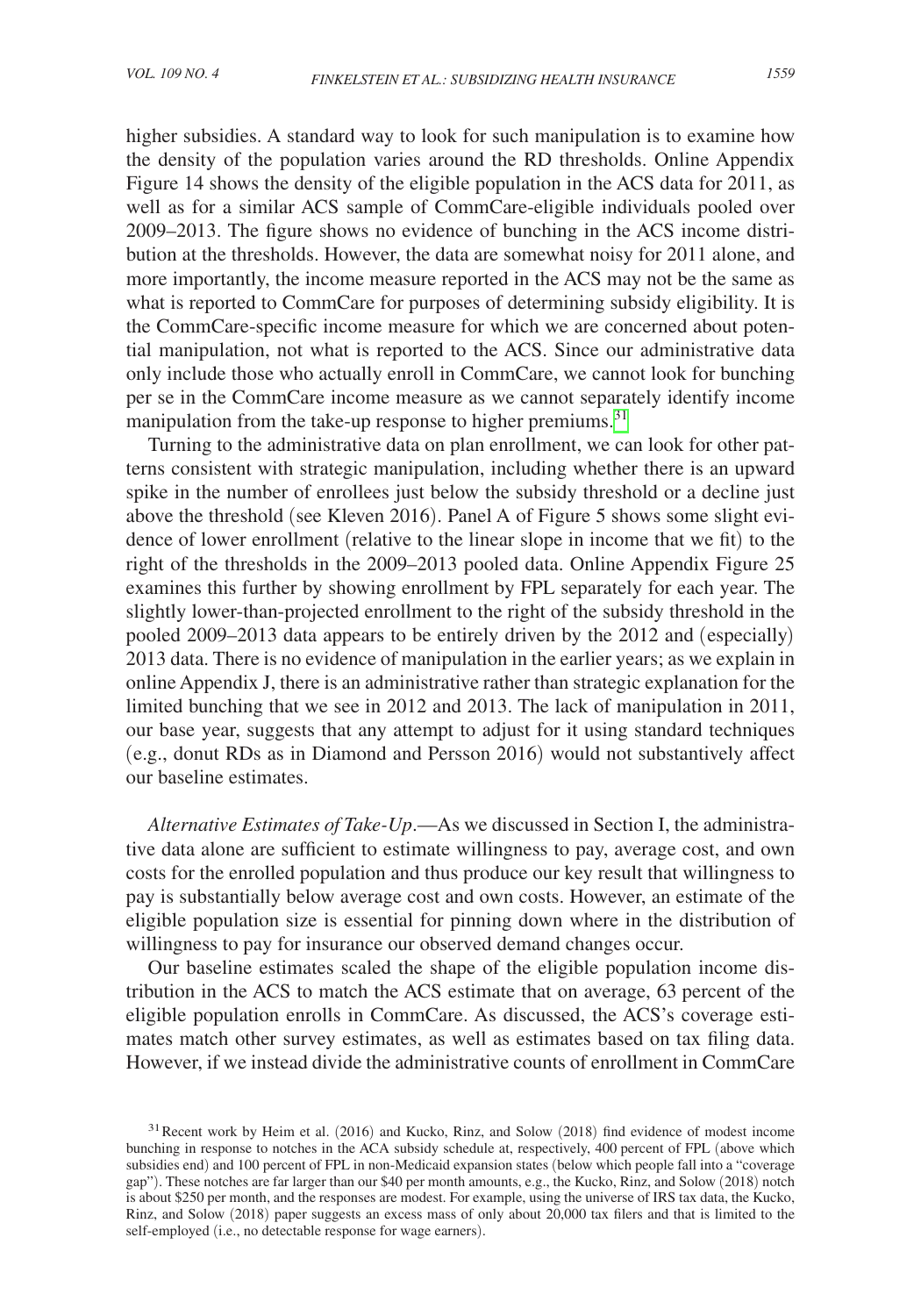by the raw ACS estimates of the size of the eligible population, we estimate only a 37 percent take-up rate. As shown in Table 3, this implies an even lower fraction of the population that will be insured at a given subsidy. For example, with this alternative take-up rate, we estimate that with a 75 percent subsidy of average costs, only 29 percent of eligible individuals would enroll in *H*, compared to 49 percent in our baseline analysis. Right below 150 percent FPL, using the raw ACS estimates for the denominator suggests 56 percent take-up, compared to our baseline estimate of 94 percent. The lower take-up estimates based on the ACS denominator may reflect the fact that income in the ACS is a noisy measure of the administratively recorded income in the CommCare data.

*Accounting for the Mandate Penalty*.—Our baseline analysis assumes that individuals do not take account of the expected mandate penalty for remaining uninsured when deciding whether to buy insurance. While we argue in Section I that this is a reasonable assumption in our institutional environment, the last row of Table 3 shows that accounting for the mandate penalty, which lowers the effective premiums, implies even lower willingness to pay than our baseline estimates.<sup>32</sup> For example, our estimates now imply that with a 75 percent subsidy of average costs, only about 46 percent would enroll in *H*.

*Inertia in Plan Demand and Robustness to New Enrollees*.—Our estimates thus far have abstracted from inertia or switching costs, which have shown to be relevant for health insurance plan choices (Handel 2013, Ericson 2014, Polyakova 2016). If individuals do not make "active choices" each year once they are enrolled in CommCare this raises potential concerns with our estimates.

One concern is that enrollees' income might change, leading them to move across the RD income threshold, but they might be unaware of the change or not re-optimize their choices.<sup>33</sup> This would suggest that our estimates understate the impact of higher premiums on insurance demand.

A second concern is that enrollees may not respond to changes in relative premiums for *L* compared to *H*, affecting our estimates of  $W_L$  relative to  $W_H$ . This seems potentially relevant, since the *L* plan (CeltiCare) was new to the market in 2010, so enrollees who entered the exchange prior to 2010 did not have it as an option when they first joined. However, our main findings are driven by a shift in demand from any formal insurance (*H* or *L*) to uninsurance at the RD income thresholds. Thus, switching between *H* and *L* is less likely to be empirically important for our main results. Further, because *L* was unavailable prior to 2010, lack of awareness of *L* would likely push upward our estimates of demand for *H* relative to *L*.

A third, and related, concern is that in years prior to 2011, the premiums for the different plans that make up the *H* composite plan varied.<sup>34</sup> This motivated our focus

<span id="page-30-0"></span> $32$  Specifically, we normalize premiums by subtracting the expected mandate penalty values (shown by the black dots in Figure 3) from the "sticker premiums" shown in that same figure; note that effective premiums are everywhere lower, but the premium change at the FPL thresholds remains the same. Online Appendix Table 6 reports the normalized premiums by FPL.

<span id="page-30-1"></span> $33$ Institutionally, lack of awareness seems less likely to be relevant, since the administrative income variable (used for calculating subsidies) changes only if an individual is audited (a salient event) or self-reports

<span id="page-30-2"></span> $34$  For instance, in 2010 for individuals in the 150–200 percent FPL group, enrollee premiums for the four H plans varied from \$39 to \$64 per month.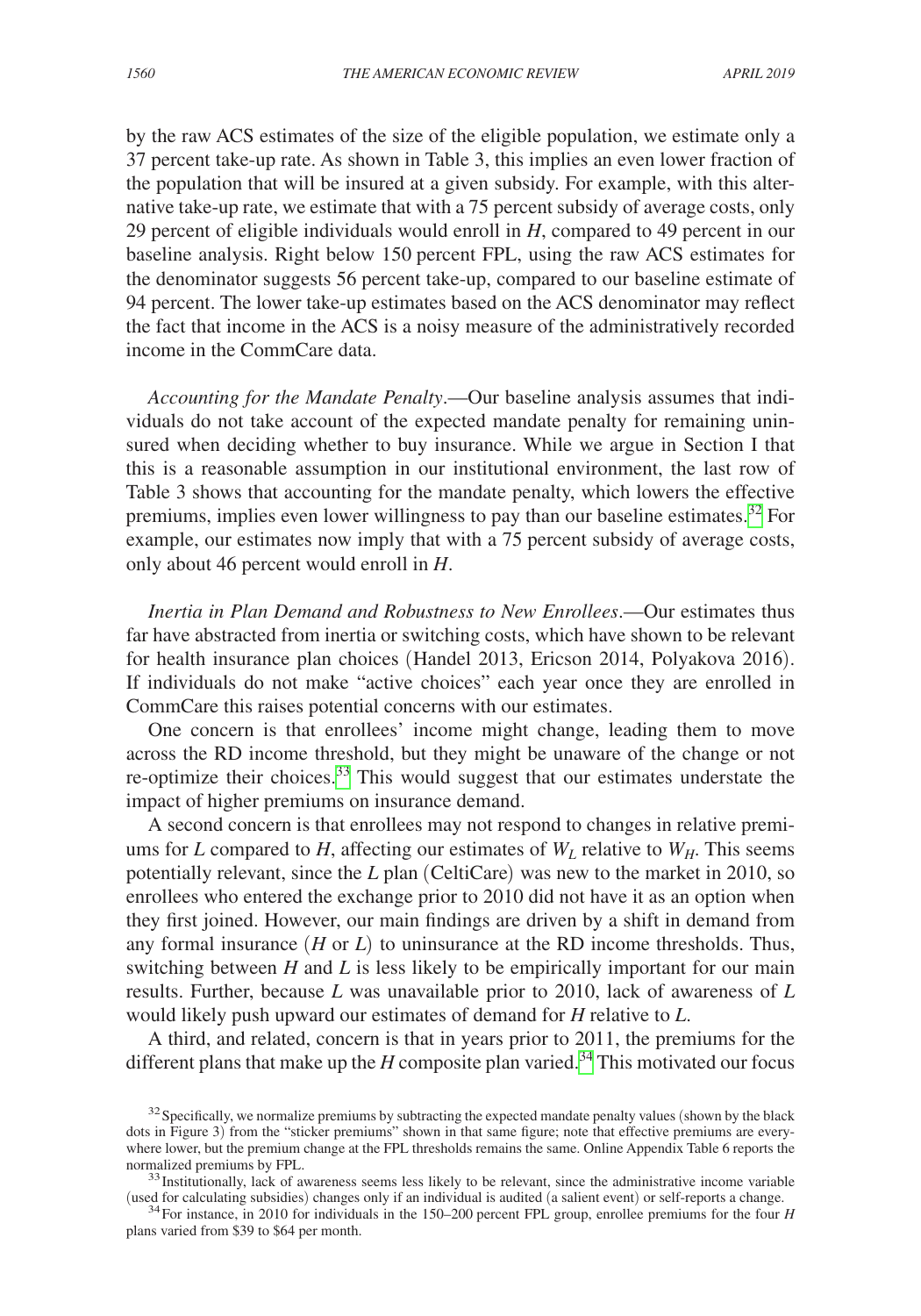on 2011 when the premiums were quite similar, so these plans can be pooled into a single *H* option (defined as the preferred choice among the four component plans) with price  $p<sub>H</sub>$ . However, if individuals made their choices in other years, this could be problematic.

To investigate the potential importance of such concerns for our estimates, we re-estimated demand on the subsample of new enrollees. We define new enrollees as those who enroll for the first time in 2011 (since the market opened in 2006); by definition, therefore, they must make an active choice in 2011. The results for new enrollees in 2011 are shown in online Appendix Figures 26 and 27 for enrollment in any plan and enrollment in the *H* plan, respectively. In each case, panel A shows results for all enrollees (for comparison) while panel B shows results for new enrollees. New enrollees comprise about one-sixth of all enrollee-months. The percent reductions in enrollment at the income discontinuities are similar for new enrollees and all enrollees; for example, enrollment in any plan declines by 22 to 28 percent for new enrollees, compared to 25 to 27 percent for all enrollees. This suggests that inertia is unlikely to be biasing downward our estimates of how much demand falls as premiums rise.

*Relaxing Assumptions of Vertical Model*.—Our analysis thus far has assumed a vertical model of demand with two CommCare options, *H* and *L*. In online Appendix E, we show that we can eliminate the vertical assumptions and still obtain *bounds* on WTP for CommCare (*WIns*), defined as an individual's WTP for her most preferred plan. Assuming only that consumers are optimizing when making their plan choices, we can use the enrollee premium for the cheapest plan (*p min*) as a lower bound on  $W^{Ins}$  at a given point in its distribution, and the premium of the most expensive plan  $(p^{max})$  as an upper bound. Our RD subsidy discontinuities then serve as exogenous variation in  $p^{min}$  and  $p^{max}$  that let us map out these lower and upper bounds on  $W^{Ins}$ across a range of the population distribution. We find that the resultant lower and upper bounds of  $W^{Ins}$  are, in fact, quite similar to the  $W_L$  and  $W_H$  estimates from the baseline vertical model. The lower bound on  $W^{Ins}$  is identical to  $W_L$  by construction: both are generated by plotting the share purchasing any insurance against the premium of the cheapest plan  $(L)$ . The upper bound on  $W^{Ins}$  is also only slightly above *WH*.

#### **IV. Discussion and Normative Implications**

Our finding that individuals are not willing to pay the costs they impose on the insurer suggests there are significant barriers to setting up private markets for low-income adults. Insurers cannot recoup their costs if individuals aren't willing to pay for them.

This raises a potential puzzle, since in the standard model of insurance, individuals are willing to pay their own expected costs *plus* a value of risk protection. One parsimonious explanation is that the relevant costs that drive an individual's demand for insurance is not the costs they impose on the insurer, which is what our cost curve estimates reflect, but rather the costs they would pay if they were uninsured. It is now well documented that uninsured (predominantly low-income) individuals do not pay their full medical costs when they receive medical care (see, e.g., Garthwaite,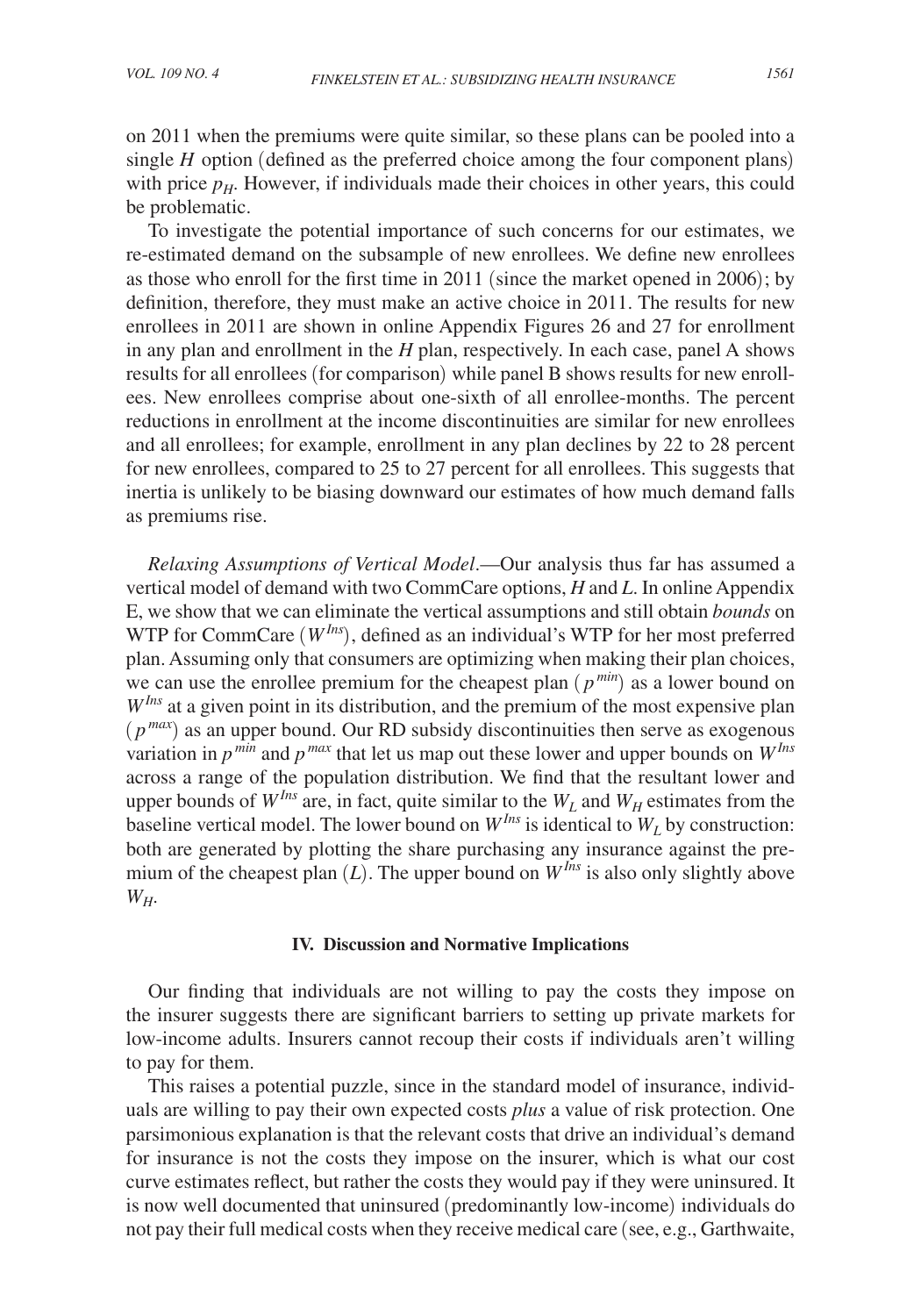Gross, and Notowidigdo 2015; Finkelstein et al. 2012; Mahoney 2015; Dobkin et al. 2016; Hu et al. 2016; Brevoort, Grodzicki, and Hackmann 2017). While there is considerable uncertainty in the exact prevalence of uncompensated care, national estimates suggest that the uninsured pay only about 20 percent to 35 percent of their cost of care (Coughlin et al. 2014; Hadley et al. 2008; Finkelstein, Hendren, and Luttmer 2015). This is remarkably similar to our estimated ratio of WTP to own costs imposed on the insurer for the *H* plan. Thus when we compare individual willingness to pay not to the cost of the insurer, but rather to the estimates of what they would pay if they were uninsured, we find that willingness to pay is quite similar to the costs they would incur if they were uninsured; in online Appendix F, we walk through this calibration exercise in more detail.

Of course, we do not directly observe the amount paid out of pocket by the uninsured in our sample. Thus, there is considerable uncertainty around whether our calibration of the individuals' own expected costs if uninsured is above or below WTP. Nor are we able to directly estimate the impact of access to uncompensated care on willingness to pay for insurance in our setting. This caveat is particularly important given the large literature suggesting that health insurance choices may be rife with behavioral biases.<sup>35</sup> This raises the possibility that consumers might not respond "rationally" to changes in uncompensated care; indeed, as suggested by Fadlon and Laibson (2017), the current uncompensated care system could be a response by a rational planner to anticipated behavioral biases that would lead individuals to not purchase insurance even in the absence of uncompensated care. For example, there is substantial evidence of individuals underestimating the probability of negative events (see, e.g., Moore and Healy 2008 for a review); Spinnewijn (2015) estimates that unemployed individuals underestimate the expected duration of unemployment by over 70 percent. In our context, such underestimation of expected costs could easily close the approximately 200 percent gap between willingness to pay and insurer costs, and would still depress demand even in the absence of uncompensated care.

Both behavioral biases and access to uncompensated care may play a larger role for lower income populations. Behavioral biases may be particularly acute among low-income populations who are may be making purchase decisions under greater constraints or stress (Mani et al. 2013; Mullainathan and Shafir 2014; Bhargava, Loewenstein, and Sydnor 2017). Lower-income individuals also have greater access to uncompensated care than higher income individuals (Mahoney 2015; Dranove, Garthwaite, and Ody 2015). In online Appendix G we show that greater access to uncompensated care (as measured by proximity to safety net providers) is associated with a greater gap between willingness to pay and insurer costs. We also show in online Appendix G that within our own sample, the gap between willingness to pay and insurer costs narrows as we move from the 150 percent FPL threshold to the 200 percent threshold to the 250 percent threshold. Out of sample, our

<span id="page-32-0"></span><sup>&</sup>lt;sup>35</sup> Ericson and Sydnor (2017) provide a recent overview. A partial list of examples of behavioral biases that have been documented for health insurance choices includes inertia (Handel 2013), confusion about contract dimensions (e.g., Bhargava, Loewenstein, and Sydnor 2017; Handel and Kolstad 2015), over-weighting certain financial plan features relative to others (e.g., Abaluck and Gruber 2011), and making suboptimal choices (e.g., Abaluck and Gruber 2011, Kling et al. 2012, Handel 2013). Our previous finding of similar (or if anything lower) demand responsiveness by new enrollees suggests that inertia or inattention are not primary drivers of low willingness to pay, but naturally we cannot rule out behavioral biases more broadly.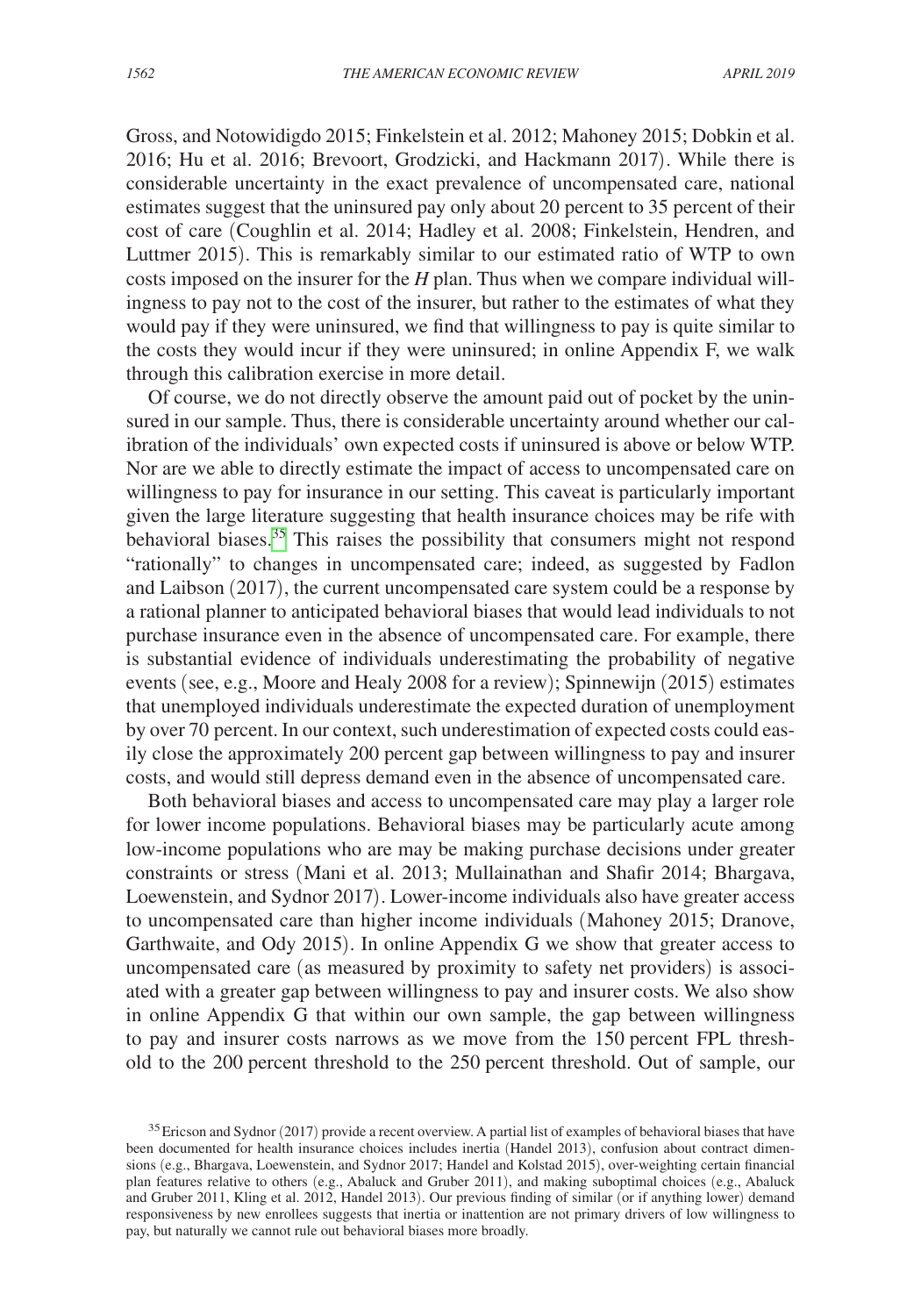finding of willingness to pay below insurer costs for the low-income population in Massachusetts contrasts with Hackmann, Kolstad, and Kowalski's (2015) estimate that higher-income individuals in Massachusetts (above 300 percent of FPL) are willing to pay the cost they impose on the insurer.

We are unable to quantify the relative roles of behavioral biases and uncompensated care in reducing willingness to pay so far below insurer costs in our setting. However, we believe we can rule out several other potential explanations for our finding. One is moral hazard: some of the cost incurred may not be fully valued by the individuals because they only consume the care if they don't have to pay for it. But to close the gap in our setting, insurance would have to increase costs by a factor of at least 200 percent, which is an order of magnitude larger than most plausible estimates of the impact of moral hazard on utilization.<sup>36</sup> Another possibility, recently emphasized by Hendren (2017), is that observed demand may understate the ex ante value of insurance measured before the individual has learned something about her health type; WTP might be higher if the individual considered a purchase decision prior to learning their health type. In practice, however, as we show in online Appendix I, our estimates suggest that even though an ex ante willingness to pay measure may be significantly higher than our baseline willingness to pay estimates, it would still be below own cost.

Yet another potential factor creating a wedge between willingness to pay and costs that we suspect is not quantitatively important in our setting are liquidity constraints, i.e., the inability to borrow against future income at market rates of interest. As Casaburi and Willis (2016) observe, most insurance products require individuals to pay the premium up front, thus transferring income across time as well as states. We suspect, however, that liquidity constraints are unlikely the primary driver of low willingness to pay in our context. One reason is that the majority of marginal enrollees choose to pay for the *H* instead of the *L* plan, suggesting that although they might be liquidity constrained, they are not up against the corner of their budget constraint. In addition, the premiums we study represent only about 0–5 percent of family income. Of course, the fact that individuals are low income, and therefore high marginal utility of consumption, may reduce their willingness to pay, but that is a separate point from liquidity constraints and one we return to below when we consider normative implications.

*Normative Implications*.—Thus far, we have focused on positive analysis of demand for insurance among a low-income population, and its implications for how insurance take-up would vary under alternative subsidies. Normative analysis faces (at least) two additional hurdles. First, we must be willing to accept our estimates of willingness to pay as the welfare-relevant metric. The presence of behavioral biases, which, as noted, have been extensively described in health insurance choices, raises concerns with this assumption. So too does Hendren's (2017) point that observed

<span id="page-33-0"></span><sup>&</sup>lt;sup>36</sup>For example, in online Appendix H we translate the estimates from Chandra, Gruber, and McKnight (2014) on the impact on health care spending of more versus less generous plans in our Massachusetts CommCare population. This suggests that relative to being uninsured, insurance coverage would increase spending by roughly 15–25 percent. This is broadly consistent with the results from the Oregon Health Insurance Experiment, which found that Medicaid for low-income adults, a close analog to CommCare, increases health care spending by about 25 percent relative to being uninsured (Finkelstein et al. 2012).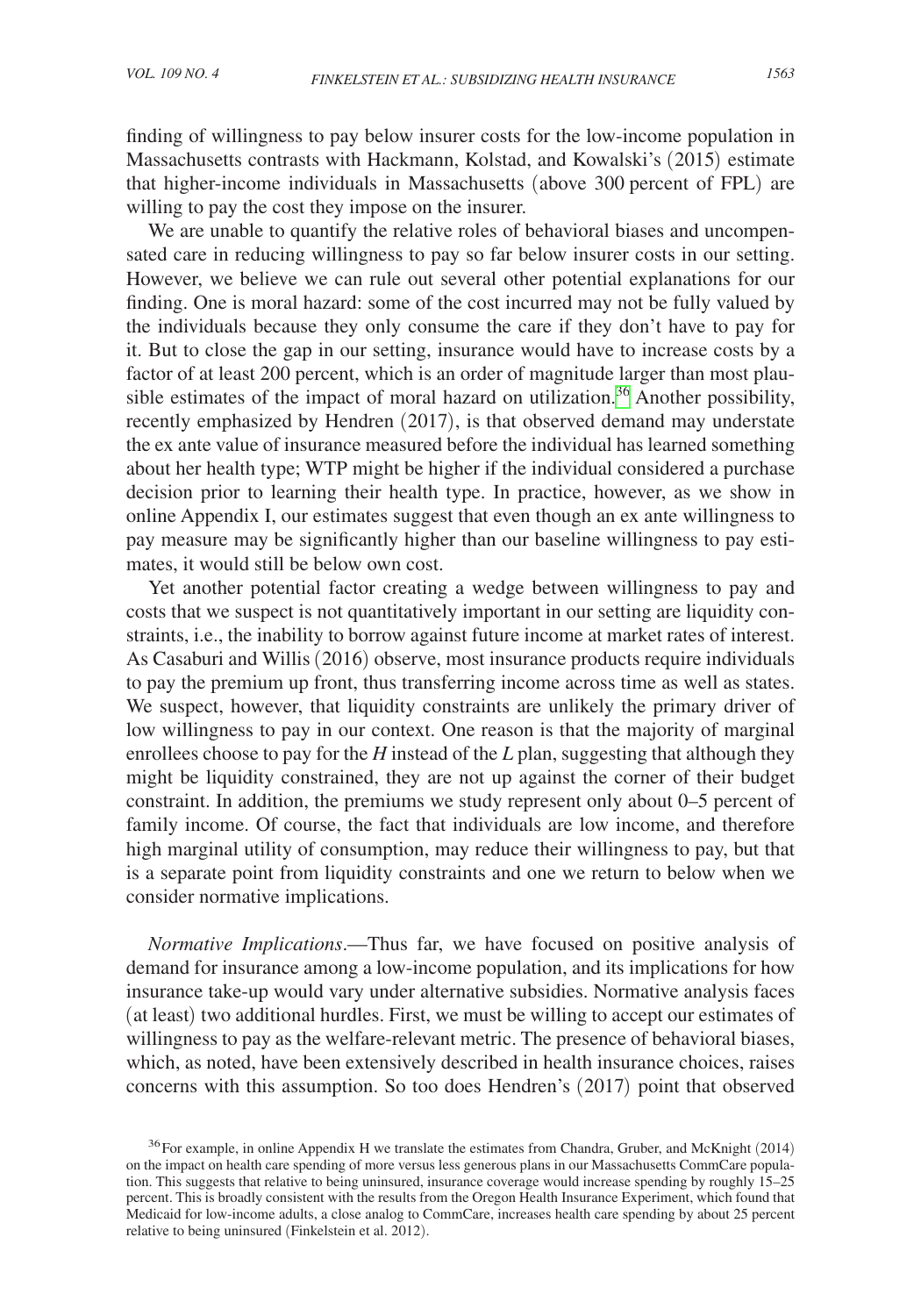demand may understate the ex ante value of insurance measured before the individual has learned something about her health type.

Second, even were we to accept estimated willingness to pay as the welfarerelevant metric, normative analysis needs to consider the fact that the subsidy recipients are a low-income population (perhaps with a high marginal utility of consumption), which presumably reduces their willingness to pay for any good, including health insurance. One approach would be to apply a social welfare function that takes this into account by using a parameterization of social marginal utilities of income that translate individual willingness to pay into social willingness to pay (Saez and Stantcheva 2016). In other words, even if recipient willingness to pay does not exceed costs, social willingness to pay may exceed cost. Another approach would be to follow Hendren (2016) and compute the marginal value of public funds (MVPF), i.e., the ratio of marginal benefit to marginal cost, for an incremental government subsidy for health insurance. This could then be compared to the MVPF of alternative redistributive programs to a low-income population, such as cash transfers through the Earned Income Tax Credit (EITC). For this normative approach, liquidity constraints are not relevant; if demand for health insurance is low in part because individuals have a high marginal value of current cash due to liquidity constraints, that will (and should) increase the MVPF of cash transfers relative to in-kind subsidies.

If the existence of substantial uncompensated care for the low-income uninsured is a primary driver of low willingness to pay for formal insurance, a crucial question concerns the ultimate economic incidence of the uncompensated care that is provided in the absence of formal insurance; is this, for example, on the government, the low-income uninsured themselves, or more affluent third parties? A large role for uncompensated care in explaining why willingness to pay is substantially below (gross) insurance costs also suggests a potential efficiency, rather than purely redistributional, rationale for subsidies, as an offset to the implicit tax that uncompensated care imposes on formal insurance (Coate 1995). There are also other possible distortions created by the current system of charity care provision, such as potential distortions in providers' decisions of whether to locate or expand certain services in low income areas (e.g., Dranove, Garthwaite, and Ody 2015).

# **V. Conclusion**

This paper estimates willingness to pay and costs for health insurance among low-income adults using data from Massachusetts' pioneer subsidized insurance exchange. For at least 70 percent of the low-income eligible population, we find that willingness to pay for insurance is far below insurers' average costs. From a positive economics perspective, our results point to substantial challenges in getting to universal coverage via partially subsidized insurance programs like the ACA's exchanges. For example, we estimate that even subsidizing premiums down to 10 percent of insurer costs would generate only 80 percent coverage. This reality may underlie the incomplete take-up of insurance under the ACA, despite a coverage mandate and generous subsidies.

We find evidence of adverse selection, but show that, by itself, adverse selection cannot explain limited demand; we estimate that at least 70 percent of the eligible population would not enroll even if prices were subsidized to reflect own expected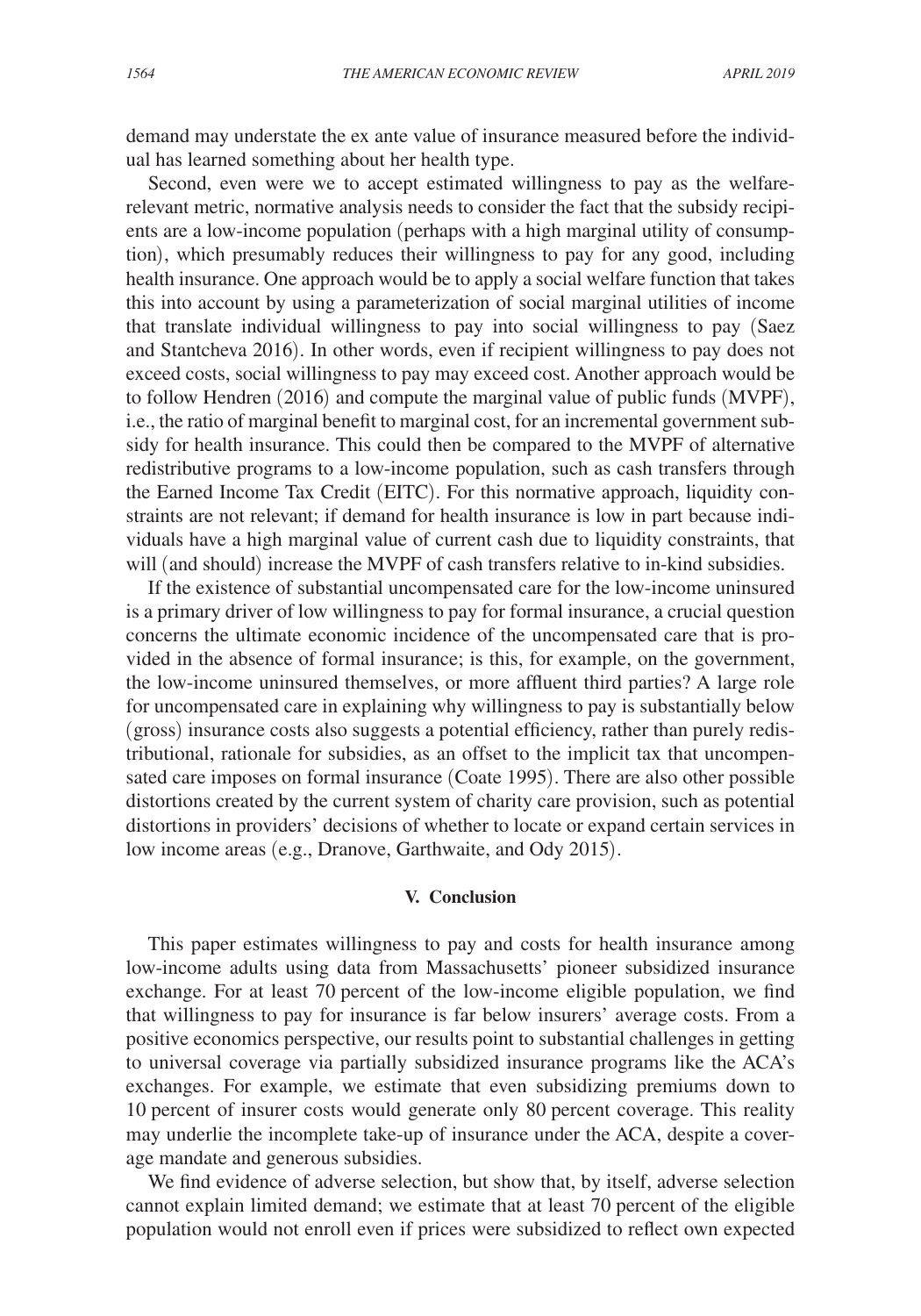costs. The magnitude of the gap between willingness to pay and own costs is also substantially larger than what could plausibly be explained by moral hazard effects of insurance. Of course, expected costs reflect costs to the insurer, not necessarily costs the individual would pay if uninsured. Adjusting our cost estimates for existing estimates of the magnitude of available uncompensated care for the uninsured, we find that WTP is roughly close to these costs. Other analyses using a calibrated utility model (rather than revealed preference) for welfare analysis of health insurance for low-income adults similarly finds willingness to pay that is substantially below gross costs imposed on the insurer and quite close to the net costs of insurance that account for the uncompensated care that would be provided if the individual remained uninsured (Finkelstein, Hendren, and Luttmer 2015).

The large literature on behavioral biases in health insurance purchase decisions suggests that such biases could also play a large role in reducing estimated of willingness to pay. Crucially, they also suggest caution in normative analysis of health insurance subsidies based on our demand estimates. While it is typical to use revealed preference in welfare analysis of demand for employer-provided health insurance (see, e.g., Einav, Finkelstein, and Levin 2010 for a review), there may be reluctance to do so in our context.

Normative analysis should also consider that the subsidy recipient population is poor, which provides a natural potential redistributive rationale for policy. This does not, however, speak directly to the relative merits of providing in-kind subsidies for health insurance as opposed to cash transfers, such as through an expansion of the Earned Income Tax Credit. Given the existence of substantial uncompensated care provision to the low-income uninsured, any redistributional analysis of subsidies to low-income individuals for health insurance must tackle the important, but challenging, question of the economic incidence of this uncompensated care provision. This is an important direction for future work.

#### REFERENCES

- **Abaluck, Jason, and Jonathan Gruber.** 2011. "Choice Inconsistencies among the Elderly: Evidence from Plan Choice in the Medicare Part D Program." *American Economic Review* 101 (4): 1180– 210.
- **Bhargava, Saurabh, George Loewenstein, and Justin Sydnor.** 2017. "Choose to Lose: Health Plan Choices from a Menu with Dominated Options." *Quarterly Journal of Economics* 132 (3): 1319– 72.
- **Brevoort, Kenneth, Daniel Grodzicki, and Martin B. Hackmann.** 2017. "Medicaid and Financial Health." NBER Working Paper 24002.
- **Brooks, Tricia, Karina Wagnerman, Samantha Artiga, Elizabeth Cornachione, and Petry Ubri.** 2017. *Medicaid and CHIP Eligibility, Enrollment, Renewal, and Cost Sharing Policies as of January 2017: Findings from a 50-State Survey.* San Francisco: Kaiser Family Foundation.
- **Buchanan, James M.** 1975. "The Samaritan's Dilemma." In *Altruism, Morality, and Economic Theory,*  edited by Edmund S. Phelps. New York: Russell Sage Foundation.
- **Casaburi, Lorenzo, and Jack Willis.** 2016. "Time vs. State in Insurance: Experimental Evidence from Contract Farming in Kenya." Unpublished.
- **Chan, David, and Jonathan Gruber.** 2010. "How Sensitive Are Low Income Families to Health Plan Prices?" *American Economic Review* 100 (2): 292–96.
- **Chandra, Amitabh, Jonathan Gruber, and Robin McKnight.** 2011. "The Importance of the Individual Mandate: Evidence from Massachusetts." *New England Journal of Medicine* 364 (4): 293–95.
- **Chandra, Amitabh, Jonathan Gruber, and Robin McKnight.** 2014. "The Impact of Patient Cost-Sharing on Low-Income Populations: Evidence from Massachusetts." *Journal of Health Economics* 33: 57–66.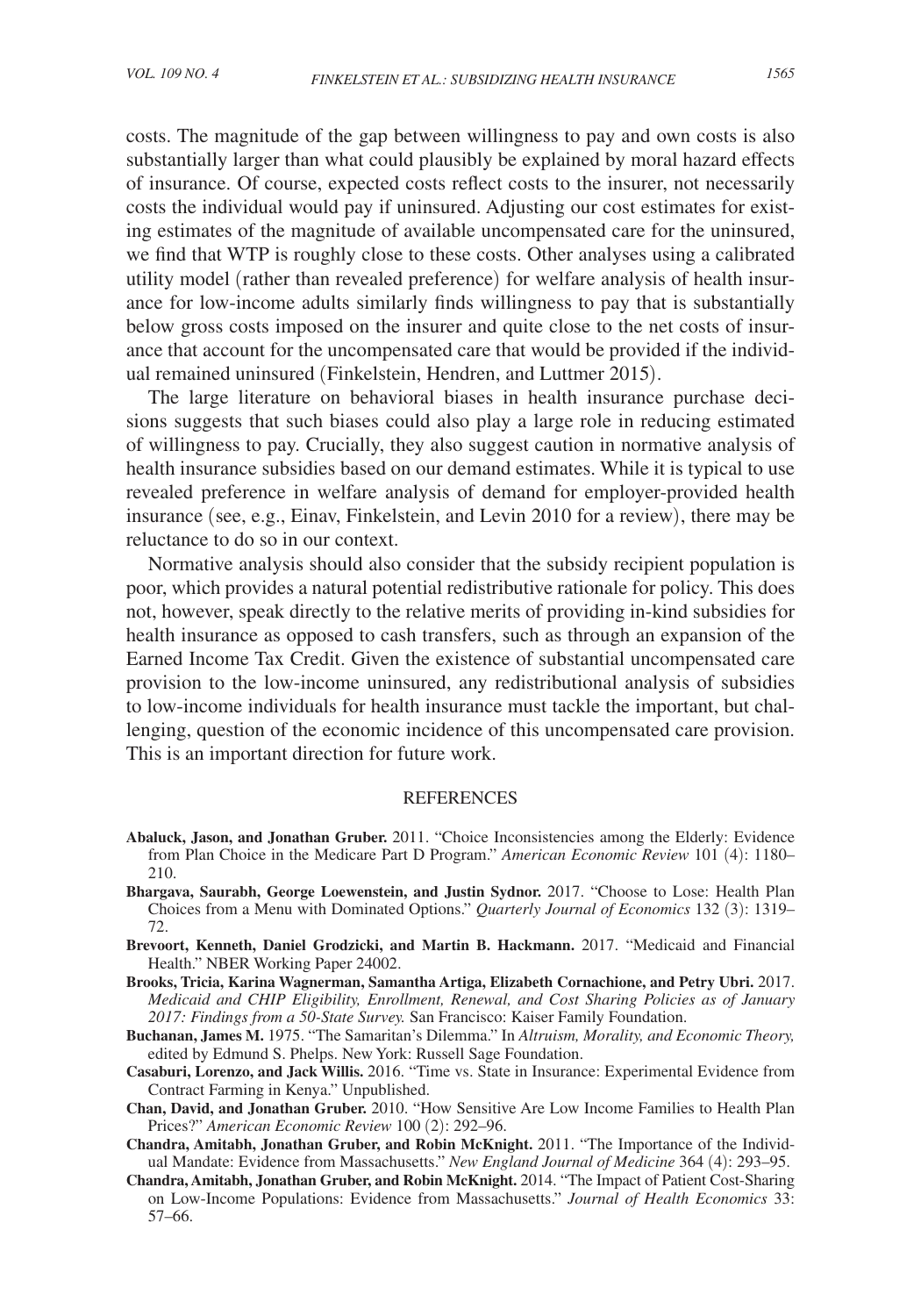- **Coate, Stephen.** 1995. "Altruism, the Samaritan's Dilemma, and Government Transfer Policy." *American Economic Review* 85 (1): 46–57.
- **Cooper, Philip F., and Barbara Steinberg Schone.** 1997. "More Offers, Fewer Takers for Employment-Based Health Insurance: 1987 and 1996." *Health Affairs* 16 (6): 142–49.
- **Coughlin, Teresa A., John Holahan, Kyle Caswell, and Megan McGrath.** 2014. *Uncompensated Care for the Uninsured in 2013: A Detailed Examination.* San Francisco: Kaiser Family Foundation.
- **Dague, Laura.** 2014. "The Effect of Medicaid Premiums on Enrollment: A Regression Discontinuity Approach." *Journal of Health Economics* 37: 1–12.
- **De Nardi, Mariacristina, Eric French, and John Bailey Jones.** 2016. "Medicaid Insurance in Old Age." *American Economic Review* 106 (11): 3480–520.
- **Diamond, Rebecca, and Petra Persson.** 2016. "The Long-Term Consequences of Teacher Discretion in Grading of High-Stakes Tests." NBER Working Paper 22207.
- **Dobkin, Carlos, Amy Finkelstein, Raymond Kluender, and Matthew J. Notowidigdo.** 2016. "The Economic Consequences of Hospital Admissions." NBER Working Paper 22288.
- **Dranove, David, Craig Garthwaite, and Christopher Ody.** 2015. *A Floor-and-Trade Proposal to Improve the Delivery of Charity-Care Services by US Nonprofit Hospitals.* Washington, DC: Brookings Institution.
- **Einav, Liran, and Amy Finkelstein.** 2011. "Selection in Insurance Markets: Theory and Empirics in Pictures." J*ournal of Economic Perspectives* 25 (1): 115–38.
- **Einav, Liran, Amy Finkelstein, and Mark R. Cullen.** 2010. "Estimating Welfare in Insurance Markets Using Variation in Prices." *Quarterly Journal of Economics* 125 (3): 877–921.
- **Einav, Liran, Amy Finkelstein, and Jonathan Levin.** 2010. "Beyond Testing: Empirical Models of Insurance Markets." *Annual Review of Economics* 2: 311–36.
- **Ericson, Keith M. Marzilli.** 2014. "Consumer Inertia and Firm Pricing in the Medicare Part D Prescription Drug Insurance Exchange." *American Economic Journal: Economic Policy* 6 (1): 38–64.
- **Ericson, Keith M. Marzilli, and Amanda Starc.** 2015. "Pricing Regulation and Imperfect Competition on the Massachusetts Health Insurance Exchange." *Review of Economics and Statistics* 97 (3): 667–82.
- **Ericson, Keith M. Marzilli, and Justin Sydnor.** 2017. "The Questionable Value of Having a Choice of Levels of Health Insurance Coverage." *Journal of Economic Perspectives* 31 (4): 51–72.
- **Fadlon, Iitzik, and David Laibson.** 2017. "Paternalism and Pseudo-Rationality." NBER Working Paper 23620.
- **Farber, Henry S., and Helen Levy.** 2000. "Recent Trends in Employer-Sponsored Health Insurance Coverage: Are Bad Jobs Getting Worse?" *Journal of Health Economics* 19 (1): 93–119.
- **Finkelstein, Amy, Nathaniel Hendren, and Erzo F. P. Luttmer.** 2015. "The Value of Medicaid: Interpreting Results from the Oregon Health Insurance Experiment." NBER Working Paper 21308.
- **Finkelstein, Amy, Nathaniel Hendren, and Mark Shepard.** 2019. "Subsidizing Health Insurance for Low-Income Adults: Evidence from Massachusetts: Dataset." *American Economic Review.* https:// doi.org/10.1257/aer.20171455.
- **Finkelstein, Amy, and James Poterba.** 2014. "Testing for Asymmetric Information Using 'Unused Observables' in Insurance Markets: Evidence from the U.K. Annuity Market." *Journal of Risk and Insurance* 81 (4): 709–34.
- **Finkelstein, Amy, Sarah Taubman, Bill Wright, Mira Bernstein, Jonathan Gruber, Joseph P. Newhouse, Heidi Allen, Katherine Baicker, and Oregon Health Study Group.** 2012. "The Oregon Health Insurance Experiment: Evidence from the First Year." *Quarterly Journal of Economics* 127  $(3): 1057 - 106.$
- **Frean, Molly, Jonathan Gruber, and Benjamin D. Sommers.** 2017. "Premium Subsidies, the Mandate, and Medicaid Expansion: Coverage Effects of the Affordable Care Act." *Journal of Health Economics* 53: 72–86.
- **Garthwaite, Craig, Tal Gross, and Matthew J. Notowidigdo.** 2015. "Hospitals as Insurers of Last Resort." NBER Working Paper 21290.
- **Hackmann, Martin B., Jonathan T. Kolstad, and Amanda E. Kowalski.** 2015. "Adverse Selection and an Individual Mandate: When Theory Meets Practice." *American Economic Review* 105 (3): 1030– 66.
- **Hadley, Jack, John Holahan, Teresa A. Coughlin, and Dawn Miller.** 2008. "Covering the Uninsured in 2008: Current Costs, Sources of Payment, and Incremental Costs." *Health Affairs* 27 (5): w399– 415.
- **Handel, Benjamin R.** 2013. "Adverse Selection and Inertia in Health Insurance Markets: When Nudging Hurts." *American Economic Review* 103 (7): 2643–82.
- **Handel, Benjamin R., and Jonathan T. Kolstad.** 2015. "Health Insurance for 'Humans': Information Frictions, Plan Choice, and Consumer Welfare." *American Economic Review* 105 (8): 2449–500.